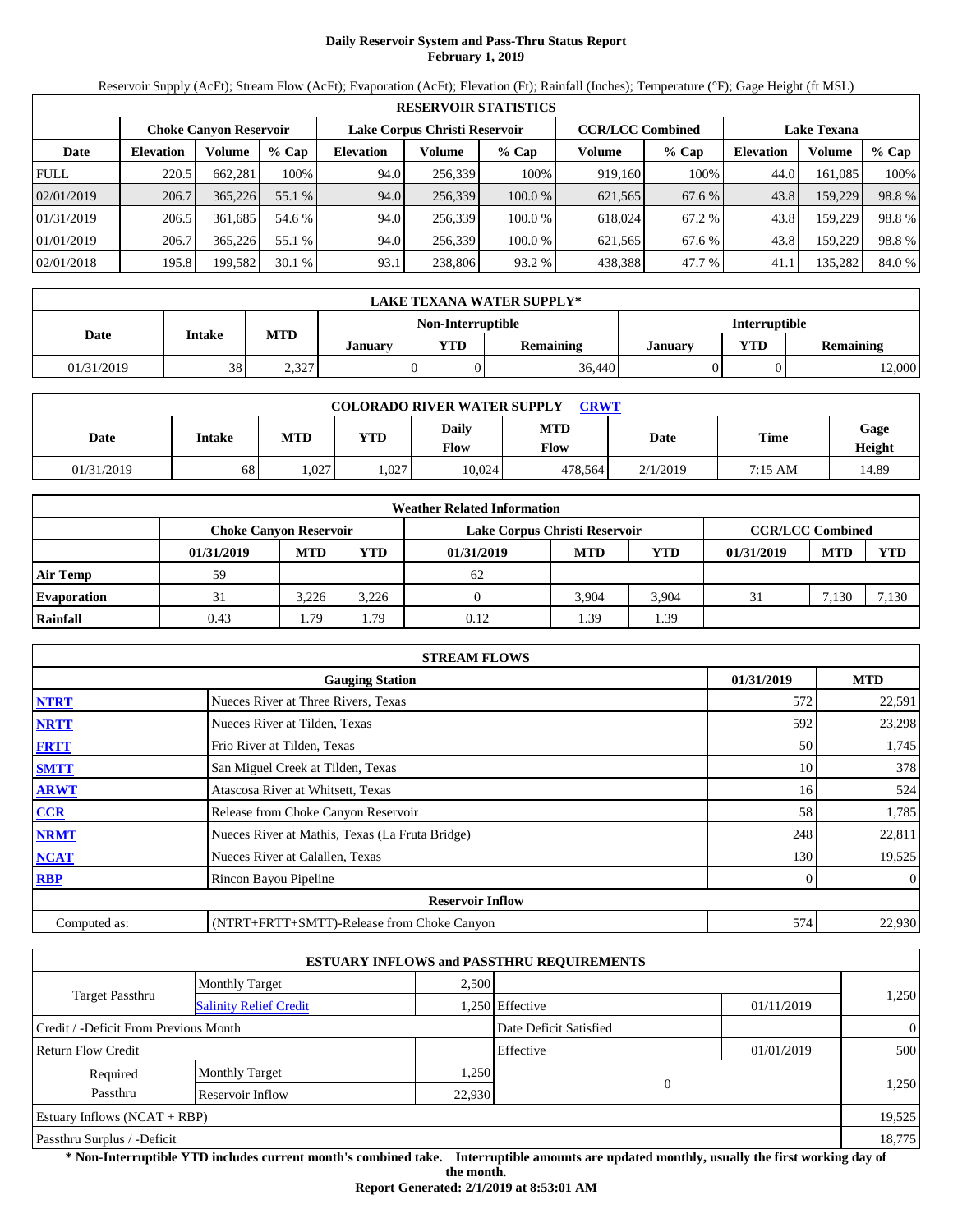# **Daily Reservoir System and Pass-Thru Status Report February 2, 2019**

Reservoir Supply (AcFt); Stream Flow (AcFt); Evaporation (AcFt); Elevation (Ft); Rainfall (Inches); Temperature (°F); Gage Height (ft MSL)

|             |                                                                                           |         |         |                  |         | <b>RESERVOIR STATISTICS</b> |                    |         |                  |         |        |
|-------------|-------------------------------------------------------------------------------------------|---------|---------|------------------|---------|-----------------------------|--------------------|---------|------------------|---------|--------|
|             | Lake Corpus Christi Reservoir<br><b>CCR/LCC Combined</b><br><b>Choke Canvon Reservoir</b> |         |         |                  |         |                             | <b>Lake Texana</b> |         |                  |         |        |
| Date        | <b>Elevation</b>                                                                          | Volume  | $%$ Cap | <b>Elevation</b> | Volume  | $%$ Cap                     | Volume             | $%$ Cap | <b>Elevation</b> | Volume  | % Cap  |
| <b>FULL</b> | 220.5                                                                                     | 662,281 | 100%    | 94.0             | 256,339 | 100%                        | 919,160            | 100%    | 44.0             | 161.085 | 100%   |
| 02/02/2019  | 206.7                                                                                     | 365,226 | 55.1 %  | 94.0             | 256,339 | 100.0 %                     | 621,565            | 67.6 %  | 43.8             | 159,229 | 98.8%  |
| 02/01/2019  | 206.7                                                                                     | 365.226 | 55.1 %  | 94.0             | 256.339 | 100.0%                      | 621,565            | 67.6 %  | 43.8             | 159.229 | 98.8%  |
| 01/02/2019  | 206.7                                                                                     | 365,226 | 55.1 %  | 94.0             | 256,339 | 100.0%                      | 621,565            | 67.6 %  | 43.8             | 159.229 | 98.8%  |
| 02/02/2018  | 195.7                                                                                     | 198,337 | 29.9 %  | 93.2             | 240,730 | 93.9 %                      | 439,067            | 47.8%   | 41.1             | 135,282 | 84.0 % |

|            | LAKE TEXANA WATER SUPPLY* |            |                |                   |                  |         |                      |                  |  |  |  |
|------------|---------------------------|------------|----------------|-------------------|------------------|---------|----------------------|------------------|--|--|--|
|            |                           |            |                | Non-Interruptible |                  |         | <b>Interruptible</b> |                  |  |  |  |
| Date       | Intake                    | <b>MTD</b> | <b>January</b> | YTD               | <b>Remaining</b> | January | <b>YTD</b>           | <b>Remaining</b> |  |  |  |
| 02/01/2019 | 38                        | 38         | 36.440         | 36.440            |                  | 2,327   | 2,327                | 9,673            |  |  |  |

| <b>COLORADO RIVER WATER SUPPLY</b><br><b>CRWT</b> |        |     |            |                      |                    |          |         |                |  |  |
|---------------------------------------------------|--------|-----|------------|----------------------|--------------------|----------|---------|----------------|--|--|
| Date                                              | Intake | MTD | <b>YTD</b> | <b>Daily</b><br>Flow | MTD<br><b>Flow</b> | Date     | Time    | Gage<br>Height |  |  |
| 02/01/2019                                        | 68     | 68  | .094       | 9,925                | 9,925              | 2/2/2019 | 7:15 AM | 14.48          |  |  |

|                    |                               |            |            | <b>Weather Related Information</b> |            |       |                         |            |       |
|--------------------|-------------------------------|------------|------------|------------------------------------|------------|-------|-------------------------|------------|-------|
|                    | <b>Choke Canyon Reservoir</b> |            |            | Lake Corpus Christi Reservoir      |            |       | <b>CCR/LCC Combined</b> |            |       |
|                    | 02/01/2019                    | <b>MTD</b> | <b>YTD</b> | 02/01/2019                         | <b>MTD</b> | YTD   | 02/01/2019              | <b>MTD</b> | YTD   |
| <b>Air Temp</b>    | 69                            |            |            | 70                                 |            |       |                         |            |       |
| <b>Evaporation</b> |                               | 52         | 3.278      | 150                                | 150        | 4.054 | 202                     | 202        | 7,332 |
| Rainfall           | 0.01                          | 0.01       | l.80       | 0.00                               | 0.00       | . 39  |                         |            |       |

|              | <b>STREAM FLOWS</b>                             |            |                |
|--------------|-------------------------------------------------|------------|----------------|
|              | <b>Gauging Station</b>                          | 02/01/2019 | <b>MTD</b>     |
| <b>NTRT</b>  | Nueces River at Three Rivers, Texas             | 760        | 760            |
| <b>NRTT</b>  | Nueces River at Tilden, Texas                   | 584        | 584            |
| <b>FRTT</b>  | Frio River at Tilden, Texas                     | 49         | 49             |
| <b>SMTT</b>  | San Miguel Creek at Tilden, Texas               | 11         | 11             |
| <b>ARWT</b>  | Atascosa River at Whitsett, Texas               | 20         | 20             |
| CCR          | Release from Choke Canyon Reservoir             | 58         | 58             |
| <b>NRMT</b>  | Nueces River at Mathis, Texas (La Fruta Bridge) | 377        | 377            |
| <b>NCAT</b>  | Nueces River at Calallen, Texas                 | 119        | 119            |
| <b>RBP</b>   | Rincon Bayou Pipeline                           | 0          | $\overline{0}$ |
|              | <b>Reservoir Inflow</b>                         |            |                |
| Computed as: | (NTRT+FRTT+SMTT)-Release from Choke Canyon      | 763        | 763            |

|                                                         |                       |       | <b>ESTUARY INFLOWS and PASSTHRU REQUIREMENTS</b> |            |       |
|---------------------------------------------------------|-----------------------|-------|--------------------------------------------------|------------|-------|
|                                                         | <b>Monthly Target</b> | 2.500 |                                                  |            |       |
| <b>Target Passthru</b><br><b>Salinity Relief Credit</b> |                       |       | 0 Effective                                      |            | 2,500 |
| Credit / -Deficit From Previous Month                   |                       |       | Date Deficit Satisfied                           |            | 1,250 |
| Return Flow Credit                                      |                       |       | Effective                                        | 02/01/2019 | 500   |
| Required                                                | <b>Monthly Target</b> | 2,500 |                                                  |            |       |
| Passthru                                                | Reservoir Inflow      | 763   | $\mathbf{0}$                                     |            | 763   |
| Estuary Inflows $(NCAT + RBP)$                          |                       |       |                                                  |            | 119   |
| Passthru Surplus / -Deficit                             |                       |       |                                                  |            | 1,107 |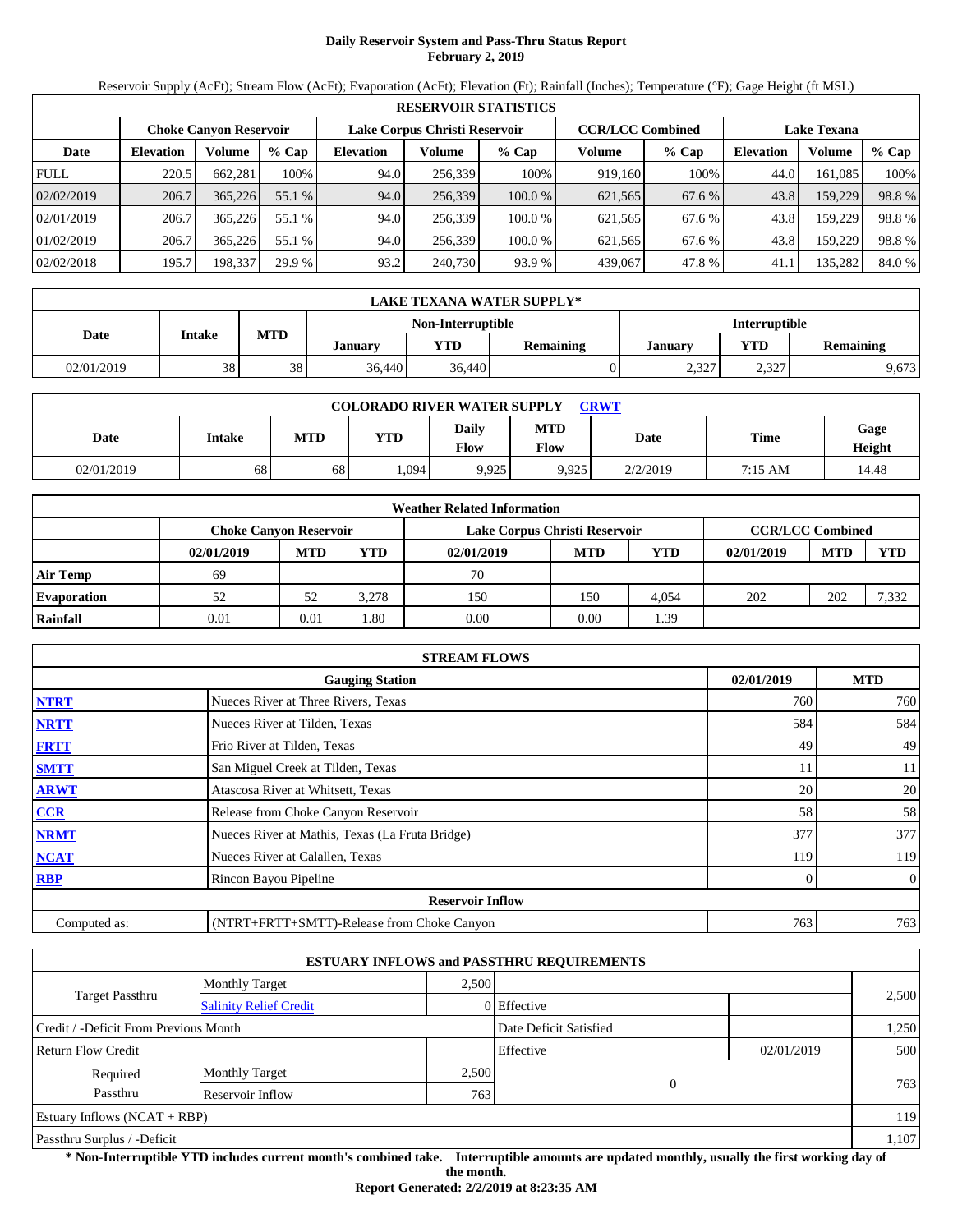# **Daily Reservoir System and Pass-Thru Status Report February 3, 2019**

Reservoir Supply (AcFt); Stream Flow (AcFt); Evaporation (AcFt); Elevation (Ft); Rainfall (Inches); Temperature (°F); Gage Height (ft MSL)

|             | <b>RESERVOIR STATISTICS</b> |                               |         |                  |                               |         |                         |         |                    |         |        |
|-------------|-----------------------------|-------------------------------|---------|------------------|-------------------------------|---------|-------------------------|---------|--------------------|---------|--------|
|             |                             | <b>Choke Canyon Reservoir</b> |         |                  | Lake Corpus Christi Reservoir |         | <b>CCR/LCC Combined</b> |         | <b>Lake Texana</b> |         |        |
| Date        | <b>Elevation</b>            | Volume                        | $%$ Cap | <b>Elevation</b> | Volume                        | $%$ Cap | Volume                  | $%$ Cap | <b>Elevation</b>   | Volume  | % Cap  |
| <b>FULL</b> | 220.5                       | 662.281                       | 100%    | 94.0             | 256.339                       | 100%    | 919.160                 | 100%    | 44.0               | 161.085 | 100%   |
| 02/03/2019  | 206.7                       | 365,226                       | 55.1 %  | 94.0             | 256,339                       | 100.0%  | 621,565                 | 67.6 %  | 43.8               | 159,229 | 98.8%  |
| 02/02/2019  | 206.7                       | 365,226                       | 55.1 %  | 94.0             | 256.339                       | 100.0 % | 621.565                 | 67.6 %  | 43.8               | 159.229 | 98.8%  |
| 01/03/2019  | 206.7                       | 365,226                       | 55.1 %  | 94.0             | 256.339                       | 100.0 % | 621.565                 | 67.6 %  | 43.8               | 159.229 | 98.8%  |
| 02/03/2018  | 195.8                       | 199,582                       | 30.1%   | 93.1             | 238,806                       | 93.2 %  | 438,388                 | 47.7 %  | 41.1               | 135,282 | 84.0 % |

|            | LAKE TEXANA WATER SUPPLY* |            |                |            |                                           |                |              |                  |  |  |  |
|------------|---------------------------|------------|----------------|------------|-------------------------------------------|----------------|--------------|------------------|--|--|--|
|            |                           |            |                |            | Non-Interruptible<br><b>Interruptible</b> |                |              |                  |  |  |  |
| Date       | Intake                    | <b>MTD</b> | <b>January</b> | <b>YTD</b> | Remaining                                 | <b>January</b> | VTD          | <b>Remaining</b> |  |  |  |
| 02/02/2019 | 38                        | 75         | 36.440         | 36,440     |                                           | 2,327          | 227<br>ے دون | 9,673            |  |  |  |

| <b>COLORADO RIVER WATER SUPPLY</b><br><b>CRWT</b> |        |            |      |               |                    |          |             |                |  |  |
|---------------------------------------------------|--------|------------|------|---------------|--------------------|----------|-------------|----------------|--|--|
| Date                                              | Intake | <b>MTD</b> | YTD  | Daily<br>Flow | MTD<br><b>Flow</b> | Date     | <b>Time</b> | Gage<br>Height |  |  |
| 02/02/2019                                        | 68     | 135        | .162 | 8,873         | 18,798             | 2/3/2019 | $6:15$ AM   | 13.41          |  |  |

|                    |                               |            |            | <b>Weather Related Information</b> |            |            |                         |            |            |
|--------------------|-------------------------------|------------|------------|------------------------------------|------------|------------|-------------------------|------------|------------|
|                    | <b>Choke Canvon Reservoir</b> |            |            | Lake Corpus Christi Reservoir      |            |            | <b>CCR/LCC Combined</b> |            |            |
|                    | 02/02/2019                    | <b>MTD</b> | <b>YTD</b> | 02/02/2019                         | <b>MTD</b> | <b>YTD</b> | 02/02/2019              | <b>MTD</b> | <b>YTD</b> |
| <b>Air Temp</b>    | 70                            |            |            | 73                                 |            |            |                         |            |            |
| <b>Evaporation</b> | 31                            | 83         | 3.309      | 23                                 | 173        | 4.077      | 54                      | 256        | 7,386      |
| Rainfall           | 0.01                          | 0.02       | 1.81       | 0.00                               | 0.00       | . 39       |                         |            |            |

|              | <b>STREAM FLOWS</b>                             |            |                |
|--------------|-------------------------------------------------|------------|----------------|
|              | <b>Gauging Station</b>                          | 02/02/2019 | <b>MTD</b>     |
| <b>NTRT</b>  | Nueces River at Three Rivers, Texas             | 681        | 1,441          |
| <b>NRTT</b>  | Nueces River at Tilden, Texas                   | 578        | 1,161          |
| <b>FRTT</b>  | Frio River at Tilden, Texas                     | 47         | 96             |
| <b>SMTT</b>  | San Miguel Creek at Tilden, Texas               | 11         | 21             |
| <b>ARWT</b>  | Atascosa River at Whitsett, Texas               | 25         | 45             |
| CCR          | Release from Choke Canyon Reservoir             | 58         | 115            |
| <b>NRMT</b>  | Nueces River at Mathis, Texas (La Fruta Bridge) | 391        | 768            |
| <b>NCAT</b>  | Nueces River at Calallen, Texas                 | 266        | 385            |
| <b>RBP</b>   | Rincon Bayou Pipeline                           |            | $\overline{0}$ |
|              | <b>Reservoir Inflow</b>                         |            |                |
| Computed as: | (NTRT+FRTT+SMTT)-Release from Choke Canyon      | 681        | 1.444          |

|                                                         |                       |       | <b>ESTUARY INFLOWS and PASSTHRU REQUIREMENTS</b> |            |       |
|---------------------------------------------------------|-----------------------|-------|--------------------------------------------------|------------|-------|
|                                                         | <b>Monthly Target</b> | 2.500 |                                                  |            |       |
| <b>Target Passthru</b><br><b>Salinity Relief Credit</b> |                       |       | $0$ Effective                                    |            | 2,500 |
| Credit / -Deficit From Previous Month                   |                       |       | Date Deficit Satisfied                           |            | 1,250 |
| <b>Return Flow Credit</b>                               |                       |       | Effective                                        | 02/01/2019 | 500   |
| Required                                                | <b>Monthly Target</b> | 2,500 |                                                  |            |       |
| Passthru                                                | Reservoir Inflow      | .444  | $\mathbf{0}$                                     |            | 1,444 |
| Estuary Inflows $(NCAT + RBP)$                          |                       |       |                                                  |            | 385   |
| Passthru Surplus / -Deficit                             |                       |       |                                                  |            | 691   |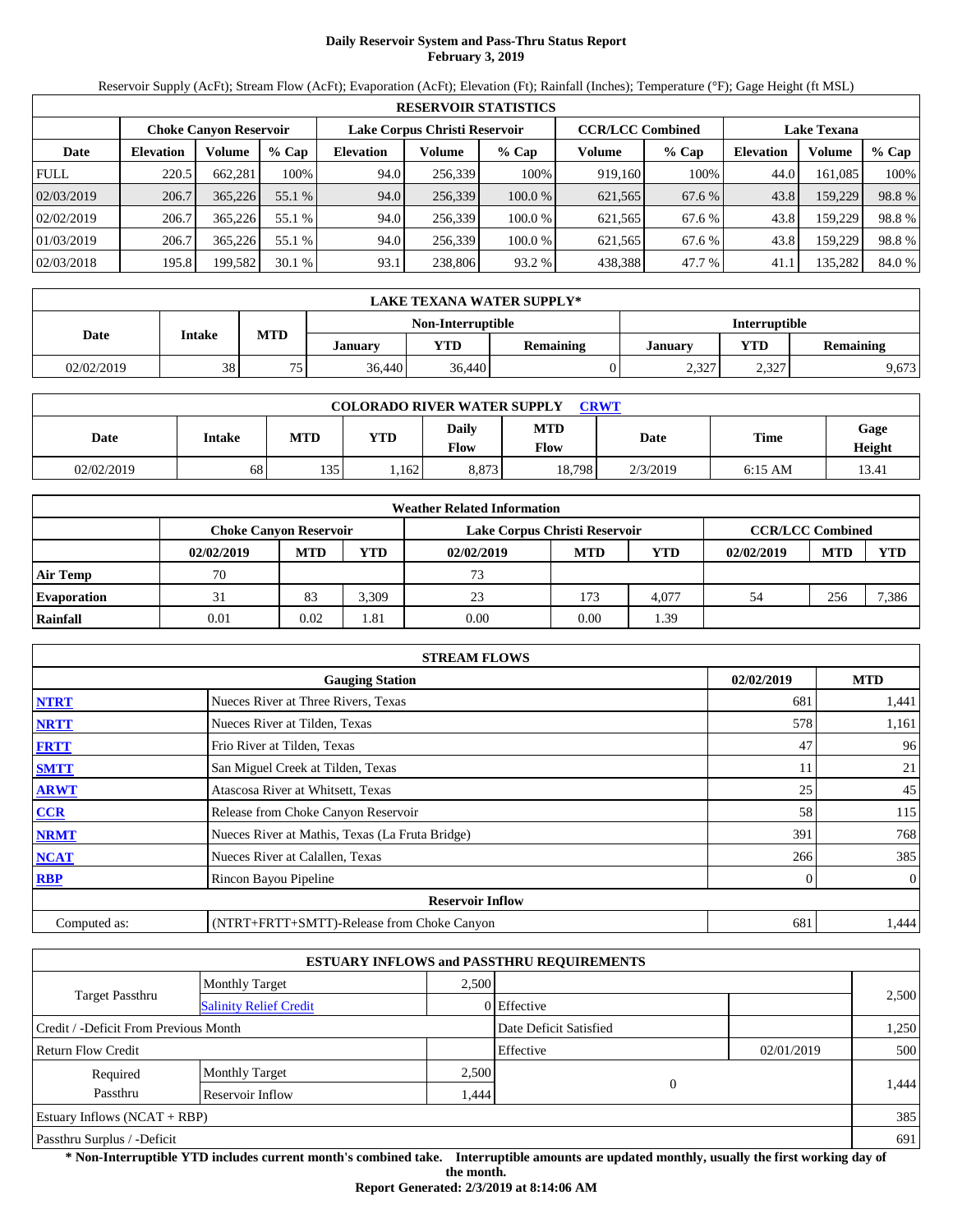# **Daily Reservoir System and Pass-Thru Status Report February 4, 2019**

Reservoir Supply (AcFt); Stream Flow (AcFt); Evaporation (AcFt); Elevation (Ft); Rainfall (Inches); Temperature (°F); Gage Height (ft MSL)

|             | <b>RESERVOIR STATISTICS</b> |                               |         |                  |                               |         |                         |         |                    |         |        |
|-------------|-----------------------------|-------------------------------|---------|------------------|-------------------------------|---------|-------------------------|---------|--------------------|---------|--------|
|             |                             | <b>Choke Canyon Reservoir</b> |         |                  | Lake Corpus Christi Reservoir |         | <b>CCR/LCC Combined</b> |         | <b>Lake Texana</b> |         |        |
| Date        | <b>Elevation</b>            | Volume                        | $%$ Cap | <b>Elevation</b> | Volume                        | $%$ Cap | Volume                  | $%$ Cap | <b>Elevation</b>   | Volume  | % Cap  |
| <b>FULL</b> | 220.5                       | 662.281                       | 100%    | 94.0             | 256.339                       | 100%    | 919.160                 | 100%    | 44.0               | 161.085 | 100%   |
| 02/04/2019  | 206.7                       | 365,226                       | 55.1 %  | 94.0             | 256,339                       | 100.0%  | 621,565                 | 67.6 %  | 43.8               | 159,229 | 98.8%  |
| 02/03/2019  | 206.7                       | 365,226                       | 55.1 %  | 94.0             | 256.339                       | 100.0 % | 621.565                 | 67.6 %  | 43.8               | 159.229 | 98.8%  |
| 01/04/2019  | 206.7                       | 365,226                       | 55.1 %  | 94.0             | 256.339                       | 100.0 % | 621.565                 | 67.6 %  | 43.8               | 159.229 | 98.8%  |
| 02/04/2018  | 195.8                       | 199,582                       | 30.1%   | 93.1             | 238,806                       | 93.2 %  | 438,388                 | 47.7 %  | 41.1               | 135,282 | 84.0 % |

|            | LAKE TEXANA WATER SUPPLY* |            |                                           |            |                  |         |             |                  |  |  |  |
|------------|---------------------------|------------|-------------------------------------------|------------|------------------|---------|-------------|------------------|--|--|--|
|            |                           |            | Non-Interruptible<br><b>Interruptible</b> |            |                  |         |             |                  |  |  |  |
| Date       | Intake                    | <b>MTD</b> | <b>January</b>                            | <b>YTD</b> | <b>Remaining</b> | January | VTD         | <b>Remaining</b> |  |  |  |
| 02/03/2019 | 27                        | 113        | 36.440                                    | 36,440     |                  | 2,327   | 227<br>2.32 | 9,673            |  |  |  |

| <b>COLORADO RIVER WATER SUPPLY</b><br><b>CRWT</b> |        |            |      |               |                    |          |             |                |  |  |
|---------------------------------------------------|--------|------------|------|---------------|--------------------|----------|-------------|----------------|--|--|
| Date                                              | Intake | <b>MTD</b> | YTD  | Daily<br>Flow | MTD<br><b>Flow</b> | Date     | <b>Time</b> | Gage<br>Height |  |  |
| 02/03/2019                                        | 68     | 203        | .230 | 7,126         | 25.924             | 2/4/2019 | $6:15$ AM   | 13.12          |  |  |

|                    |                               |            |       | <b>Weather Related Information</b> |            |            |                         |            |            |
|--------------------|-------------------------------|------------|-------|------------------------------------|------------|------------|-------------------------|------------|------------|
|                    | <b>Choke Canyon Reservoir</b> |            |       | Lake Corpus Christi Reservoir      |            |            | <b>CCR/LCC Combined</b> |            |            |
|                    | 02/03/2019                    | <b>MTD</b> | YTD   | 02/03/2019                         | <b>MTD</b> | <b>YTD</b> | 02/03/2019              | <b>MTD</b> | <b>YTD</b> |
| <b>Air Temp</b>    | 75                            |            |       | 77                                 |            |            |                         |            |            |
| <b>Evaporation</b> |                               | 155        | 3,381 | 23                                 | 196        | 4.100      | 95                      | 351        | 7,481      |
| Rainfall           | 0.00                          | 0.02       | 1.81  | 0.02                               | 0.02       | 1.41       |                         |            |            |

|              | <b>STREAM FLOWS</b>                             |            |              |
|--------------|-------------------------------------------------|------------|--------------|
|              | <b>Gauging Station</b>                          | 02/03/2019 | <b>MTD</b>   |
| <b>NTRT</b>  | Nueces River at Three Rivers, Texas             | 596        | 2,037        |
| <b>NRTT</b>  | Nueces River at Tilden, Texas                   | 574        | 1,735        |
| <b>FRTT</b>  | Frio River at Tilden, Texas                     | 48         | 145          |
| <b>SMTT</b>  | San Miguel Creek at Tilden, Texas               | 11         | 32           |
| <b>ARWT</b>  | Atascosa River at Whitsett, Texas               | 38         | 83           |
| CCR          | Release from Choke Canyon Reservoir             | 58         | 173          |
| <b>NRMT</b>  | Nueces River at Mathis, Texas (La Fruta Bridge) | 399        | 1,167        |
| <b>NCAT</b>  | Nueces River at Calallen, Texas                 | 284        | 669          |
| <b>RBP</b>   | Rincon Bayou Pipeline                           | $\Omega$   | $\mathbf{0}$ |
|              | <b>Reservoir Inflow</b>                         |            |              |
| Computed as: | (NTRT+FRTT+SMTT)-Release from Choke Canyon      | 597        | 2,041        |

|                                       |                               |       | <b>ESTUARY INFLOWS and PASSTHRU REQUIREMENTS</b> |            |       |
|---------------------------------------|-------------------------------|-------|--------------------------------------------------|------------|-------|
|                                       | <b>Monthly Target</b>         | 2.500 |                                                  |            |       |
| <b>Target Passthru</b>                | <b>Salinity Relief Credit</b> |       | 0 Effective                                      |            | 2,500 |
| Credit / -Deficit From Previous Month |                               |       | Date Deficit Satisfied                           |            | 1,250 |
| <b>Return Flow Credit</b>             |                               |       | Effective                                        | 02/01/2019 | 500   |
| Required                              | <b>Monthly Target</b>         | 2,500 |                                                  |            |       |
| Passthru                              | Reservoir Inflow              | 2,041 | $\mathbf{0}$                                     |            | 2,041 |
| Estuary Inflows $(NCAT + RBP)$        |                               |       |                                                  |            | 669   |
| Passthru Surplus / -Deficit           |                               |       |                                                  |            | 378   |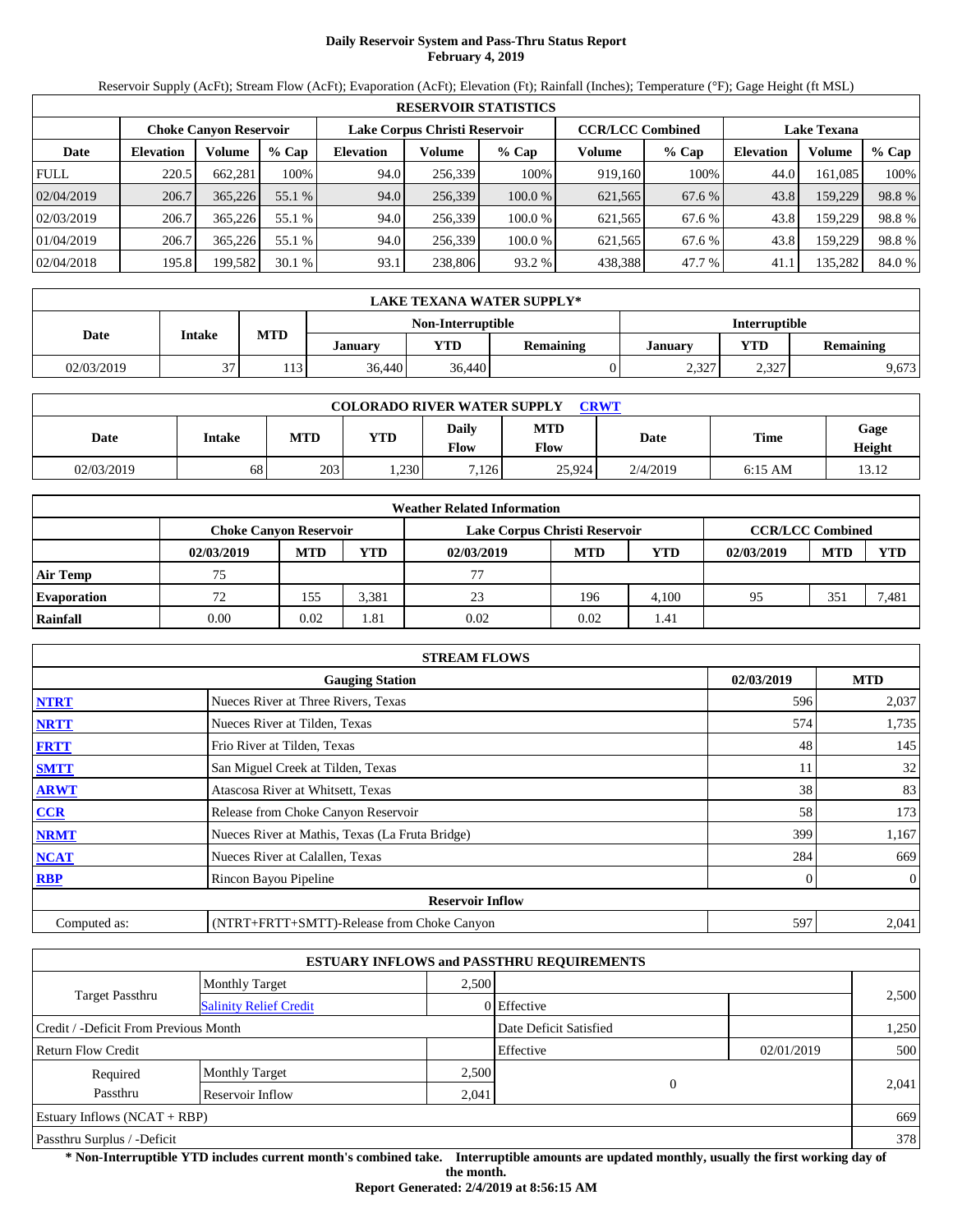## **Daily Reservoir System and Pass-Thru Status Report February 5, 2019**

Reservoir Supply (AcFt); Stream Flow (AcFt); Evaporation (AcFt); Elevation (Ft); Rainfall (Inches); Temperature (°F); Gage Height (ft MSL)

|             | <b>RESERVOIR STATISTICS</b> |                               |         |                  |                               |         |                         |         |                  |                    |        |  |
|-------------|-----------------------------|-------------------------------|---------|------------------|-------------------------------|---------|-------------------------|---------|------------------|--------------------|--------|--|
|             |                             | <b>Choke Canyon Reservoir</b> |         |                  | Lake Corpus Christi Reservoir |         | <b>CCR/LCC Combined</b> |         |                  | <b>Lake Texana</b> |        |  |
| Date        | <b>Elevation</b>            | Volume                        | $%$ Cap | <b>Elevation</b> | Volume                        | $%$ Cap | Volume                  | $%$ Cap | <b>Elevation</b> | Volume             | % Cap  |  |
| <b>FULL</b> | 220.5                       | 662.281                       | 100%    | 94.0             | 256,339                       | 100%    | 919.160                 | 100%    | 44.0             | 161.085            | 100%   |  |
| 02/05/2019  | 206.6                       | 363,453                       | 54.8 %  | 94.0             | 256,339                       | 100.0%  | 619,792                 | 67.4 %  | 43.8             | 159,229            | 98.8%  |  |
| 02/04/2019  | 206.7                       | 365,226                       | 55.1 %  | 94.0             | 256.339                       | 100.0 % | 621.565                 | 67.6 %  | 43.8             | 159.229            | 98.8%  |  |
| 01/05/2019  | 206.7                       | 365,226                       | 55.1 %  | 94.0             | 256.339                       | 100.0 % | 621,565                 | 67.6 %  | 43.8             | 159.229            | 98.8%  |  |
| 02/05/2018  | 195.6                       | 197.097                       | 29.7 %  | 93.1             | 238,806                       | 93.2 %  | 435,903                 | 47.4 %  | 41.1             | 135,282            | 84.0 % |  |

|            | LAKE TEXANA WATER SUPPLY* |            |                |                   |           |                      |             |                  |  |  |  |
|------------|---------------------------|------------|----------------|-------------------|-----------|----------------------|-------------|------------------|--|--|--|
|            |                           |            |                | Non-Interruptible |           | <b>Interruptible</b> |             |                  |  |  |  |
| Date       | Intake                    | <b>MTD</b> | <b>January</b> | <b>YTD</b>        | Remaining | <b>January</b>       | VTD         | <b>Remaining</b> |  |  |  |
| 02/04/2019 | 75                        | 188        | 36.440         | 36,440            |           | 2,327                | 227<br>2.32 | 9,673            |  |  |  |

| <b>COLORADO RIVER WATER SUPPLY</b><br><b>CRWT</b> |        |            |      |               |                    |          |             |                |  |  |
|---------------------------------------------------|--------|------------|------|---------------|--------------------|----------|-------------|----------------|--|--|
| Date                                              | Intake | <b>MTD</b> | YTD  | Daily<br>Flow | MTD<br><b>Flow</b> | Date     | <b>Time</b> | Gage<br>Height |  |  |
| 02/04/2019                                        | 30     | 232        | .259 | 6,551         | 32,475             | 2/5/2019 | $6:15$ AM   | 13.01          |  |  |

|                    | <b>Weather Related Information</b> |            |       |                               |            |       |                         |            |            |  |  |
|--------------------|------------------------------------|------------|-------|-------------------------------|------------|-------|-------------------------|------------|------------|--|--|
|                    | <b>Choke Canvon Reservoir</b>      |            |       | Lake Corpus Christi Reservoir |            |       | <b>CCR/LCC Combined</b> |            |            |  |  |
|                    | 02/04/2019                         | <b>MTD</b> | YTD   | 02/04/2019                    | <b>MTD</b> | YTD   | 02/04/2019              | <b>MTD</b> | <b>YTD</b> |  |  |
| <b>Air Temp</b>    | 75                                 |            |       | 75                            |            |       |                         |            |            |  |  |
| <b>Evaporation</b> | 41                                 | 196        | 3.422 | 46                            | 242        | 4.146 | 87                      | 438        | 7,568      |  |  |
| Rainfall           | 0.00                               | 0.02       | 1.81  | 0.00                          | 0.02       | 1.41  |                         |            |            |  |  |

|              | <b>STREAM FLOWS</b>                             |            |              |
|--------------|-------------------------------------------------|------------|--------------|
|              | <b>Gauging Station</b>                          | 02/04/2019 | <b>MTD</b>   |
| <b>NTRT</b>  | Nueces River at Three Rivers, Texas             | 586        | 2,622        |
| <b>NRTT</b>  | Nueces River at Tilden, Texas                   | 570        | 2,305        |
| <b>FRTT</b>  | Frio River at Tilden, Texas                     | 82         | 227          |
| <b>SMTT</b>  | San Miguel Creek at Tilden, Texas               | 4          | 37           |
| <b>ARWT</b>  | Atascosa River at Whitsett, Texas               | 26         | 108          |
| CCR          | Release from Choke Canyon Reservoir             | 58         | 230          |
| <b>NRMT</b>  | Nueces River at Mathis, Texas (La Fruta Bridge) | 413        | 1,580        |
| <b>NCAT</b>  | Nueces River at Calallen, Texas                 | 298        | 967          |
| <b>RBP</b>   | Rincon Bayou Pipeline                           | $\Omega$   | $\mathbf{0}$ |
|              | <b>Reservoir Inflow</b>                         |            |              |
| Computed as: | (NTRT+FRTT+SMTT)-Release from Choke Canyon      | 614        | 2,655        |

|                                       |                               |       | <b>ESTUARY INFLOWS and PASSTHRU REQUIREMENTS</b> |            |       |
|---------------------------------------|-------------------------------|-------|--------------------------------------------------|------------|-------|
|                                       | <b>Monthly Target</b>         | 2.500 |                                                  |            |       |
| <b>Target Passthru</b>                | <b>Salinity Relief Credit</b> |       | 0 Effective                                      |            | 2,500 |
| Credit / -Deficit From Previous Month |                               |       | Date Deficit Satisfied                           |            | 1,250 |
| <b>Return Flow Credit</b>             |                               |       | Effective                                        | 02/01/2019 | 500   |
| Required                              | <b>Monthly Target</b>         | 2,500 |                                                  |            |       |
| Passthru                              | Reservoir Inflow              | 2,655 | $\mathbf{0}$                                     |            | 2,500 |
| Estuary Inflows $(NCAT + RBP)$        |                               |       |                                                  |            | 967   |
| Passthru Surplus / -Deficit           |                               |       |                                                  |            | 217   |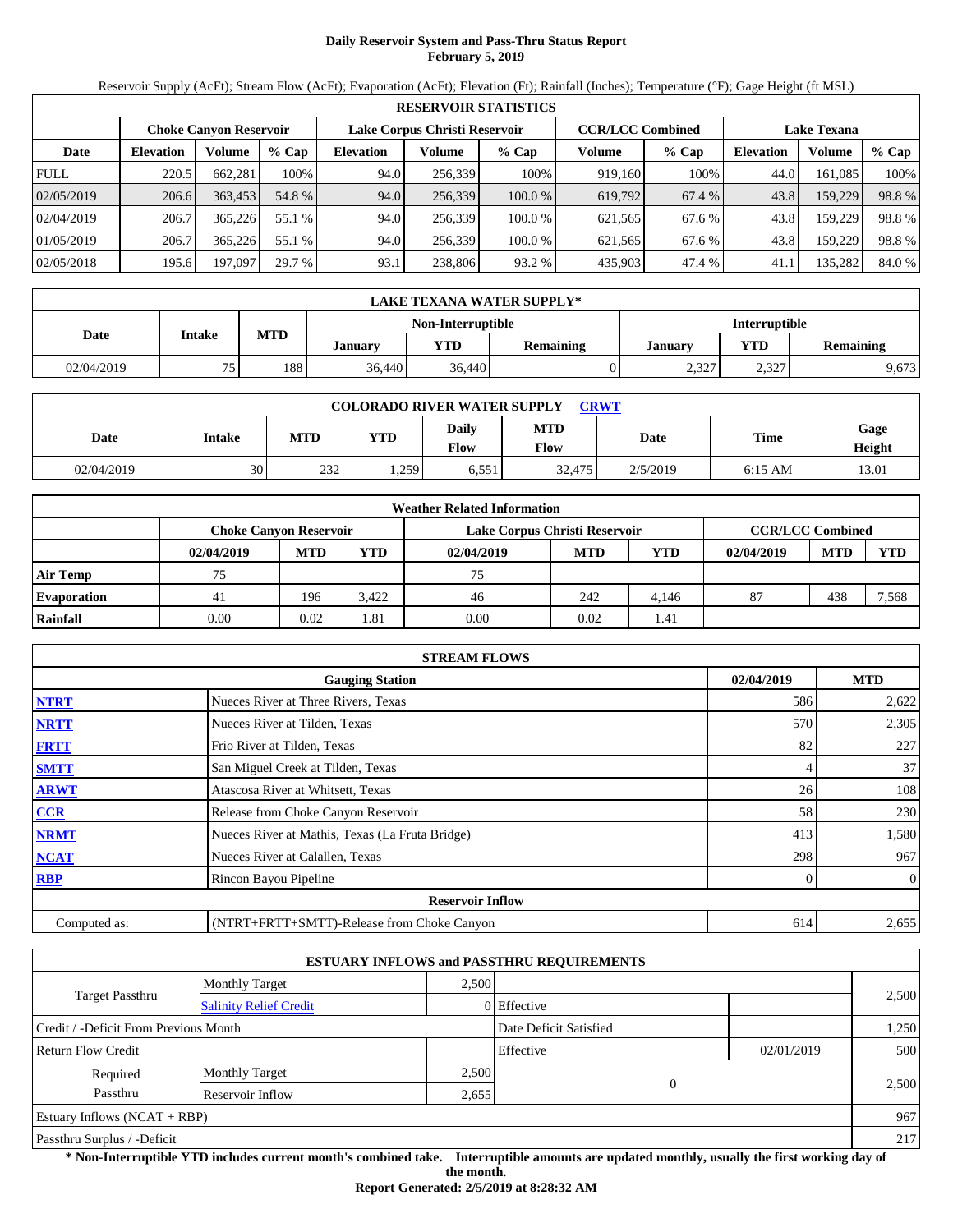## **Daily Reservoir System and Pass-Thru Status Report February 6, 2019**

Reservoir Supply (AcFt); Stream Flow (AcFt); Evaporation (AcFt); Elevation (Ft); Rainfall (Inches); Temperature (°F); Gage Height (ft MSL)

|             | <b>RESERVOIR STATISTICS</b> |                               |         |                  |                               |         |                         |         |                  |                    |        |  |
|-------------|-----------------------------|-------------------------------|---------|------------------|-------------------------------|---------|-------------------------|---------|------------------|--------------------|--------|--|
|             |                             | <b>Choke Canyon Reservoir</b> |         |                  | Lake Corpus Christi Reservoir |         | <b>CCR/LCC Combined</b> |         |                  | <b>Lake Texana</b> |        |  |
| Date        | <b>Elevation</b>            | Volume                        | $%$ Cap | <b>Elevation</b> | Volume                        | $%$ Cap | Volume                  | $%$ Cap | <b>Elevation</b> | Volume             | % Cap  |  |
| <b>FULL</b> | 220.5                       | 662.281                       | 100%    | 94.0             | 256,339                       | 100%    | 919,160                 | 100%    | 44.0             | 161.085            | 100%   |  |
| 02/06/2019  | 206.6                       | 363,453                       | 54.8 %  | 94.0             | 256,339                       | 100.0%  | 619,792                 | 67.4 %  | 43.8             | 159,229            | 98.8%  |  |
| 02/05/2019  | 206.6                       | 363,453                       | 54.8 %  | 94.0             | 256.339                       | 100.0 % | 619.792                 | 67.4 %  | 43.8             | 159.229            | 98.8%  |  |
| 01/06/2019  | 206.7                       | 365,226                       | 55.1 %  | 94.0             | 256.339                       | 100.0 % | 621,565                 | 67.6 %  | 43.8             | 159.229            | 98.8%  |  |
| 02/06/2018  | 195.7                       | 198,337                       | 29.9 %  | 93.1             | 238,806                       | 93.2 %  | 437,143                 | 47.6 %  | 41.0             | 134,434            | 83.5 % |  |

|            | LAKE TEXANA WATER SUPPLY* |            |                |                   |                  |                      |               |                  |  |  |  |
|------------|---------------------------|------------|----------------|-------------------|------------------|----------------------|---------------|------------------|--|--|--|
|            |                           |            |                | Non-Interruptible |                  | <b>Interruptible</b> |               |                  |  |  |  |
| Date       | Intake                    | <b>MTD</b> | <b>January</b> | <b>YTD</b>        | <b>Remaining</b> | January              | <b>VTD</b>    | <b>Remaining</b> |  |  |  |
| 02/05/2019 | 107                       | 295        | 36.440         | 36,440            |                  | 2,327                | 2.377<br>2.32 | 9,673            |  |  |  |

| <b>COLORADO RIVER WATER SUPPLY</b><br><b>CRWT</b> |        |            |      |               |                    |          |             |                |  |  |
|---------------------------------------------------|--------|------------|------|---------------|--------------------|----------|-------------|----------------|--|--|
| Date                                              | Intake | <b>MTD</b> | YTD  | Daily<br>Flow | MTD<br><b>Flow</b> | Date     | <b>Time</b> | Gage<br>Height |  |  |
| 02/05/2019                                        |        | 232        | .259 | 6,312         | 38,787             | 2/6/2019 | $6:15$ AM   | 12.59          |  |  |

|                    | <b>Weather Related Information</b> |            |       |                               |            |       |                         |            |            |  |  |
|--------------------|------------------------------------|------------|-------|-------------------------------|------------|-------|-------------------------|------------|------------|--|--|
|                    | <b>Choke Canvon Reservoir</b>      |            |       | Lake Corpus Christi Reservoir |            |       | <b>CCR/LCC Combined</b> |            |            |  |  |
|                    | 02/05/2019                         | <b>MTD</b> | YTD   | 02/05/2019                    | <b>MTD</b> | YTD   | 02/05/2019              | <b>MTD</b> | <b>YTD</b> |  |  |
| <b>Air Temp</b>    | 78                                 |            |       | 79                            |            |       |                         |            |            |  |  |
| <b>Evaporation</b> | 62                                 | 258        | 3,484 | 58                            | 300        | 4.204 | 120                     | 558        | 7,688      |  |  |
| Rainfall           | 0.00                               | 0.02       | 1.81  | 0.00                          | 0.02       | 1.41  |                         |            |            |  |  |

|              | <b>STREAM FLOWS</b>                             |            |              |
|--------------|-------------------------------------------------|------------|--------------|
|              | <b>Gauging Station</b>                          | 02/05/2019 | <b>MTD</b>   |
| <b>NTRT</b>  | Nueces River at Three Rivers, Texas             | 562        | 3,184        |
| <b>NRTT</b>  | Nueces River at Tilden, Texas                   | 526        | 2,831        |
| <b>FRTT</b>  | Frio River at Tilden, Texas                     | 82         | 309          |
| <b>SMTT</b>  | San Miguel Creek at Tilden, Texas               | 4          | 41           |
| <b>ARWT</b>  | Atascosa River at Whitsett, Texas               | 20         | 129          |
| CCR          | Release from Choke Canyon Reservoir             | 58         | 288          |
| <b>NRMT</b>  | Nueces River at Mathis, Texas (La Fruta Bridge) | 580        | 2,160        |
| <b>NCAT</b>  | Nueces River at Calallen, Texas                 | 300        | 1,266        |
| <b>RBP</b>   | Rincon Bayou Pipeline                           |            | $\mathbf{0}$ |
|              | <b>Reservoir Inflow</b>                         |            |              |
| Computed as: | (NTRT+FRTT+SMTT)-Release from Choke Canyon      | 591        | 3,246        |

|                                       |                               |       | <b>ESTUARY INFLOWS and PASSTHRU REQUIREMENTS</b> |            |       |
|---------------------------------------|-------------------------------|-------|--------------------------------------------------|------------|-------|
|                                       | <b>Monthly Target</b>         | 2.500 |                                                  |            |       |
| <b>Target Passthru</b>                | <b>Salinity Relief Credit</b> |       | 0 Effective                                      |            | 2,500 |
| Credit / -Deficit From Previous Month |                               |       | Date Deficit Satisfied                           |            | 1,250 |
| <b>Return Flow Credit</b>             |                               |       | Effective                                        | 02/01/2019 | 500   |
| Required                              | <b>Monthly Target</b>         | 2,500 |                                                  |            |       |
| Passthru                              | Reservoir Inflow              | 3,246 | $\mathbf{0}$                                     |            | 2,500 |
| Estuary Inflows $(NCAT + RBP)$        |                               |       |                                                  |            | 1,266 |
| Passthru Surplus / -Deficit           |                               |       |                                                  |            | 516   |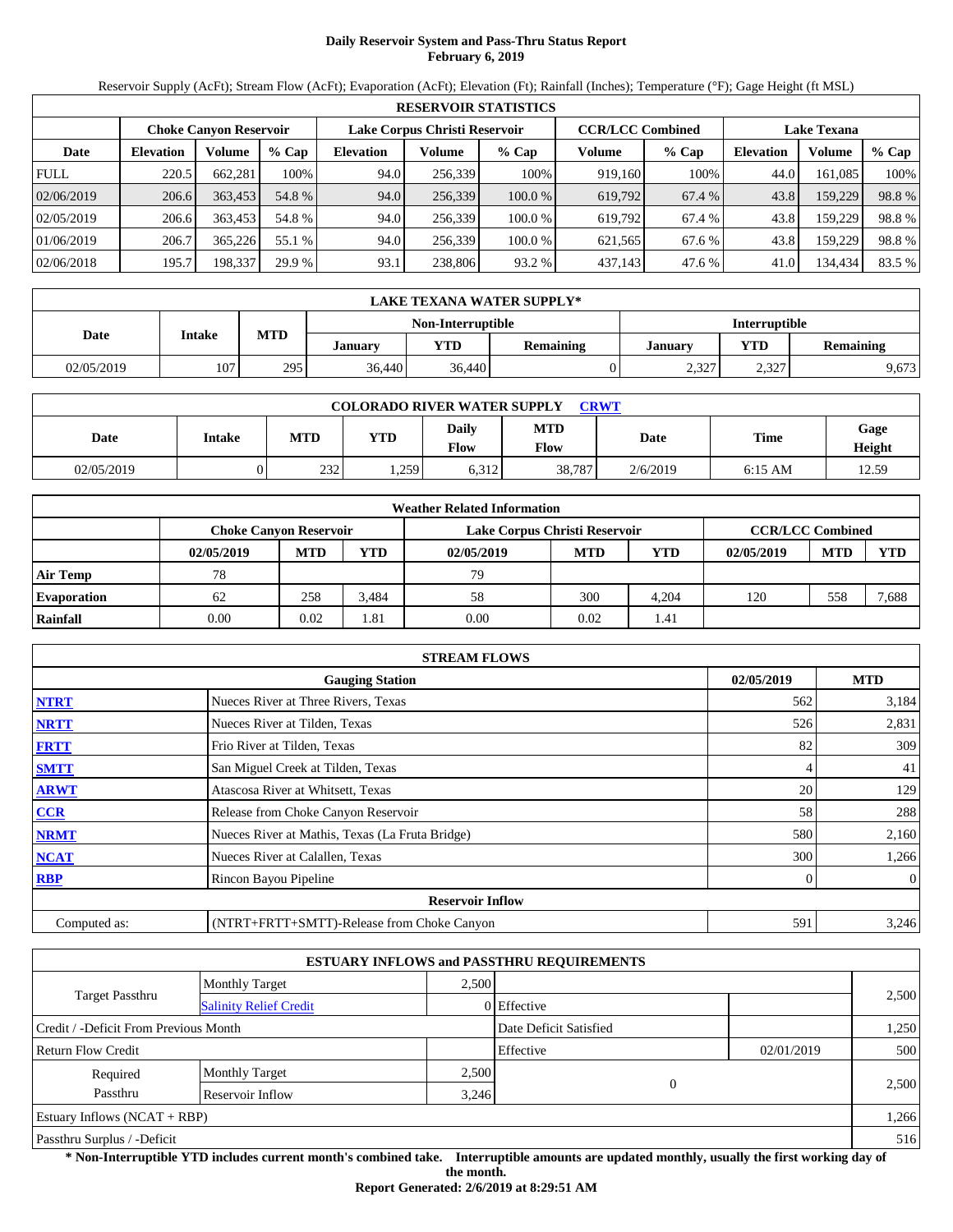# **Daily Reservoir System and Pass-Thru Status Report February 7, 2019**

Reservoir Supply (AcFt); Stream Flow (AcFt); Evaporation (AcFt); Elevation (Ft); Rainfall (Inches); Temperature (°F); Gage Height (ft MSL)

|             | <b>RESERVOIR STATISTICS</b> |                               |         |                  |                               |         |         |                         |                    |         |        |  |
|-------------|-----------------------------|-------------------------------|---------|------------------|-------------------------------|---------|---------|-------------------------|--------------------|---------|--------|--|
|             |                             | <b>Choke Canyon Reservoir</b> |         |                  | Lake Corpus Christi Reservoir |         |         | <b>CCR/LCC Combined</b> | <b>Lake Texana</b> |         |        |  |
| Date        | <b>Elevation</b>            | Volume                        | $%$ Cap | <b>Elevation</b> | Volume                        | $%$ Cap | Volume  | $%$ Cap                 | <b>Elevation</b>   | Volume  | % Cap  |  |
| <b>FULL</b> | 220.5                       | 662.281                       | 100%    | 94.0             | 256,339                       | 100%    | 919,160 | 100%                    | 44.0               | 161.085 | 100%   |  |
| 02/07/2019  | 206.6                       | 363,453                       | 54.8 %  | 94.0             | 256,339                       | 100.0%  | 619,792 | 67.4 %                  | 43.8               | 159,229 | 98.8%  |  |
| 02/06/2019  | 206.6                       | 363,453                       | 54.8 %  | 94.0             | 256.339                       | 100.0 % | 619.792 | 67.4 %                  | 43.8               | 159.229 | 98.8%  |  |
| 01/07/2019  | 206.7                       | 365,226                       | 55.1 %  | 94.0             | 256.339                       | 100.0 % | 621,565 | 67.6 %                  | 43.8               | 159.229 | 98.8%  |  |
| 02/07/2018  | 195.6                       | 197.097                       | 29.7 %  | 93.2             | 240,730                       | 93.9 %  | 437,827 | 47.6 %                  | 40.9               | 133,588 | 82.9 % |  |

|            | LAKE TEXANA WATER SUPPLY* |            |                |                   |           |                      |             |                  |  |  |  |
|------------|---------------------------|------------|----------------|-------------------|-----------|----------------------|-------------|------------------|--|--|--|
|            |                           |            |                | Non-Interruptible |           | <b>Interruptible</b> |             |                  |  |  |  |
| Date       | Intake                    | <b>MTD</b> | <b>January</b> | <b>YTD</b>        | Remaining | January              | VTD         | <b>Remaining</b> |  |  |  |
| 02/06/2019 | 131                       | 425        | 36.440         | 36,440            |           | 2,327                | 227<br>2.32 | 9,673            |  |  |  |

| <b>COLORADO RIVER WATER SUPPLY</b><br><b>CRWT</b> |        |            |      |               |             |          |             |                |  |  |
|---------------------------------------------------|--------|------------|------|---------------|-------------|----------|-------------|----------------|--|--|
| Date                                              | Intake | <b>MTD</b> | YTD  | Daily<br>Flow | MTD<br>Flow | Date     | <b>Time</b> | Gage<br>Height |  |  |
| 02/06/2019                                        |        | 232        | .259 | 5,657         | 44.444      | 2/7/2019 | $6:15$ AM   | 12.25          |  |  |

|                    |                               |            |            | <b>Weather Related Information</b> |            |       |                         |            |            |
|--------------------|-------------------------------|------------|------------|------------------------------------|------------|-------|-------------------------|------------|------------|
|                    | <b>Choke Canvon Reservoir</b> |            |            | Lake Corpus Christi Reservoir      |            |       | <b>CCR/LCC Combined</b> |            |            |
|                    | 02/06/2019                    | <b>MTD</b> | <b>YTD</b> | 02/06/2019                         | <b>MTD</b> | YTD   | 02/06/2019              | <b>MTD</b> | <b>YTD</b> |
| <b>Air Temp</b>    | 81                            |            |            | 79                                 |            |       |                         |            |            |
| <b>Evaporation</b> | 103                           | 361        | 3.587      | 127                                | 427        | 4.331 | 230                     | 788        | 7,918      |
| Rainfall           | 0.00                          | 0.02       | 1.81       | 0.00                               | 0.02       | 1.41  |                         |            |            |

|              | <b>STREAM FLOWS</b>                             |            |                |
|--------------|-------------------------------------------------|------------|----------------|
|              | <b>Gauging Station</b>                          | 02/06/2019 | <b>MTD</b>     |
| <b>NTRT</b>  | Nueces River at Three Rivers, Texas             | 536        | 3,720          |
| <b>NRTT</b>  | Nueces River at Tilden, Texas                   | 514        | 3,345          |
| <b>FRTT</b>  | Frio River at Tilden, Texas                     | 82         | 391            |
| <b>SMTT</b>  | San Miguel Creek at Tilden, Texas               | 4          | 45             |
| <b>ARWT</b>  | Atascosa River at Whitsett, Texas               | 18         | 147            |
| <b>CCR</b>   | Release from Choke Canyon Reservoir             | 58         | 345            |
| <b>NRMT</b>  | Nueces River at Mathis, Texas (La Fruta Bridge) | 689        | 2,848          |
| <b>NCAT</b>  | Nueces River at Calallen, Texas                 | 482        | 1,749          |
| <b>RBP</b>   | Rincon Bayou Pipeline                           | 0          | $\overline{0}$ |
|              | <b>Reservoir Inflow</b>                         |            |                |
| Computed as: | (NTRT+FRTT+SMTT)-Release from Choke Canyon      | 565        | 3,811          |

|                                                         |                       |       | <b>ESTUARY INFLOWS and PASSTHRU REQUIREMENTS</b> |            |       |  |
|---------------------------------------------------------|-----------------------|-------|--------------------------------------------------|------------|-------|--|
|                                                         | <b>Monthly Target</b> | 2.500 |                                                  |            |       |  |
| <b>Target Passthru</b><br><b>Salinity Relief Credit</b> |                       |       | 0 Effective                                      |            | 2,500 |  |
| Credit / -Deficit From Previous Month                   |                       |       | Date Deficit Satisfied                           |            | 1,250 |  |
| <b>Return Flow Credit</b>                               |                       |       | Effective                                        | 02/01/2019 | 500   |  |
| Required                                                | <b>Monthly Target</b> | 2,500 |                                                  |            |       |  |
| Passthru                                                | Reservoir Inflow      | 3,811 | $\mathbf{0}$                                     |            | 2,500 |  |
| Estuary Inflows $(NCAT + RBP)$                          |                       |       |                                                  |            | 1,749 |  |
| Passthru Surplus / -Deficit                             |                       |       |                                                  |            | 999   |  |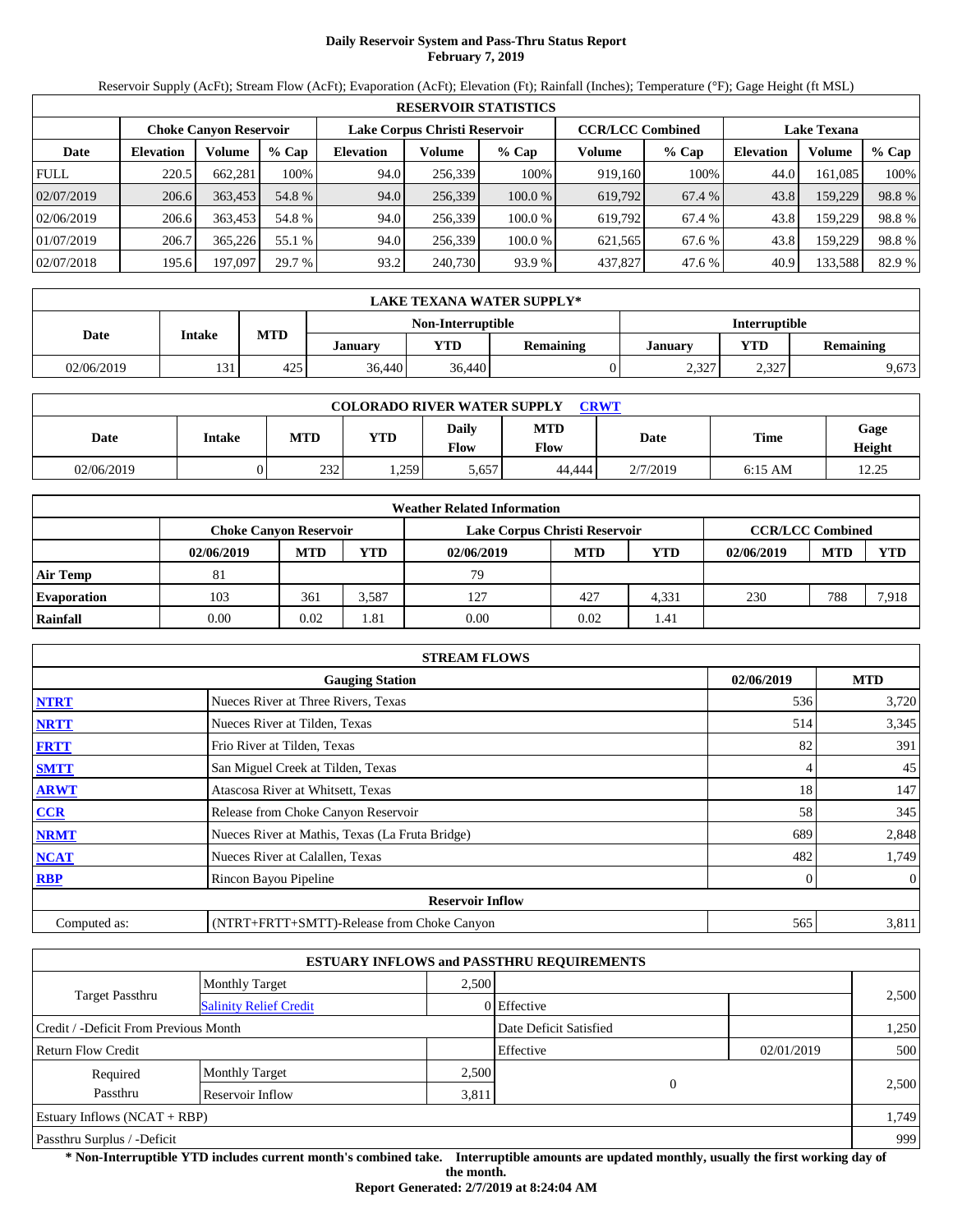# **Daily Reservoir System and Pass-Thru Status Report February 8, 2019**

Reservoir Supply (AcFt); Stream Flow (AcFt); Evaporation (AcFt); Elevation (Ft); Rainfall (Inches); Temperature (°F); Gage Height (ft MSL)

|             | <b>RESERVOIR STATISTICS</b> |                               |         |                  |                               |         |                         |         |                    |         |         |  |
|-------------|-----------------------------|-------------------------------|---------|------------------|-------------------------------|---------|-------------------------|---------|--------------------|---------|---------|--|
|             |                             | <b>Choke Canvon Reservoir</b> |         |                  | Lake Corpus Christi Reservoir |         | <b>CCR/LCC Combined</b> |         | <b>Lake Texana</b> |         |         |  |
| Date        | <b>Elevation</b>            | Volume                        | $%$ Cap | <b>Elevation</b> | Volume                        | $%$ Cap | Volume                  | $%$ Cap | <b>Elevation</b>   | Volume  | $%$ Cap |  |
| <b>FULL</b> | 220.5                       | 662.281                       | 100%    | 94.0             | 256,339                       | 100%    | 919,160                 | 100%    | 44.0               | 161.085 | 100%    |  |
| 02/08/2019  | 206.6                       | 363,453                       | 54.8 %  | 94.0             | 256,339                       | 100.0%  | 619,792                 | 67.4 %  | 44.0               | 161.085 | 100.0 % |  |
| 02/07/2019  | 206.6                       | 363.453                       | 54.8 %  | 94.0             | 256.339                       | 100.0%  | 619.792                 | 67.4 %  | 43.8               | 159.229 | 98.8%   |  |
| 01/08/2019  | 206.7                       | 365,226                       | 55.1 %  | 94.0             | 256,339                       | 100.0%  | 621,565                 | 67.6 %  | 43.8               | 159.229 | 98.8%   |  |
| 02/08/2018  | 195.6                       | 197,097                       | 29.7 %  | 93.1             | 238,806                       | 93.2 %  | 435,903                 | 47.4 %  | 40.9               | 133,588 | 82.9 %  |  |

|            | LAKE TEXANA WATER SUPPLY* |            |         |                   |           |                      |              |                  |  |  |  |
|------------|---------------------------|------------|---------|-------------------|-----------|----------------------|--------------|------------------|--|--|--|
|            |                           |            |         | Non-Interruptible |           | <b>Interruptible</b> |              |                  |  |  |  |
| Date       | Intake                    | <b>MTD</b> | Januarv | YTD               | Remaining | January              | <b>VTD</b>   | <b>Remaining</b> |  |  |  |
| 02/07/2019 | 131                       | 556        | 36.440  | 36,440            |           | 2,327                | 227<br>ے دیک | 9,673            |  |  |  |

| <b>COLORADO RIVER WATER SUPPLY</b><br><b>CRWT</b> |        |            |      |               |             |             |             |                |  |  |
|---------------------------------------------------|--------|------------|------|---------------|-------------|-------------|-------------|----------------|--|--|
| Date                                              | Intake | <b>MTD</b> | YTD  | Daily<br>Flow | MTD<br>Flow | <b>Date</b> | <b>Time</b> | Gage<br>Height |  |  |
| 02/07/2019                                        |        | 232        | .259 | 5,320         | 49.764      | 2/8/2019    | $6:15$ AM   | 12.28          |  |  |

|                    |                               |            |            | <b>Weather Related Information</b> |            |       |                         |            |            |
|--------------------|-------------------------------|------------|------------|------------------------------------|------------|-------|-------------------------|------------|------------|
|                    | <b>Choke Canyon Reservoir</b> |            |            | Lake Corpus Christi Reservoir      |            |       | <b>CCR/LCC Combined</b> |            |            |
|                    | 02/07/2019                    | <b>MTD</b> | <b>YTD</b> | 02/07/2019                         | <b>MTD</b> | YTD   | 02/07/2019              | <b>MTD</b> | <b>YTD</b> |
| <b>Air Temp</b>    | 75                            |            |            | 76                                 |            |       |                         |            |            |
| <b>Evaporation</b> | 309                           | 670        | 3.896      | 265                                | 692        | 4.596 | 574                     | 1,362      | 8,492      |
| Rainfall           | 0.00                          | 0.02       | 1.81       | 0.00                               | 0.02       | 1.41  |                         |            |            |

|              | <b>STREAM FLOWS</b>                             |            |              |
|--------------|-------------------------------------------------|------------|--------------|
|              | <b>Gauging Station</b>                          | 02/07/2019 | <b>MTD</b>   |
| <b>NTRT</b>  | Nueces River at Three Rivers, Texas             | 592        | 4,311        |
| <b>NRTT</b>  | Nueces River at Tilden, Texas                   | 514        | 3,859        |
| <b>FRTT</b>  | Frio River at Tilden, Texas                     | 82         | 474          |
| <b>SMTT</b>  | San Miguel Creek at Tilden, Texas               | 5          | 50           |
| <b>ARWT</b>  | Atascosa River at Whitsett, Texas               | 19         | 166          |
| <b>CCR</b>   | Release from Choke Canyon Reservoir             | 58         | 403          |
| <b>NRMT</b>  | Nueces River at Mathis, Texas (La Fruta Bridge) | 929        | 3,777        |
| <b>NCAT</b>  | Nueces River at Calallen, Texas                 | 580        | 2,328        |
| <b>RBP</b>   | Rincon Bayou Pipeline                           |            | $\mathbf{0}$ |
|              | <b>Reservoir Inflow</b>                         |            |              |
| Computed as: | (NTRT+FRTT+SMTT)-Release from Choke Canyon      | 621        | 4,432        |

|                                       |                               |       | <b>ESTUARY INFLOWS and PASSTHRU REQUIREMENTS</b> |            |       |
|---------------------------------------|-------------------------------|-------|--------------------------------------------------|------------|-------|
|                                       | <b>Monthly Target</b>         | 2.500 |                                                  |            |       |
| <b>Target Passthru</b>                | <b>Salinity Relief Credit</b> |       | 0 Effective                                      |            | 2,500 |
| Credit / -Deficit From Previous Month |                               |       | Date Deficit Satisfied                           |            | 1,250 |
| <b>Return Flow Credit</b>             |                               |       | Effective                                        | 02/01/2019 | 500   |
| Required                              | <b>Monthly Target</b>         | 2,500 |                                                  |            |       |
| Passthru                              | Reservoir Inflow              | 4,432 | $\theta$                                         |            | 2,500 |
| Estuary Inflows $(NCAT + RBP)$        |                               |       |                                                  |            | 2,328 |
| Passthru Surplus / -Deficit           |                               |       |                                                  |            | 1,578 |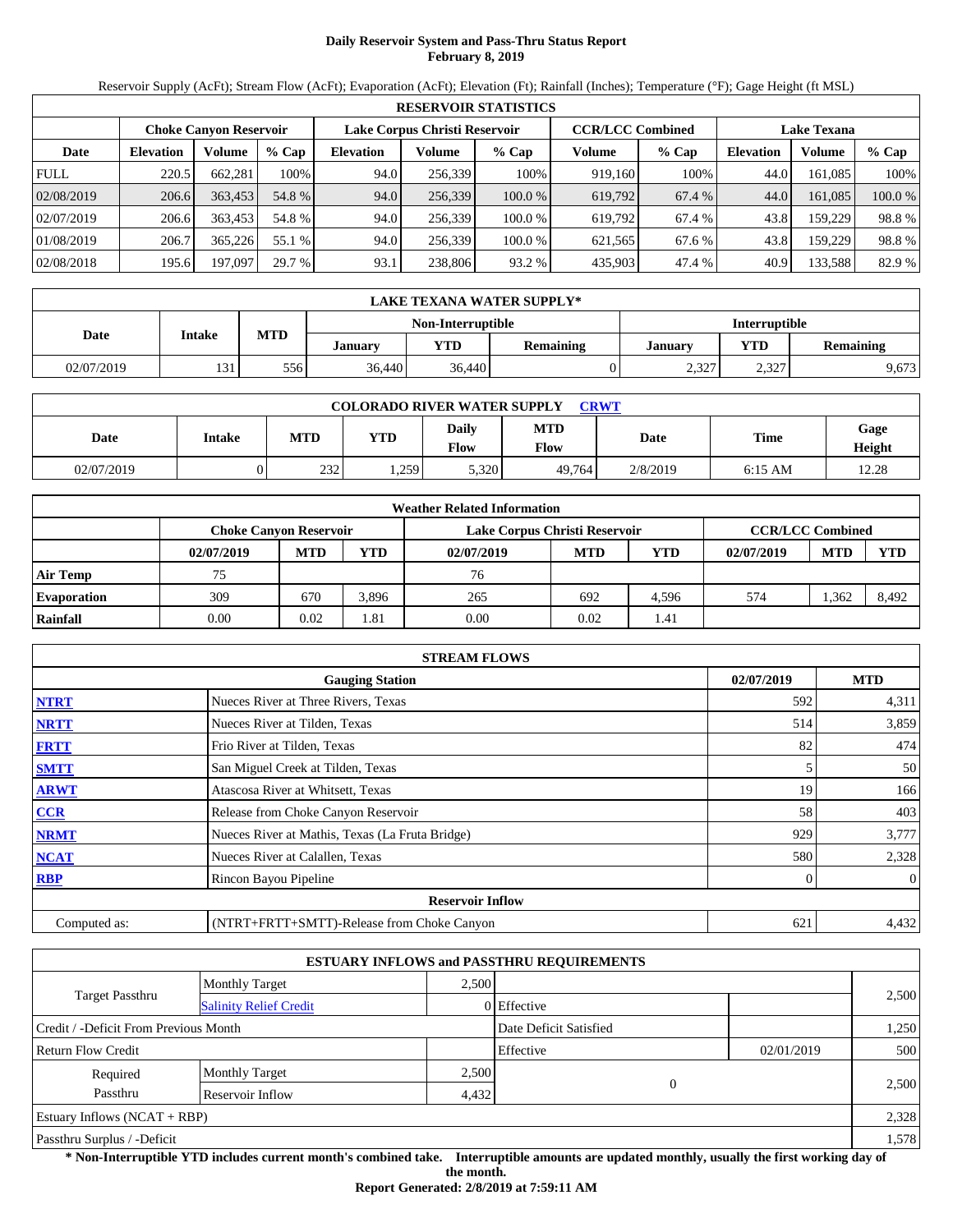# **Daily Reservoir System and Pass-Thru Status Report February 9, 2019**

Reservoir Supply (AcFt); Stream Flow (AcFt); Evaporation (AcFt); Elevation (Ft); Rainfall (Inches); Temperature (°F); Gage Height (ft MSL)

|             | <b>RESERVOIR STATISTICS</b> |                               |         |                                                          |         |         |         |         |                  |                    |         |  |
|-------------|-----------------------------|-------------------------------|---------|----------------------------------------------------------|---------|---------|---------|---------|------------------|--------------------|---------|--|
|             |                             | <b>Choke Canvon Reservoir</b> |         | Lake Corpus Christi Reservoir<br><b>CCR/LCC Combined</b> |         |         |         |         |                  | <b>Lake Texana</b> |         |  |
| Date        | <b>Elevation</b>            | Volume                        | $%$ Cap | <b>Elevation</b>                                         | Volume  | $%$ Cap | Volume  | $%$ Cap | <b>Elevation</b> | Volume             | $%$ Cap |  |
| <b>FULL</b> | 220.5                       | 662.281                       | 100%    | 94.0                                                     | 256,339 | 100%    | 919,160 | 100%    | 44.0             | 161.085            | 100%    |  |
| 02/09/2019  | 206.6                       | 363,453                       | 54.8 %  | 94.0                                                     | 256,339 | 100.0%  | 619,792 | 67.4 %  | 44.0             | 161.085            | 100.0 % |  |
| 02/08/2019  | 206.6                       | 363.453                       | 54.8 %  | 94.0                                                     | 256.339 | 100.0%  | 619.792 | 67.4 %  | 44.0             | 161.085            | 100.0 % |  |
| 01/09/2019  | 206.5                       | 361,685                       | 54.6 %  | 94.0                                                     | 256,339 | 100.0%  | 618,024 | 67.2 %  | 43.8             | 159.229            | 98.8%   |  |
| 02/09/2018  | 195.7                       | 198,337                       | 29.9 %  | 93.1                                                     | 238,806 | 93.2 %  | 437,143 | 47.6 %  | 40.9             | 133,588            | 82.9 %  |  |

|            | LAKE TEXANA WATER SUPPLY* |            |         |                   |           |         |                      |                  |  |  |  |
|------------|---------------------------|------------|---------|-------------------|-----------|---------|----------------------|------------------|--|--|--|
|            |                           |            |         | Non-Interruptible |           |         | <b>Interruptible</b> |                  |  |  |  |
| Date       | Intake                    | <b>MTD</b> | Januarv | <b>YTD</b>        | Remaining | January | <b>VTD</b>           | <b>Remaining</b> |  |  |  |
| 02/08/2019 | 132                       | 688        | 36.440  | 36,440            |           | 2,327   | 227<br>ے دیک         | 9,673            |  |  |  |

| <b>COLORADO RIVER WATER SUPPLY</b><br><b>CRWT</b> |        |            |      |               |             |          |             |                |  |  |
|---------------------------------------------------|--------|------------|------|---------------|-------------|----------|-------------|----------------|--|--|
| Date                                              | Intake | <b>MTD</b> | YTD  | Daily<br>Flow | MTD<br>Flow | Date     | <b>Time</b> | Gage<br>Height |  |  |
| 02/08/2019                                        |        | 232        | .259 | 5,379         | 55.143      | 2/9/2019 | 7:15 AM     | 12.35          |  |  |

|                    |                               |            |            | <b>Weather Related Information</b> |            |       |                         |            |            |
|--------------------|-------------------------------|------------|------------|------------------------------------|------------|-------|-------------------------|------------|------------|
|                    | <b>Choke Canyon Reservoir</b> |            |            | Lake Corpus Christi Reservoir      |            |       | <b>CCR/LCC Combined</b> |            |            |
|                    | 02/08/2019                    | <b>MTD</b> | <b>YTD</b> | 02/08/2019                         | <b>MTD</b> | YTD   | 02/08/2019              | <b>MTD</b> | <b>YTD</b> |
| <b>Air Temp</b>    | 41                            |            |            | 43                                 |            |       |                         |            |            |
| <b>Evaporation</b> | 113                           | 783        | 4.009      | 92                                 | 784        | 4.688 | 205                     | .,567      | 8,697      |
| Rainfall           | 0.01                          | 0.03       | .82        | 0.00                               | 0.02       | 1.41  |                         |            |            |

|              | <b>STREAM FLOWS</b>                             |            |              |
|--------------|-------------------------------------------------|------------|--------------|
|              | <b>Gauging Station</b>                          | 02/08/2019 | <b>MTD</b>   |
| <b>NTRT</b>  | Nueces River at Three Rivers, Texas             | 582        | 4,893        |
| <b>NRTT</b>  | Nueces River at Tilden, Texas                   | 514        | 4,373        |
| <b>FRTT</b>  | Frio River at Tilden, Texas                     | 80         | 553          |
| <b>SMTT</b>  | San Miguel Creek at Tilden, Texas               | 3          | 53           |
| <b>ARWT</b>  | Atascosa River at Whitsett, Texas               | 17         | 184          |
| <b>CCR</b>   | Release from Choke Canyon Reservoir             | 58         | 461          |
| <b>NRMT</b>  | Nueces River at Mathis, Texas (La Fruta Bridge) | 1,163      | 4,941        |
| <b>NCAT</b>  | Nueces River at Calallen, Texas                 | 814        | 3,142        |
| <b>RBP</b>   | Rincon Bayou Pipeline                           | $\Omega$   | $\mathbf{0}$ |
|              | <b>Reservoir Inflow</b>                         |            |              |
| Computed as: | (NTRT+FRTT+SMTT)-Release from Choke Canyon      | 607        | 5,039        |

|                                       |                               |       | <b>ESTUARY INFLOWS and PASSTHRU REQUIREMENTS</b> |            |       |
|---------------------------------------|-------------------------------|-------|--------------------------------------------------|------------|-------|
|                                       | <b>Monthly Target</b>         | 2.500 |                                                  |            |       |
| <b>Target Passthru</b>                | <b>Salinity Relief Credit</b> |       | 0 Effective                                      |            | 2,500 |
| Credit / -Deficit From Previous Month |                               |       | Date Deficit Satisfied                           |            | 1,250 |
| <b>Return Flow Credit</b>             |                               |       | Effective                                        | 02/01/2019 | 500   |
| Required                              | <b>Monthly Target</b>         | 2,500 |                                                  |            |       |
| Passthru                              | Reservoir Inflow              | 5,039 | $\theta$                                         |            | 2,500 |
| Estuary Inflows $(NCAT + RBP)$        |                               |       |                                                  |            | 3,142 |
| Passthru Surplus / -Deficit           |                               |       |                                                  |            | 2,392 |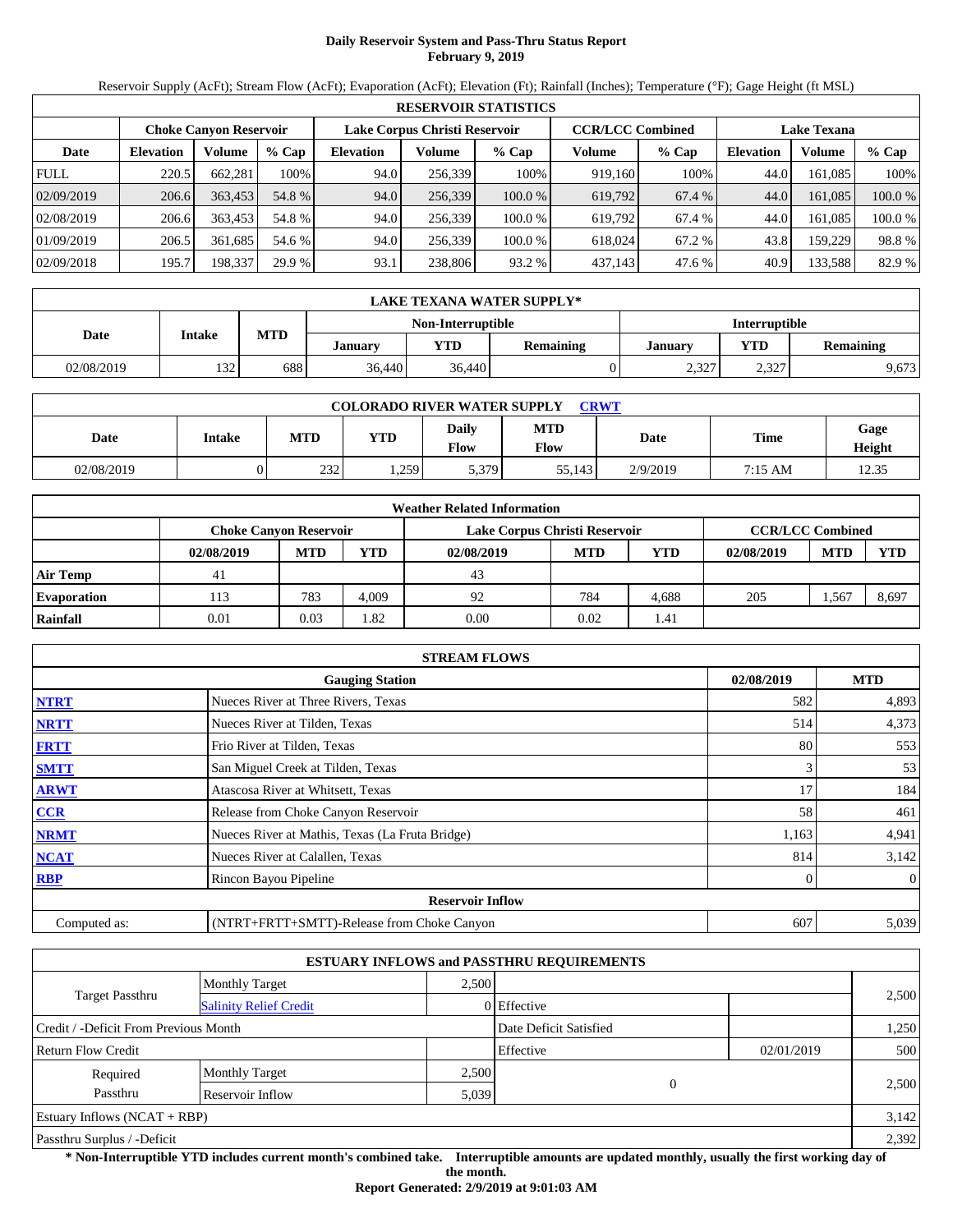# **Daily Reservoir System and Pass-Thru Status Report February 10, 2019**

Reservoir Supply (AcFt); Stream Flow (AcFt); Evaporation (AcFt); Elevation (Ft); Rainfall (Inches); Temperature (°F); Gage Height (ft MSL)

|             | <b>RESERVOIR STATISTICS</b> |                               |         |                                                          |         |         |         |         |                    |         |         |  |
|-------------|-----------------------------|-------------------------------|---------|----------------------------------------------------------|---------|---------|---------|---------|--------------------|---------|---------|--|
|             |                             | <b>Choke Canvon Reservoir</b> |         | Lake Corpus Christi Reservoir<br><b>CCR/LCC Combined</b> |         |         |         |         | <b>Lake Texana</b> |         |         |  |
| Date        | <b>Elevation</b>            | Volume                        | $%$ Cap | <b>Elevation</b>                                         | Volume  | $%$ Cap | Volume  | $%$ Cap | <b>Elevation</b>   | Volume  | $%$ Cap |  |
| <b>FULL</b> | 220.5                       | 662.281                       | 100%    | 94.0                                                     | 256,339 | 100%    | 919,160 | 100%    | 44.0               | 161.085 | 100%    |  |
| 02/10/2019  | 206.6                       | 363,453                       | 54.8 %  | 94.0                                                     | 256,339 | 100.0 % | 619,792 | 67.4 %  | 44.0               | 161.085 | 100.0 % |  |
| 02/09/2019  | 206.6                       | 363.453                       | 54.8 %  | 94.0                                                     | 256.339 | 100.0%  | 619.792 | 67.4 %  | 44.0               | 161.085 | 100.0 % |  |
| 01/10/2019  | 206.6                       | 363.453                       | 54.8 %  | 94.0                                                     | 256,339 | 100.0%  | 619.792 | 67.4 %  | 43.8               | 159.229 | 98.8%   |  |
| 02/10/2018  | 195.7                       | 198,337                       | 29.9 %  | 93.1                                                     | 238,806 | 93.2%   | 437,143 | 47.6 %  | 40.9               | 133,588 | 82.9 %  |  |

|            | LAKE TEXANA WATER SUPPLY* |            |         |                   |                  |                |                      |                  |  |  |  |
|------------|---------------------------|------------|---------|-------------------|------------------|----------------|----------------------|------------------|--|--|--|
|            |                           |            |         | Non-Interruptible |                  |                | <b>Interruptible</b> |                  |  |  |  |
| Date       | Intake                    | <b>MTD</b> | Januarv | <b>YTD</b>        | <b>Remaining</b> | <b>January</b> | <b>YTD</b>           | <b>Remaining</b> |  |  |  |
| 02/09/2019 | 132                       | 820        | 36.440  | 36,440            |                  | 2,327          | 2.377<br>ے دیک       | 9,673            |  |  |  |

| <b>COLORADO RIVER WATER SUPPLY</b><br>CRWT |        |            |            |                      |                    |           |         |                |  |  |
|--------------------------------------------|--------|------------|------------|----------------------|--------------------|-----------|---------|----------------|--|--|
| Date                                       | Intake | <b>MTD</b> | <b>YTD</b> | Daily<br><b>Flow</b> | <b>MTD</b><br>Flow | Date      | Time    | Gage<br>Height |  |  |
| 02/09/2019                                 |        | 232        | 1,259      | 5,459                | 60.602             | 2/10/2019 | 7:15 AM | 13.11          |  |  |

|                    |                               |            |            | <b>Weather Related Information</b> |            |       |                         |            |            |
|--------------------|-------------------------------|------------|------------|------------------------------------|------------|-------|-------------------------|------------|------------|
|                    | <b>Choke Canyon Reservoir</b> |            |            | Lake Corpus Christi Reservoir      |            |       | <b>CCR/LCC Combined</b> |            |            |
|                    | 02/09/2019                    | <b>MTD</b> | <b>YTD</b> | 02/09/2019                         | <b>MTD</b> | YTD   | 02/09/2019              | <b>MTD</b> | <b>YTD</b> |
| <b>Air Temp</b>    | 40                            |            |            | 42                                 |            |       |                         |            |            |
| <b>Evaporation</b> | 10                            | 793        | 4.019      |                                    | 784        | 4.688 | 10                      | 1,577      | 8.707      |
| Rainfall           | 0.01                          | 0.04       | 1.83       | 0.23                               | 0.25       | l.64  |                         |            |            |

|              | <b>STREAM FLOWS</b>                             |            |              |
|--------------|-------------------------------------------------|------------|--------------|
|              | <b>Gauging Station</b>                          | 02/09/2019 | <b>MTD</b>   |
| <b>NTRT</b>  | Nueces River at Three Rivers, Texas             | 582        | 5,475        |
| <b>NRTT</b>  | Nueces River at Tilden, Texas                   | 522        | 4,895        |
| <b>FRTT</b>  | Frio River at Tilden, Texas                     | 80         | 633          |
| <b>SMTT</b>  | San Miguel Creek at Tilden, Texas               | 3          | 56           |
| <b>ARWT</b>  | Atascosa River at Whitsett, Texas               | 16         | 199          |
| CCR          | Release from Choke Canyon Reservoir             | 58         | 518          |
| <b>NRMT</b>  | Nueces River at Mathis, Texas (La Fruta Bridge) | 796        | 5,737        |
| <b>NCAT</b>  | Nueces River at Calallen, Texas                 | 796        | 3,938        |
| <b>RBP</b>   | Rincon Bayou Pipeline                           | $\Omega$   | $\mathbf{0}$ |
|              | <b>Reservoir Inflow</b>                         |            |              |
| Computed as: | (NTRT+FRTT+SMTT)-Release from Choke Canyon      | 607        | 5,646        |

|                                       |                               |       | <b>ESTUARY INFLOWS and PASSTHRU REQUIREMENTS</b> |            |       |
|---------------------------------------|-------------------------------|-------|--------------------------------------------------|------------|-------|
|                                       | <b>Monthly Target</b>         | 2.500 |                                                  |            |       |
| <b>Target Passthru</b>                | <b>Salinity Relief Credit</b> |       | 0 Effective                                      |            | 2,500 |
| Credit / -Deficit From Previous Month |                               |       | Date Deficit Satisfied                           |            | 1,250 |
| <b>Return Flow Credit</b>             |                               |       | Effective                                        | 02/01/2019 | 500   |
| Required                              | <b>Monthly Target</b>         | 2,500 |                                                  |            |       |
| Passthru                              | Reservoir Inflow              | 5,646 | $\mathbf{0}$                                     |            | 2,500 |
| Estuary Inflows $(NCAT + RBP)$        |                               |       |                                                  |            | 3,938 |
| Passthru Surplus / -Deficit           |                               |       |                                                  |            | 3,188 |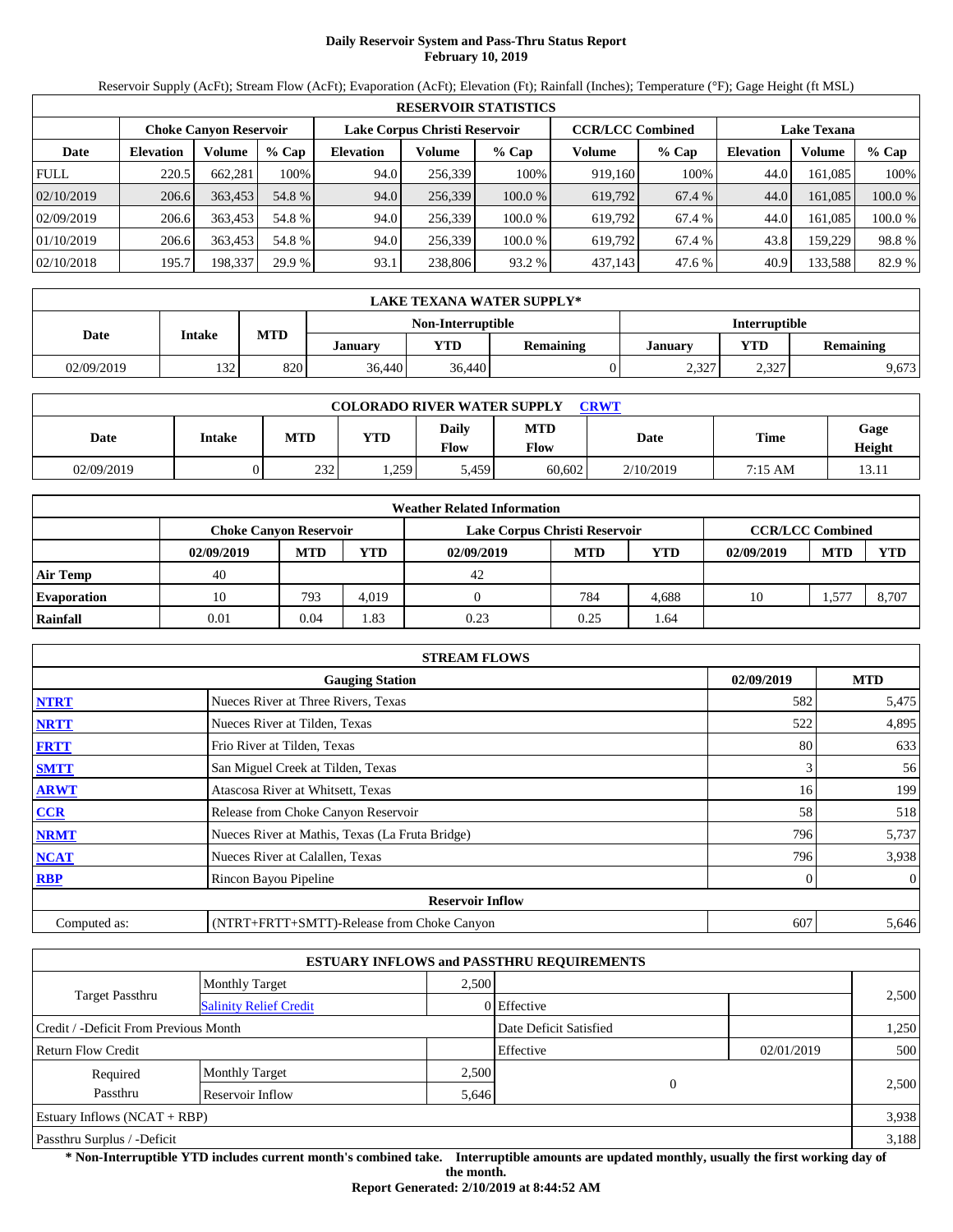# **Daily Reservoir System and Pass-Thru Status Report February 11, 2019**

Reservoir Supply (AcFt); Stream Flow (AcFt); Evaporation (AcFt); Elevation (Ft); Rainfall (Inches); Temperature (°F); Gage Height (ft MSL)

|             | <b>RESERVOIR STATISTICS</b> |                               |         |                               |         |         |                         |        |                    |         |         |
|-------------|-----------------------------|-------------------------------|---------|-------------------------------|---------|---------|-------------------------|--------|--------------------|---------|---------|
|             |                             | <b>Choke Canvon Reservoir</b> |         | Lake Corpus Christi Reservoir |         |         | <b>CCR/LCC Combined</b> |        | <b>Lake Texana</b> |         |         |
| Date        | <b>Elevation</b>            | Volume                        | $%$ Cap | <b>Elevation</b>              | Volume  | $%$ Cap | Volume                  | % Cap  | <b>Elevation</b>   | Volume  | $%$ Cap |
| <b>FULL</b> | 220.5                       | 662.281                       | 100%    | 94.0                          | 256,339 | 100%    | 919,160                 | 100%   | 44.0               | 161.085 | 100%    |
| 02/11/2019  | 206.7                       | 365,226                       | 55.1 %  | 94.0                          | 256,339 | 100.0 % | 621,565                 | 67.6 % | 44.0               | 161.085 | 100.0 % |
| 02/10/2019  | 206.6                       | 363.453                       | 54.8 %  | 94.0                          | 256,339 | 100.0 % | 619.792                 | 67.4 % | 44.0               | 161.085 | 100.0 % |
| 01/11/2019  | 206.5                       | 361.685                       | 54.6 %  | 94.0                          | 256,339 | 100.0 % | 618,024                 | 67.2 % | 43.8               | 159.229 | 98.8%   |
| 02/11/2018  | 195.6                       | 197,097                       | 29.7 %  | 93.1                          | 238,806 | 93.2 %  | 435,903                 | 47.4 % | 40.9               | 133,588 | 82.9 %  |

|            | LAKE TEXANA WATER SUPPLY* |            |         |                   |                  |                      |                 |                  |  |  |  |
|------------|---------------------------|------------|---------|-------------------|------------------|----------------------|-----------------|------------------|--|--|--|
|            |                           |            |         | Non-Interruptible |                  | <b>Interruptible</b> |                 |                  |  |  |  |
| Date       | Intake                    | <b>MTD</b> | Januarv | YTD               | <b>Remaining</b> | January              | $\mathbf{v}$ TD | <b>Remaining</b> |  |  |  |
| 02/10/2019 | 132                       | 953        | 36.440  | 36.440            |                  | 2,327                | 2,327           | 9,673            |  |  |  |

| <b>COLORADO RIVER WATER SUPPLY</b><br>CRWT |        |            |            |                      |                    |           |                   |                |  |  |
|--------------------------------------------|--------|------------|------------|----------------------|--------------------|-----------|-------------------|----------------|--|--|
| Date                                       | Intake | <b>MTD</b> | <b>YTD</b> | Daily<br><b>Flow</b> | <b>MTD</b><br>Flow | Date      | <b>Time</b>       | Gage<br>Height |  |  |
| 02/10/2019                                 |        | 232        | 1,259      | 7.166                | 67.768             | 2/11/2019 | $7:15 \text{ AM}$ | 13.51          |  |  |

|                    |                               |            |       | <b>Weather Related Information</b> |            |            |                         |            |            |
|--------------------|-------------------------------|------------|-------|------------------------------------|------------|------------|-------------------------|------------|------------|
|                    | <b>Choke Canvon Reservoir</b> |            |       | Lake Corpus Christi Reservoir      |            |            | <b>CCR/LCC Combined</b> |            |            |
|                    | 02/10/2019                    | <b>MTD</b> | YTD   | 02/10/2019                         | <b>MTD</b> | <b>YTD</b> | 02/10/2019              | <b>MTD</b> | <b>YTD</b> |
| <b>Air Temp</b>    | 51                            |            |       | 54                                 |            |            |                         |            |            |
| <b>Evaporation</b> | 21                            | 814        | 4.040 |                                    | 784        | 4.688      | 21                      | 1,598      | 8.728      |
| Rainfall           | 0.01                          | 0.19       | .98   | 0.05                               | 0.30       | .69        |                         |            |            |

|              | <b>STREAM FLOWS</b>                             |            |              |
|--------------|-------------------------------------------------|------------|--------------|
|              | <b>Gauging Station</b>                          | 02/10/2019 | <b>MTD</b>   |
| <b>NTRT</b>  | Nueces River at Three Rivers, Texas             | 590        | 6,064        |
| <b>NRTT</b>  | Nueces River at Tilden, Texas                   | 526        | 5,421        |
| <b>FRTT</b>  | Frio River at Tilden, Texas                     | 82         | 715          |
| <b>SMTT</b>  | San Miguel Creek at Tilden, Texas               | 4          | 60           |
| <b>ARWT</b>  | Atascosa River at Whitsett, Texas               | 15         | 215          |
| <b>CCR</b>   | Release from Choke Canyon Reservoir             | 58         | 576          |
| <b>NRMT</b>  | Nueces River at Mathis, Texas (La Fruta Bridge) | 772        | 6,509        |
| <b>NCAT</b>  | Nueces River at Calallen, Texas                 | 764        | 4,702        |
| <b>RBP</b>   | Rincon Bayou Pipeline                           | $\Omega$   | $\mathbf{0}$ |
|              | <b>Reservoir Inflow</b>                         |            |              |
| Computed as: | (NTRT+FRTT+SMTT)-Release from Choke Canyon      | 617        | 6,263        |

|                                       |                               |       | <b>ESTUARY INFLOWS and PASSTHRU REQUIREMENTS</b> |            |                |
|---------------------------------------|-------------------------------|-------|--------------------------------------------------|------------|----------------|
|                                       | <b>Monthly Target</b>         | 2.500 |                                                  |            |                |
| <b>Target Passthru</b>                | <b>Salinity Relief Credit</b> |       | .250 Effective                                   | 02/11/2019 | 1,250          |
| Credit / -Deficit From Previous Month |                               |       | Date Deficit Satisfied                           |            | $\overline{0}$ |
| <b>Return Flow Credit</b>             |                               |       | Effective                                        | 02/01/2019 | 500            |
| Required                              | <b>Monthly Target</b>         | .250  |                                                  |            |                |
| Passthru                              | Reservoir Inflow              | 6,263 | $\overline{0}$                                   |            | 1,250          |
| Estuary Inflows $(NCAT + RBP)$        |                               |       |                                                  |            | 4,702          |
| Passthru Surplus / -Deficit           |                               |       |                                                  |            | 3,952          |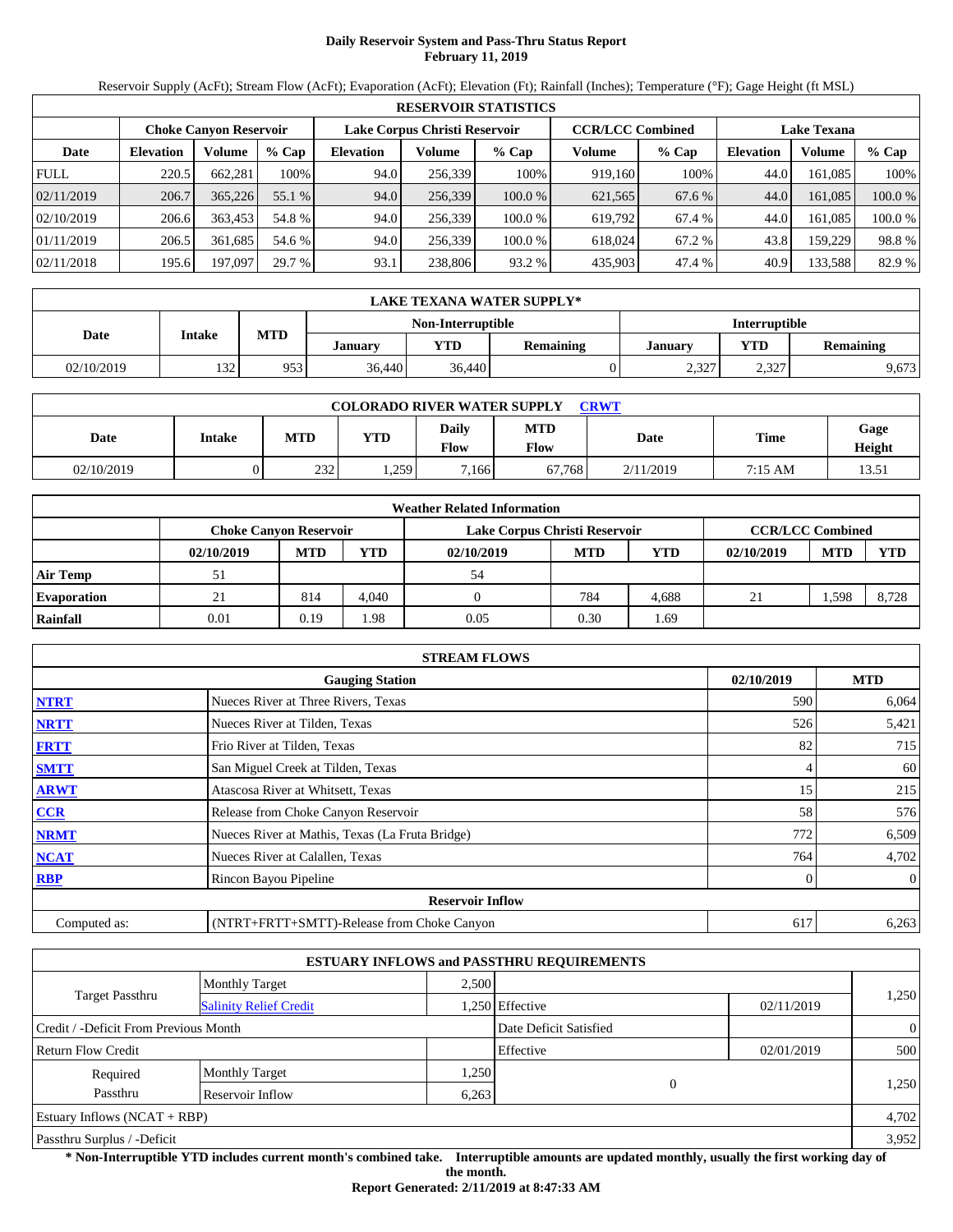# **Daily Reservoir System and Pass-Thru Status Report February 12, 2019**

Reservoir Supply (AcFt); Stream Flow (AcFt); Evaporation (AcFt); Elevation (Ft); Rainfall (Inches); Temperature (°F); Gage Height (ft MSL)

|             |                                                                |         |         |                  |         | <b>RESERVOIR STATISTICS</b> |         |         |                    |         |         |
|-------------|----------------------------------------------------------------|---------|---------|------------------|---------|-----------------------------|---------|---------|--------------------|---------|---------|
|             | Lake Corpus Christi Reservoir<br><b>Choke Canvon Reservoir</b> |         |         |                  |         | <b>CCR/LCC Combined</b>     |         |         | <b>Lake Texana</b> |         |         |
| Date        | <b>Elevation</b>                                               | Volume  | $%$ Cap | <b>Elevation</b> | Volume  | $%$ Cap                     | Volume  | $%$ Cap | <b>Elevation</b>   | Volume  | $%$ Cap |
| <b>FULL</b> | 220.5                                                          | 662.281 | 100%    | 94.0             | 256,339 | 100%                        | 919,160 | 100%    | 44.0               | 161.085 | 100%    |
| 02/12/2019  | 206.6                                                          | 363,453 | 54.8 %  | 94.0             | 256,339 | 100.0 %                     | 619,792 | 67.4 %  | 44.0               | 161.085 | 100.0 % |
| 02/11/2019  | 206.7                                                          | 365,226 | 55.1 %  | 94.0             | 256.339 | 100.0%                      | 621,565 | 67.6 %  | 44.0               | 161.085 | 100.0 % |
| 01/12/2019  | 206.5                                                          | 361,685 | 54.6 %  | 94.0             | 256,339 | 100.0%                      | 618,024 | 67.2 %  | 43.8               | 159.229 | 98.8%   |
| 02/12/2018  | 195.6                                                          | 197,097 | 29.7 %  | 93.1             | 238,806 | 93.2 %                      | 435,903 | 47.4 %  | 40.9               | 133,588 | 82.9 %  |

|            | LAKE TEXANA WATER SUPPLY* |            |         |                          |           |         |                      |           |  |  |  |
|------------|---------------------------|------------|---------|--------------------------|-----------|---------|----------------------|-----------|--|--|--|
|            |                           |            |         | <b>Non-Interruptible</b> |           |         | <b>Interruptible</b> |           |  |  |  |
| Date       | Intake                    | <b>MTD</b> | Januarv | <b>YTD</b>               | Remaining | Januarv | <b>VTD</b>           | Remaining |  |  |  |
| 02/11/2019 | 114                       | .066       | 36.440  | 36,440                   |           | 2,327   | 2,327                | 9,673     |  |  |  |

| <b>COLORADO RIVER WATER SUPPLY</b><br>CRWT |        |            |            |                      |                    |           |           |                |  |  |
|--------------------------------------------|--------|------------|------------|----------------------|--------------------|-----------|-----------|----------------|--|--|
| Date                                       | Intake | <b>MTD</b> | <b>YTD</b> | Daily<br><b>Flow</b> | <b>MTD</b><br>Flow | Date      | Time      | Gage<br>Height |  |  |
| 02/11/2019                                 |        | 232        | . 259      | 6,868                | 74.636             | 2/12/2019 | $7:15$ AM | 12.83          |  |  |

|                    |                               |            |            | <b>Weather Related Information</b> |            |       |                         |            |            |
|--------------------|-------------------------------|------------|------------|------------------------------------|------------|-------|-------------------------|------------|------------|
|                    | <b>Choke Canyon Reservoir</b> |            |            | Lake Corpus Christi Reservoir      |            |       | <b>CCR/LCC Combined</b> |            |            |
|                    | 02/11/2019                    | <b>MTD</b> | <b>YTD</b> | 02/11/2019                         | <b>MTD</b> | YTD   | 02/11/2019              | <b>MTD</b> | <b>YTD</b> |
| <b>Air Temp</b>    | 61                            |            |            | 66                                 |            |       |                         |            |            |
| <b>Evaporation</b> | 10                            | 824        | 4.050      |                                    | 796        | 4.700 | 22                      | 1,620      | 8.750      |
| Rainfall           | 0.00                          | 0.19       | .98        | 0.03                               | 0.33       | l.72  |                         |            |            |

|              | <b>STREAM FLOWS</b>                             |                 |            |
|--------------|-------------------------------------------------|-----------------|------------|
|              | <b>Gauging Station</b>                          | 02/11/2019      | <b>MTD</b> |
| <b>NTRT</b>  | Nueces River at Three Rivers, Texas             | 592             | 6,656      |
| <b>NRTT</b>  | Nueces River at Tilden, Texas                   | 520             | 5,941      |
| <b>FRTT</b>  | Frio River at Tilden, Texas                     | 80              | 795        |
| <b>SMTT</b>  | San Miguel Creek at Tilden, Texas               | 4               | 64         |
| <b>ARWT</b>  | Atascosa River at Whitsett, Texas               | 16 <sup>1</sup> | 231        |
| <b>CCR</b>   | Release from Choke Canyon Reservoir             | 58              | 633        |
| <b>NRMT</b>  | Nueces River at Mathis, Texas (La Fruta Bridge) | 619             | 7,128      |
| <b>NCAT</b>  | Nueces River at Calallen, Texas                 | 665             | 5,367      |
| <b>RBP</b>   | Rincon Bayou Pipeline                           | 0               | $\theta$   |
|              | <b>Reservoir Inflow</b>                         |                 |            |
| Computed as: | (NTRT+FRTT+SMTT)-Release from Choke Canyon      | 618             | 6,882      |

|                                       |                               |       | <b>ESTUARY INFLOWS and PASSTHRU REQUIREMENTS</b> |            |                |
|---------------------------------------|-------------------------------|-------|--------------------------------------------------|------------|----------------|
|                                       | <b>Monthly Target</b>         | 2.500 |                                                  |            |                |
| <b>Target Passthru</b>                | <b>Salinity Relief Credit</b> |       | .250 Effective                                   | 02/11/2019 | 1,250          |
| Credit / -Deficit From Previous Month |                               |       | Date Deficit Satisfied                           |            | $\overline{0}$ |
| <b>Return Flow Credit</b>             |                               |       | Effective                                        | 02/01/2019 | 500            |
| Required                              | <b>Monthly Target</b>         | .250  |                                                  |            |                |
| Passthru                              | Reservoir Inflow              | 6,882 | 0                                                |            | 1,250          |
| Estuary Inflows $(NCAT + RBP)$        |                               |       |                                                  |            | 5,367          |
| Passthru Surplus / -Deficit           |                               |       |                                                  |            | 4,617          |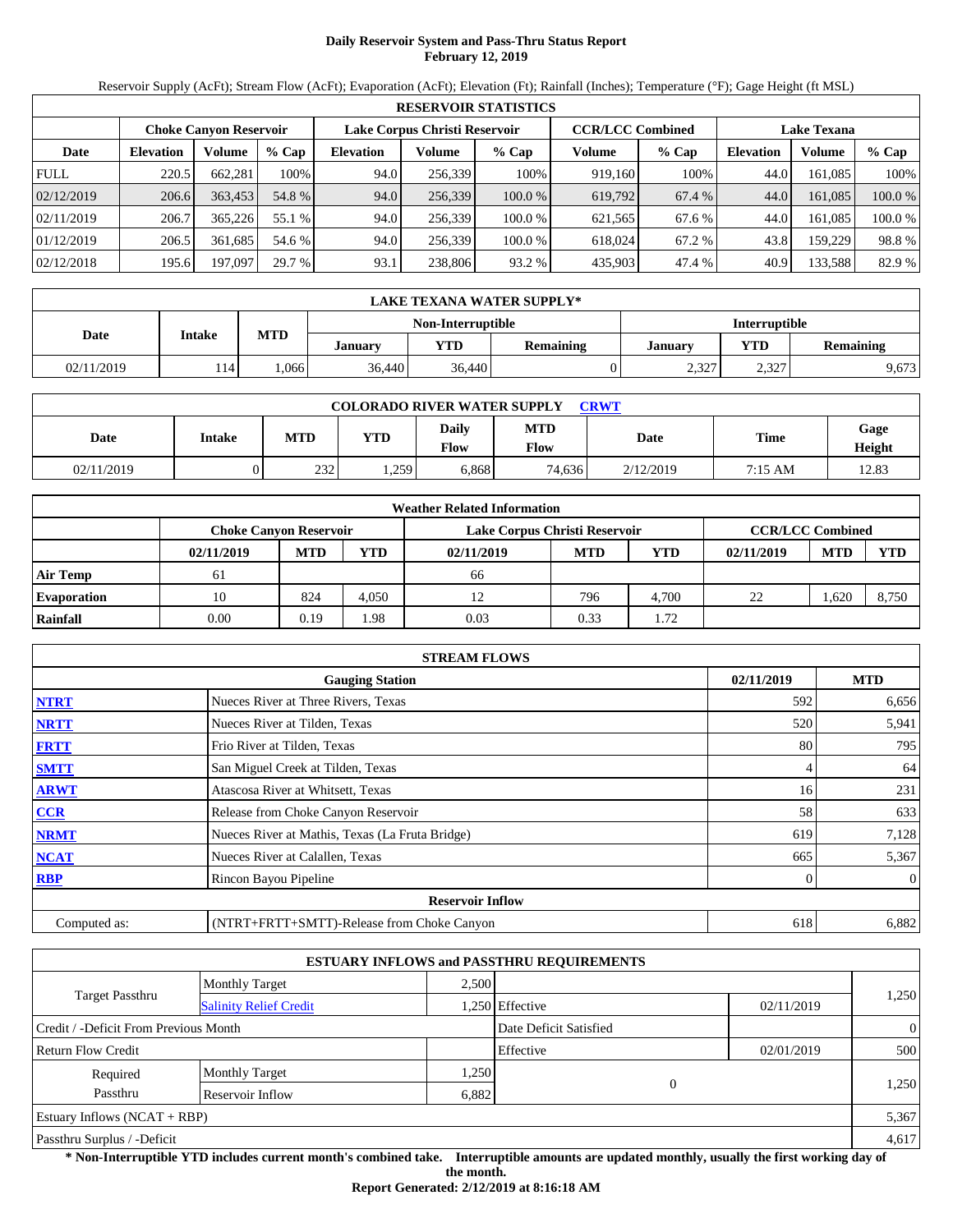# **Daily Reservoir System and Pass-Thru Status Report February 13, 2019**

Reservoir Supply (AcFt); Stream Flow (AcFt); Evaporation (AcFt); Elevation (Ft); Rainfall (Inches); Temperature (°F); Gage Height (ft MSL)

|             | <b>RESERVOIR STATISTICS</b> |                               |         |                  |                               |         |                         |         |                  |                    |         |  |
|-------------|-----------------------------|-------------------------------|---------|------------------|-------------------------------|---------|-------------------------|---------|------------------|--------------------|---------|--|
|             |                             | <b>Choke Canvon Reservoir</b> |         |                  | Lake Corpus Christi Reservoir |         | <b>CCR/LCC Combined</b> |         |                  | <b>Lake Texana</b> |         |  |
| Date        | <b>Elevation</b>            | Volume                        | $%$ Cap | <b>Elevation</b> | Volume                        | $%$ Cap | Volume                  | $%$ Cap | <b>Elevation</b> | Volume             | % Cap   |  |
| <b>FULL</b> | 220.5                       | 662.281                       | 100%    | 94.0             | 256.339                       | 100%    | 919.160                 | 100%    | 44.0             | 161.085            | 100%    |  |
| 02/13/2019  | 206.6                       | 363,453                       | 54.8 %  | 94.0             | 256,339                       | 100.0%  | 619,792                 | 67.4 %  | 43.9             | 160.156            | 99.4 %  |  |
| 02/12/2019  | 206.6                       | 363.453                       | 54.8 %  | 94.0             | 256.339                       | 100.0%  | 619.792                 | 67.4 %  | 44.0             | 161.085            | 100.0 % |  |
| 01/13/2019  | 206.6                       | 363.453                       | 54.8 %  | 94.0             | 256,339                       | 100.0%  | 619.792                 | 67.4 %  | 43.8             | 159.229            | 98.8%   |  |
| 02/13/2018  | 195.6                       | 197,097                       | 29.7 %  | 93.0             | 236,887                       | 92.4 %  | 433,984                 | 47.2 %  | 40.9             | 133,588            | 82.9 %  |  |

|            | LAKE TEXANA WATER SUPPLY*                 |               |                |        |           |         |            |                  |  |  |  |
|------------|-------------------------------------------|---------------|----------------|--------|-----------|---------|------------|------------------|--|--|--|
|            | Non-Interruptible<br><b>Interruptible</b> |               |                |        |           |         |            |                  |  |  |  |
| Date       | Intake                                    | <b>MTD</b>    | <b>January</b> | YTD-   | Remaining | Januarv | <b>VTD</b> | <b>Remaining</b> |  |  |  |
| 02/12/2019 | 132                                       | 217<br>نتصمنا | 36,440         | 36,440 |           | 2,327   | 2,327      | 9,673            |  |  |  |

| <b>COLORADO RIVER WATER SUPPLY</b><br><b>CRWT</b> |        |            |            |                             |                    |           |             |                |  |  |  |
|---------------------------------------------------|--------|------------|------------|-----------------------------|--------------------|-----------|-------------|----------------|--|--|--|
| Date                                              | Intake | <b>MTD</b> | <b>YTD</b> | <b>Daily</b><br><b>Flow</b> | <b>MTD</b><br>Flow | Date      | <b>Time</b> | Gage<br>Height |  |  |  |
| 02/12/2019                                        |        | 232        | .259       | 6,233                       | 80,869             | 2/13/2019 | 7:15 AM     | 13.07          |  |  |  |

|                    |                               |            |            | <b>Weather Related Information</b> |            |            |                         |            |            |
|--------------------|-------------------------------|------------|------------|------------------------------------|------------|------------|-------------------------|------------|------------|
|                    | <b>Choke Canvon Reservoir</b> |            |            | Lake Corpus Christi Reservoir      |            |            | <b>CCR/LCC Combined</b> |            |            |
|                    | 02/12/2019                    | <b>MTD</b> | <b>YTD</b> | 02/12/2019                         | <b>MTD</b> | <b>YTD</b> | 02/12/2019              | <b>MTD</b> | <b>YTD</b> |
| <b>Air Temp</b>    | 66                            |            |            | 65                                 |            |            |                         |            |            |
| <b>Evaporation</b> | 196                           | .020       | 4.246      | 207                                | 1.003      | 4.907      | 403                     | 2.023      | 9,153      |
| Rainfall           | 0.00                          | 0.19       | .98        | 0.00                               | 0.33       | l.72       |                         |            |            |

|              | <b>STREAM FLOWS</b>                             |            |              |
|--------------|-------------------------------------------------|------------|--------------|
|              | <b>Gauging Station</b>                          | 02/12/2019 | <b>MTD</b>   |
| <b>NTRT</b>  | Nueces River at Three Rivers, Texas             | 615        | 7,271        |
| <b>NRTT</b>  | Nueces River at Tilden, Texas                   | 512        | 6,453        |
| <b>FRTT</b>  | Frio River at Tilden, Texas                     | 80         | 875          |
| <b>SMTT</b>  | San Miguel Creek at Tilden, Texas               | 4          | 68           |
| <b>ARWT</b>  | Atascosa River at Whitsett, Texas               | 15         | 246          |
| <b>CCR</b>   | Release from Choke Canyon Reservoir             | 58         | 691          |
| <b>NRMT</b>  | Nueces River at Mathis, Texas (La Fruta Bridge) | 879        | 8,007        |
| <b>NCAT</b>  | Nueces River at Calallen, Texas                 | 558        | 5,925        |
| <b>RBP</b>   | Rincon Bayou Pipeline                           | $\Omega$   | $\mathbf{0}$ |
|              | <b>Reservoir Inflow</b>                         |            |              |
| Computed as: | (NTRT+FRTT+SMTT)-Release from Choke Canyon      | 642        | 7,523        |

|                                       |                               |       | <b>ESTUARY INFLOWS and PASSTHRU REQUIREMENTS</b> |            |                |
|---------------------------------------|-------------------------------|-------|--------------------------------------------------|------------|----------------|
|                                       | <b>Monthly Target</b>         | 2.500 |                                                  |            |                |
| <b>Target Passthru</b>                | <b>Salinity Relief Credit</b> |       | .250 Effective                                   | 02/11/2019 | 1,250          |
| Credit / -Deficit From Previous Month |                               |       | Date Deficit Satisfied                           |            | $\overline{0}$ |
| <b>Return Flow Credit</b>             |                               |       | Effective                                        | 02/01/2019 | 500            |
| Required                              | <b>Monthly Target</b>         | .250  |                                                  |            |                |
| Passthru                              | Reservoir Inflow              | 7,523 | $\theta$                                         |            | 1,250          |
| Estuary Inflows $(NCAT + RBP)$        |                               |       |                                                  |            | 5,925          |
| Passthru Surplus / -Deficit           |                               |       |                                                  |            | 5,175          |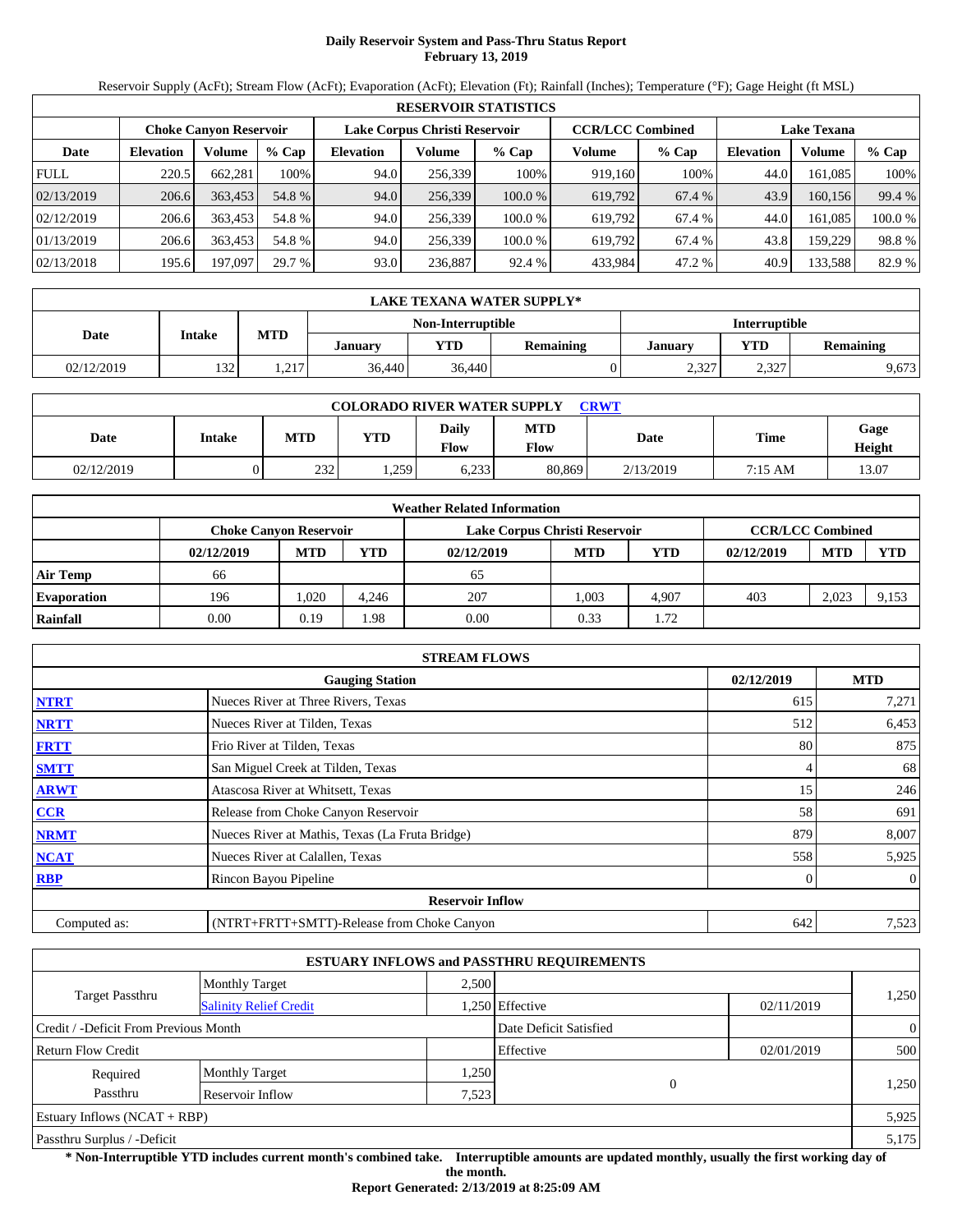# **Daily Reservoir System and Pass-Thru Status Report February 14, 2019**

Reservoir Supply (AcFt); Stream Flow (AcFt); Evaporation (AcFt); Elevation (Ft); Rainfall (Inches); Temperature (°F); Gage Height (ft MSL)

|             | <b>RESERVOIR STATISTICS</b> |                               |         |                  |                               |         |                         |         |                    |         |        |  |
|-------------|-----------------------------|-------------------------------|---------|------------------|-------------------------------|---------|-------------------------|---------|--------------------|---------|--------|--|
|             |                             | <b>Choke Canyon Reservoir</b> |         |                  | Lake Corpus Christi Reservoir |         | <b>CCR/LCC Combined</b> |         | <b>Lake Texana</b> |         |        |  |
| Date        | <b>Elevation</b>            | Volume                        | $%$ Cap | <b>Elevation</b> | Volume                        | $%$ Cap | Volume                  | $%$ Cap | <b>Elevation</b>   | Volume  | % Cap  |  |
| <b>FULL</b> | 220.5                       | 662.281                       | 100%    | 94.0             | 256.339                       | 100%    | 919.160                 | 100%    | 44.0               | 161.085 | 100%   |  |
| 02/14/2019  | 206.7                       | 365,226                       | 55.1 %  | 94.0             | 256,339                       | 100.0%  | 621,565                 | 67.6 %  | 43.8               | 159,229 | 98.8%  |  |
| 02/13/2019  | 206.6                       | 363,453                       | 54.8 %  | 94.0             | 256.339                       | 100.0 % | 619.792                 | 67.4 %  | 43.9               | 160.156 | 99.4 % |  |
| 01/14/2019  | 206.5                       | 361.685                       | 54.6 %  | 94.0             | 256.339                       | 100.0 % | 618,024                 | 67.2 %  | 43.8               | 159.229 | 98.8%  |  |
| 02/14/2018  | 195.6                       | 197,097                       | 29.7 %  | 93.0             | 236,887                       | 92.4 %  | 433,984                 | 47.2 %  | 40.8               | 132,746 | 82.4 % |  |

|            | LAKE TEXANA WATER SUPPLY* |            |         |                   |                  |         |                      |                  |  |  |  |
|------------|---------------------------|------------|---------|-------------------|------------------|---------|----------------------|------------------|--|--|--|
|            |                           |            |         | Non-Interruptible |                  |         | <b>Interruptible</b> |                  |  |  |  |
| Date       | Intake                    | <b>MTD</b> | January | YTD               | <b>Remaining</b> | Januarv | <b>YTD</b>           | <b>Remaining</b> |  |  |  |
| 02/13/2019 | 132                       | . 349      | 36,440  | 36,440            |                  | 2,327   | 2,327                | 9,673            |  |  |  |

| <b>COLORADO RIVER WATER SUPPLY</b><br><b>CRWT</b> |        |            |            |                             |                    |           |         |                |  |  |  |
|---------------------------------------------------|--------|------------|------------|-----------------------------|--------------------|-----------|---------|----------------|--|--|--|
| Date                                              | Intake | <b>MTD</b> | <b>YTD</b> | <b>Daily</b><br><b>Flow</b> | <b>MTD</b><br>Flow | Date      | Time    | Gage<br>Height |  |  |  |
| 02/13/2019                                        |        | 232        | .259       | 6,590                       | 87.459             | 2/14/2019 | 7:15 AM | 13.21          |  |  |  |

|                    | <b>Weather Related Information</b> |            |       |                               |            |            |                         |            |            |  |  |
|--------------------|------------------------------------|------------|-------|-------------------------------|------------|------------|-------------------------|------------|------------|--|--|
|                    | <b>Choke Canvon Reservoir</b>      |            |       | Lake Corpus Christi Reservoir |            |            | <b>CCR/LCC Combined</b> |            |            |  |  |
|                    | 02/13/2019                         | <b>MTD</b> | YTD   | 02/13/2019                    | <b>MTD</b> | <b>YTD</b> | 02/13/2019              | <b>MTD</b> | <b>YTD</b> |  |  |
| <b>Air Temp</b>    | 69                                 |            |       | 60                            |            |            |                         |            |            |  |  |
| <b>Evaporation</b> | 155                                | ., 175     | 4.401 | 196                           | . 199      | 5.103      | 351                     | 2,374      | 9,504      |  |  |
| Rainfall           | 0.00                               | 0.19       | .98   | 0.00                          | 0.33       | 1.72       |                         |            |            |  |  |

|              | <b>STREAM FLOWS</b>                             |            |              |
|--------------|-------------------------------------------------|------------|--------------|
|              | <b>Gauging Station</b>                          | 02/13/2019 | <b>MTD</b>   |
| <b>NTRT</b>  | Nueces River at Three Rivers, Texas             | 607        | 7,878        |
| <b>NRTT</b>  | Nueces River at Tilden, Texas                   | 508        | 6,961        |
| <b>FRTT</b>  | Frio River at Tilden, Texas                     | 80         | 954          |
| <b>SMTT</b>  | San Miguel Creek at Tilden, Texas               | 3          | 72           |
| <b>ARWT</b>  | Atascosa River at Whitsett, Texas               | 14         | 260          |
| CCR          | Release from Choke Canyon Reservoir             | 58         | 748          |
| <b>NRMT</b>  | Nueces River at Mathis, Texas (La Fruta Bridge) | 651        | 8,659        |
| <b>NCAT</b>  | Nueces River at Calallen, Texas                 | 657        | 6,582        |
| <b>RBP</b>   | Rincon Bayou Pipeline                           |            | $\mathbf{0}$ |
|              | <b>Reservoir Inflow</b>                         |            |              |
| Computed as: | (NTRT+FRTT+SMTT)-Release from Choke Canyon      | 633        | 8,156        |

|                                       |                               |       | <b>ESTUARY INFLOWS and PASSTHRU REQUIREMENTS</b> |            |                |
|---------------------------------------|-------------------------------|-------|--------------------------------------------------|------------|----------------|
|                                       | <b>Monthly Target</b>         | 2.500 |                                                  |            |                |
| <b>Target Passthru</b>                | <b>Salinity Relief Credit</b> |       | .250 Effective                                   | 02/11/2019 | 1,250          |
| Credit / -Deficit From Previous Month |                               |       | Date Deficit Satisfied                           |            | $\overline{0}$ |
| <b>Return Flow Credit</b>             |                               |       | Effective                                        | 02/01/2019 | 500            |
| Required                              | <b>Monthly Target</b>         | 1,250 |                                                  |            |                |
| Passthru                              | Reservoir Inflow              | 8,156 | $\overline{0}$                                   |            | 1,250          |
| Estuary Inflows $(NCAT + RBP)$        |                               |       |                                                  |            | 6,582          |
| Passthru Surplus / -Deficit           |                               |       |                                                  |            | 5,832          |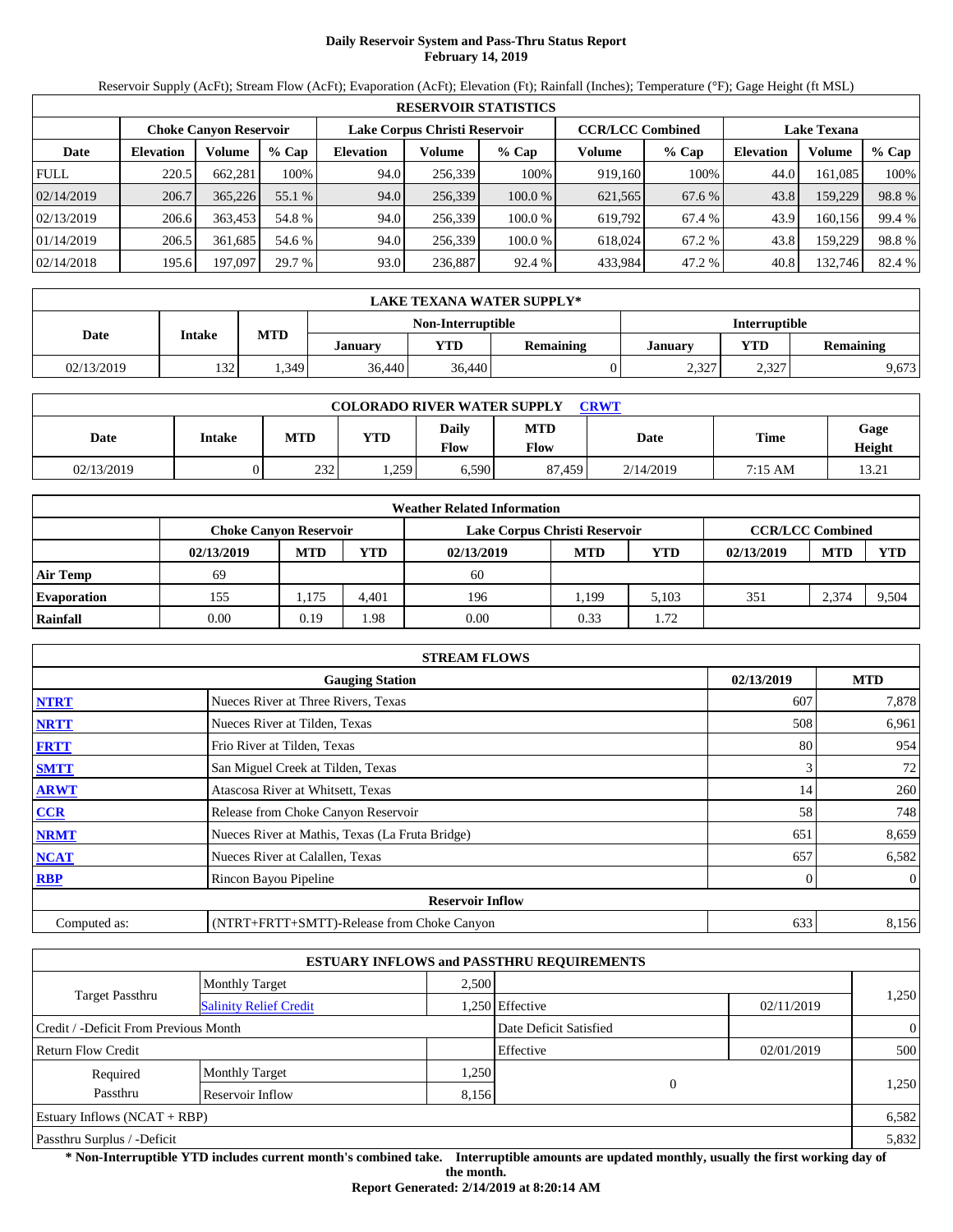## **Daily Reservoir System and Pass-Thru Status Report February 15, 2019**

Reservoir Supply (AcFt); Stream Flow (AcFt); Evaporation (AcFt); Elevation (Ft); Rainfall (Inches); Temperature (°F); Gage Height (ft MSL)

|             | <b>RESERVOIR STATISTICS</b> |                               |         |                  |                               |         |                         |         |                  |                    |        |  |
|-------------|-----------------------------|-------------------------------|---------|------------------|-------------------------------|---------|-------------------------|---------|------------------|--------------------|--------|--|
|             |                             | <b>Choke Canvon Reservoir</b> |         |                  | Lake Corpus Christi Reservoir |         | <b>CCR/LCC Combined</b> |         |                  | <b>Lake Texana</b> |        |  |
| Date        | <b>Elevation</b>            | Volume                        | $%$ Cap | <b>Elevation</b> | Volume                        | $%$ Cap | Volume                  | $%$ Cap | <b>Elevation</b> | Volume             | % Cap  |  |
| <b>FULL</b> | 220.5                       | 662,281                       | 100%    | 94.0             | 256,339                       | 100%    | 919,160                 | 100%    | 44.0             | 161,085            | 100%   |  |
| 02/15/2019  | 206.6                       | 363,453                       | 54.8 %  | 94.0             | 256,339                       | 100.0%  | 619,792                 | 67.4 %  | 43.8             | 159,229            | 98.8%  |  |
| 02/14/2019  | 206.7                       | 365,226                       | 55.1 %  | 94.0             | 256.339                       | 100.0 % | 621,565                 | 67.6 %  | 43.8             | 159,229            | 98.8%  |  |
| 01/15/2019  | 206.5                       | 361,685                       | 54.6 %  | 94.0             | 256,339                       | 100.0 % | 618,024                 | 67.2 %  | 43.8             | 159,229            | 98.8%  |  |
| 02/15/2018  | 195.6                       | 197,097                       | 29.7 %  | 93.0             | 236,887                       | 92.4 %  | 433,984                 | 47.2 %  | 40.8             | 132,746            | 82.4 % |  |

|            | LAKE TEXANA WATER SUPPLY* |                                           |         |            |                  |         |            |                  |  |  |  |
|------------|---------------------------|-------------------------------------------|---------|------------|------------------|---------|------------|------------------|--|--|--|
|            |                           | Non-Interruptible<br><b>Interruptible</b> |         |            |                  |         |            |                  |  |  |  |
| Date       | Intake                    | <b>MTD</b>                                | Januarv | <b>YTD</b> | <b>Remaining</b> | Januarv | <b>VTD</b> | <b>Remaining</b> |  |  |  |
| 02/14/2019 | 132                       | .481                                      | 36,440  | 36,440     |                  | 2,327   | 2,327      | 9,673            |  |  |  |

| <b>COLORADO RIVER WATER SUPPLY</b><br><b>CRWT</b> |        |            |            |                             |                    |           |             |                |  |  |  |
|---------------------------------------------------|--------|------------|------------|-----------------------------|--------------------|-----------|-------------|----------------|--|--|--|
| Date                                              | Intake | <b>MTD</b> | <b>YTD</b> | <b>Daily</b><br><b>Flow</b> | <b>MTD</b><br>Flow | Date      | <b>Time</b> | Gage<br>Height |  |  |  |
| 02/14/2019                                        |        | 232        | . 259      | 6.689                       | 94.149             | 2/15/2019 | 7:15 AM     | 13.16          |  |  |  |

|                    | <b>Weather Related Information</b> |            |            |                               |            |            |                         |            |            |  |  |
|--------------------|------------------------------------|------------|------------|-------------------------------|------------|------------|-------------------------|------------|------------|--|--|
|                    | <b>Choke Canvon Reservoir</b>      |            |            | Lake Corpus Christi Reservoir |            |            | <b>CCR/LCC Combined</b> |            |            |  |  |
|                    | 02/14/2019                         | <b>MTD</b> | <b>YTD</b> | 02/14/2019                    | <b>MTD</b> | <b>YTD</b> | 02/14/2019              | <b>MTD</b> | <b>YTD</b> |  |  |
| <b>Air Temp</b>    | 75                                 |            |            | 76                            |            |            |                         |            |            |  |  |
| <b>Evaporation</b> | 113                                | .288       | 4.514      | 92                            | 1.291      | 5.195      | 205                     | 2,579      | 9,709      |  |  |
| Rainfall           | 0.00                               | 0.19       | .98        | 0.00                          | 0.33       | l.72       |                         |            |            |  |  |

|              | <b>STREAM FLOWS</b>                             |            |              |
|--------------|-------------------------------------------------|------------|--------------|
|              | <b>Gauging Station</b>                          | 02/14/2019 | <b>MTD</b>   |
| <b>NTRT</b>  | Nueces River at Three Rivers, Texas             | 607        | 8,486        |
| <b>NRTT</b>  | Nueces River at Tilden, Texas                   | 502        | 7,464        |
| <b>FRTT</b>  | Frio River at Tilden, Texas                     | 80         | 1,034        |
| <b>SMTT</b>  | San Miguel Creek at Tilden, Texas               | 3          | 75           |
| <b>ARWT</b>  | Atascosa River at Whitsett, Texas               | 14         | 275          |
| CCR          | Release from Choke Canyon Reservoir             | 58         | 806          |
| <b>NRMT</b>  | Nueces River at Mathis, Texas (La Fruta Bridge) | 643        | 9,302        |
| <b>NCAT</b>  | Nueces River at Calallen, Texas                 | 586        | 7,168        |
| <b>RBP</b>   | Rincon Bayou Pipeline                           | $\Omega$   | $\mathbf{0}$ |
|              | <b>Reservoir Inflow</b>                         |            |              |
| Computed as: | (NTRT+FRTT+SMTT)-Release from Choke Canyon      | 633        | 8,789        |

|                                       |                               |       | <b>ESTUARY INFLOWS and PASSTHRU REQUIREMENTS</b> |            |                |
|---------------------------------------|-------------------------------|-------|--------------------------------------------------|------------|----------------|
|                                       | <b>Monthly Target</b>         | 2.500 |                                                  |            |                |
| <b>Target Passthru</b>                | <b>Salinity Relief Credit</b> |       | .250 Effective                                   | 02/11/2019 | 1,250          |
| Credit / -Deficit From Previous Month |                               |       | Date Deficit Satisfied                           |            | $\overline{0}$ |
| <b>Return Flow Credit</b>             |                               |       | Effective                                        | 02/01/2019 | 500            |
| Required                              | <b>Monthly Target</b>         | .250  |                                                  |            |                |
| Passthru                              | Reservoir Inflow              | 8,789 | $\overline{0}$                                   |            | 1,250          |
| Estuary Inflows $(NCAT + RBP)$        |                               |       |                                                  |            | 7,168          |
| Passthru Surplus / -Deficit           |                               |       |                                                  |            | 6,418          |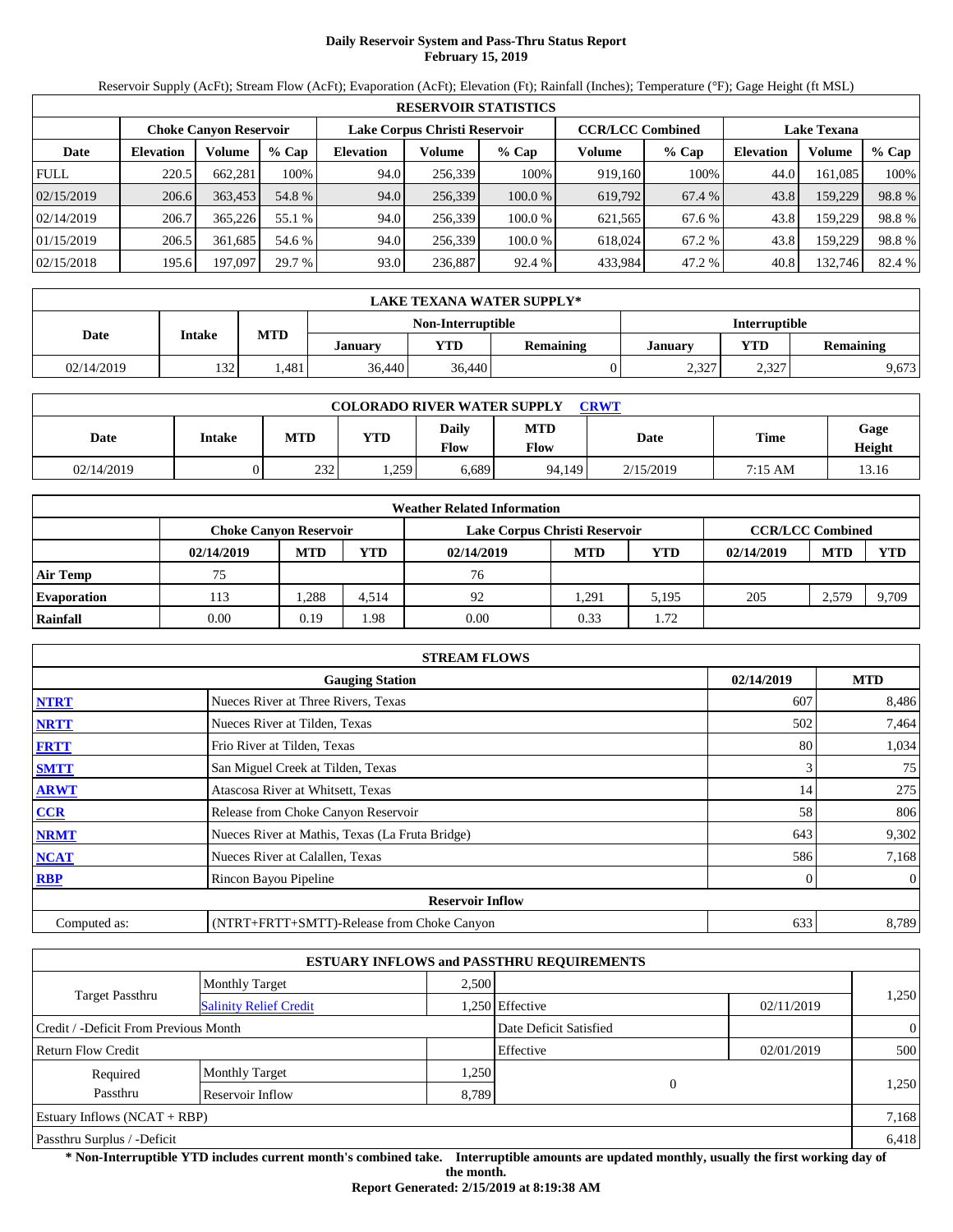## **Daily Reservoir System and Pass-Thru Status Report February 16, 2019**

Reservoir Supply (AcFt); Stream Flow (AcFt); Evaporation (AcFt); Elevation (Ft); Rainfall (Inches); Temperature (°F); Gage Height (ft MSL)

|             | <b>RESERVOIR STATISTICS</b> |                               |         |                  |                               |         |                         |        |                    |         |        |  |
|-------------|-----------------------------|-------------------------------|---------|------------------|-------------------------------|---------|-------------------------|--------|--------------------|---------|--------|--|
|             |                             | <b>Choke Canvon Reservoir</b> |         |                  | Lake Corpus Christi Reservoir |         | <b>CCR/LCC Combined</b> |        | <b>Lake Texana</b> |         |        |  |
| Date        | <b>Elevation</b>            | Volume                        | $%$ Cap | <b>Elevation</b> | Volume                        | $%$ Cap | Volume                  | % Cap  | <b>Elevation</b>   | Volume  | % Cap  |  |
| <b>FULL</b> | 220.5                       | 662,281                       | 100%    | 94.0             | 256.339                       | 100%    | 919,160                 | 100%   | 44.0               | 161,085 | 100%   |  |
| 02/16/2019  | 206.6                       | 363,453                       | 54.8 %  | 94.0             | 256,339                       | 100.0%  | 619,792                 | 67.4 % | 43.9               | 160.156 | 99.4 % |  |
| 02/15/2019  | 206.6                       | 363.453                       | 54.8 %  | 94.0             | 256.339                       | 100.0%  | 619.792                 | 67.4 % | 43.8               | 159,229 | 98.8%  |  |
| 01/16/2019  | 206.5                       | 361.685                       | 54.6 %  | 94.0             | 256.339                       | 100.0 % | 618,024                 | 67.2 % | 43.8               | 159,229 | 98.8%  |  |
| 02/16/2018  | 195.6                       | 197,097                       | 29.7 %  | 93.0             | 236,887                       | 92.4 %  | 433,984                 | 47.2 % | 40.8               | 132,746 | 82.4 % |  |

|            | LAKE TEXANA WATER SUPPLY* |            |         |                   |                  |                      |            |                  |  |  |  |
|------------|---------------------------|------------|---------|-------------------|------------------|----------------------|------------|------------------|--|--|--|
|            |                           |            |         | Non-Interruptible |                  | <b>Interruptible</b> |            |                  |  |  |  |
| Date       | Intake                    | <b>MTD</b> | January | <b>YTD</b>        | <b>Remaining</b> | Januarv              | <b>YTD</b> | <b>Remaining</b> |  |  |  |
| 02/15/2019 | 88                        | .569       | 36,440  | 36,440            |                  | 2,327                | 2,327      | 9,673            |  |  |  |

| <b>COLORADO RIVER WATER SUPPLY</b><br><b>CRWT</b> |        |            |            |               |                    |           |         |                |  |  |  |
|---------------------------------------------------|--------|------------|------------|---------------|--------------------|-----------|---------|----------------|--|--|--|
| Date                                              | Intake | <b>MTD</b> | <b>YTD</b> | Daily<br>Flow | <b>MTD</b><br>Flow | Date      | Time    | Gage<br>Height |  |  |  |
| 02/15/2019                                        | 44     | 276        | .303       | 6,590         | 100,739            | 2/16/2019 | 7:15 AM | 12.68          |  |  |  |

|                    | <b>Weather Related Information</b> |            |            |                               |            |            |                         |            |            |  |  |  |
|--------------------|------------------------------------|------------|------------|-------------------------------|------------|------------|-------------------------|------------|------------|--|--|--|
|                    | <b>Choke Canvon Reservoir</b>      |            |            | Lake Corpus Christi Reservoir |            |            | <b>CCR/LCC Combined</b> |            |            |  |  |  |
|                    | 02/15/2019                         | <b>MTD</b> | <b>YTD</b> | 02/15/2019                    | <b>MTD</b> | <b>YTD</b> | 02/15/2019              | <b>MTD</b> | <b>YTD</b> |  |  |  |
| <b>Air Temp</b>    | 86                                 |            |            | 86                            |            |            |                         |            |            |  |  |  |
| <b>Evaporation</b> | 93                                 | .381       | 4.607      | 150                           | l.441      | 5,345      | 243                     | 2.822      | 9,952      |  |  |  |
| Rainfall           | 0.01                               | 0.20       | .99        | 0.00                          | 0.33       | l.72       |                         |            |            |  |  |  |

|              | <b>STREAM FLOWS</b>                             |            |              |
|--------------|-------------------------------------------------|------------|--------------|
|              | <b>Gauging Station</b>                          | 02/15/2019 | <b>MTD</b>   |
| <b>NTRT</b>  | Nueces River at Three Rivers, Texas             | 601        | 9,087        |
| <b>NRTT</b>  | Nueces River at Tilden, Texas                   | 492        | 7,956        |
| <b>FRTT</b>  | Frio River at Tilden, Texas                     | 77         | 1,111        |
| <b>SMTT</b>  | San Miguel Creek at Tilden, Texas               | 3          | 78           |
| <b>ARWT</b>  | Atascosa River at Whitsett, Texas               | 15         | 289          |
| CCR          | Release from Choke Canyon Reservoir             | 58         | 863          |
| <b>NRMT</b>  | Nueces River at Mathis, Texas (La Fruta Bridge) | 643        | 9,945        |
| <b>NCAT</b>  | Nueces River at Calallen, Texas                 | 532        | 7,700        |
| <b>RBP</b>   | Rincon Bayou Pipeline                           |            | $\mathbf{0}$ |
|              | <b>Reservoir Inflow</b>                         |            |              |
| Computed as: | (NTRT+FRTT+SMTT)-Release from Choke Canyon      | 624        | 9,412        |

|                                       |                               |       | <b>ESTUARY INFLOWS and PASSTHRU REQUIREMENTS</b> |            |                |
|---------------------------------------|-------------------------------|-------|--------------------------------------------------|------------|----------------|
|                                       | <b>Monthly Target</b>         | 2.500 |                                                  |            |                |
| <b>Target Passthru</b>                | <b>Salinity Relief Credit</b> |       | .250 Effective                                   | 02/11/2019 | 1,250          |
| Credit / -Deficit From Previous Month |                               |       | Date Deficit Satisfied                           |            | $\overline{0}$ |
| <b>Return Flow Credit</b>             |                               |       | Effective                                        | 02/01/2019 | 500            |
| Required                              | <b>Monthly Target</b>         | 1,250 |                                                  |            |                |
| Passthru                              | Reservoir Inflow              | 9,412 | $\overline{0}$                                   |            | 1,250          |
| Estuary Inflows $(NCAT + RBP)$        |                               |       |                                                  |            | 7,700          |
| Passthru Surplus / -Deficit           |                               |       |                                                  |            | 6,950          |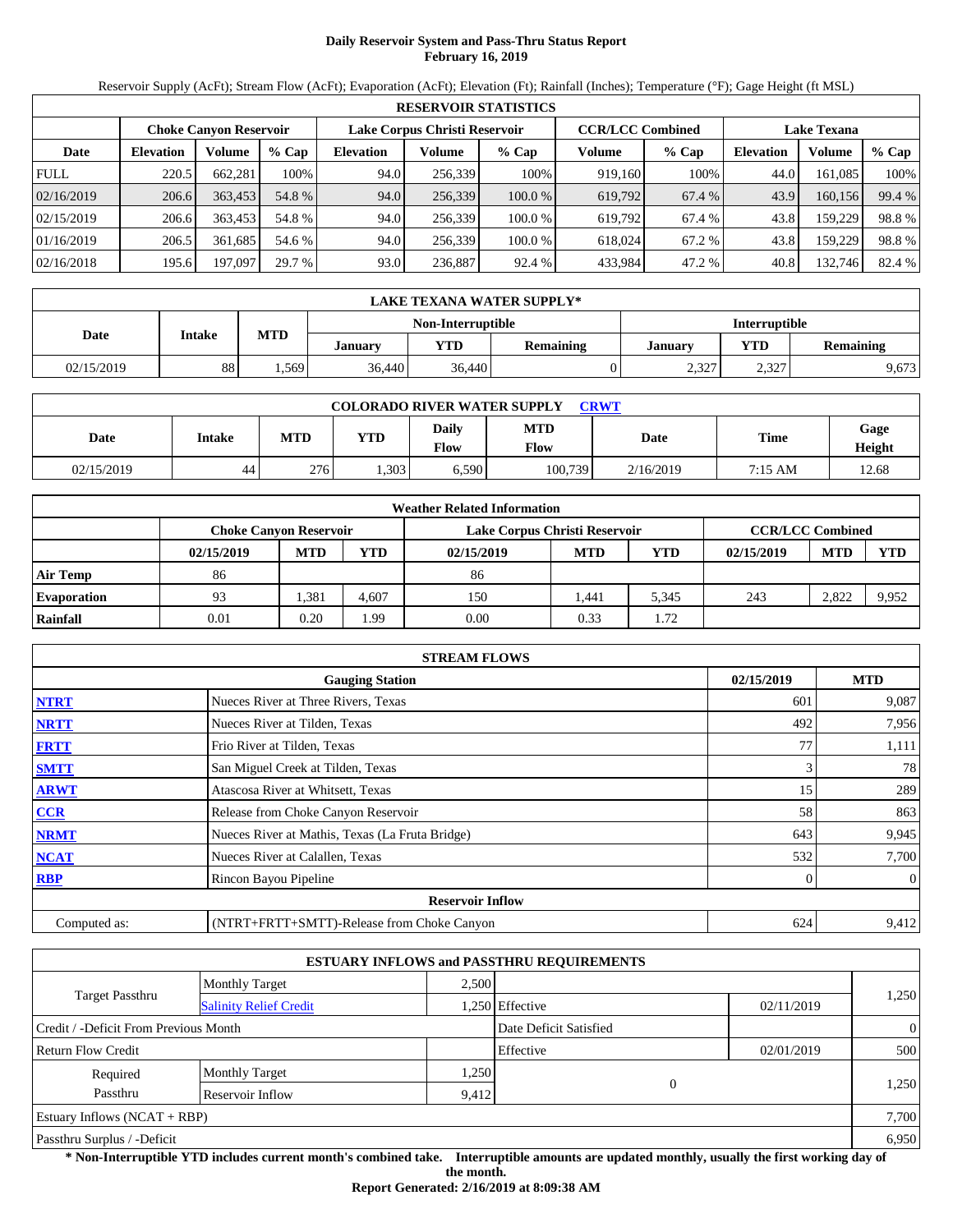## **Daily Reservoir System and Pass-Thru Status Report February 17, 2019**

Reservoir Supply (AcFt); Stream Flow (AcFt); Evaporation (AcFt); Elevation (Ft); Rainfall (Inches); Temperature (°F); Gage Height (ft MSL)

|             | <b>RESERVOIR STATISTICS</b>                                                                                     |         |         |                  |         |         |         |         |                  |         |        |  |  |
|-------------|-----------------------------------------------------------------------------------------------------------------|---------|---------|------------------|---------|---------|---------|---------|------------------|---------|--------|--|--|
|             | <b>CCR/LCC Combined</b><br>Lake Corpus Christi Reservoir<br><b>Lake Texana</b><br><b>Choke Canyon Reservoir</b> |         |         |                  |         |         |         |         |                  |         |        |  |  |
| Date        | <b>Elevation</b>                                                                                                | Volume  | $%$ Cap | <b>Elevation</b> | Volume  | $%$ Cap | Volume  | $%$ Cap | <b>Elevation</b> | Volume  | % Cap  |  |  |
| <b>FULL</b> | 220.5                                                                                                           | 662.281 | 100%    | 94.0             | 256,339 | 100%    | 919,160 | 100%    | 44.0             | 161.085 | 100%   |  |  |
| 02/17/2019  | 206.6                                                                                                           | 363,453 | 54.8 %  | 94.0             | 256,339 | 100.0%  | 619,792 | 67.4 %  | 43.9             | 160,156 | 99.4 % |  |  |
| 02/16/2019  | 206.6                                                                                                           | 363,453 | 54.8 %  | 94.0             | 256.339 | 100.0 % | 619.792 | 67.4 %  | 43.9             | 160.156 | 99.4 % |  |  |
| 01/17/2019  | 206.5                                                                                                           | 361.685 | 54.6 %  | 94.0             | 256.339 | 100.0 % | 618,024 | 67.2 %  | 43.8             | 159.229 | 98.8%  |  |  |
| 02/17/2018  | 195.6                                                                                                           | 197,097 | 29.7 %  | 93.0             | 236,887 | 92.4 %  | 433,984 | 47.2 %  | 40.8             | 132,746 | 82.4 % |  |  |

|            | LAKE TEXANA WATER SUPPLY* |            |         |                   |                  |                      |            |                  |  |  |  |  |
|------------|---------------------------|------------|---------|-------------------|------------------|----------------------|------------|------------------|--|--|--|--|
|            |                           |            |         | Non-Interruptible |                  | <b>Interruptible</b> |            |                  |  |  |  |  |
| Date       | Intake                    | <b>MTD</b> | January | YTD               | <b>Remaining</b> | Januarv              | <b>YTD</b> | <b>Remaining</b> |  |  |  |  |
| 02/16/2019 | 65                        | .634       | 36,440  | 36,440            |                  | 2,327                | 2,327      | 9,673            |  |  |  |  |

| <b>COLORADO RIVER WATER SUPPLY</b><br>CRWT |               |            |            |               |                    |           |             |                |  |  |  |
|--------------------------------------------|---------------|------------|------------|---------------|--------------------|-----------|-------------|----------------|--|--|--|
| Date                                       | <b>Intake</b> | <b>MTD</b> | <b>YTD</b> | Daily<br>Flow | <b>MTD</b><br>Flow | Date      | <b>Time</b> | Gage<br>Height |  |  |  |
| 02/16/2019                                 | 67            | 343        | .370       | 5,757         | 106.495            | 2/17/2019 | 7:15 AM     | 11.80          |  |  |  |

|                    | <b>Weather Related Information</b> |            |            |                               |            |       |            |                         |            |  |  |  |
|--------------------|------------------------------------|------------|------------|-------------------------------|------------|-------|------------|-------------------------|------------|--|--|--|
|                    | <b>Choke Canyon Reservoir</b>      |            |            | Lake Corpus Christi Reservoir |            |       |            | <b>CCR/LCC Combined</b> |            |  |  |  |
|                    | 02/16/2019                         | <b>MTD</b> | <b>YTD</b> | 02/16/2019                    | <b>MTD</b> | YTD   | 02/16/2019 | <b>MTD</b>              | <b>YTD</b> |  |  |  |
| <b>Air Temp</b>    | 65                                 |            |            | 71                            |            |       |            |                         |            |  |  |  |
| <b>Evaporation</b> | 124                                | .505       | 4.731      | 138                           | .579       | 5.483 | 262        | 3,084                   | 10.214     |  |  |  |
| Rainfall           | 0.03                               | 0.23       | 2.02       | 0.00                          | 0.33       | 1.72  |            |                         |            |  |  |  |

|              | <b>STREAM FLOWS</b>                             |              |              |
|--------------|-------------------------------------------------|--------------|--------------|
|              | <b>Gauging Station</b>                          | 02/16/2019   | <b>MTD</b>   |
| <b>NTRT</b>  | Nueces River at Three Rivers, Texas             | 590          | 9,677        |
| <b>NRTT</b>  | Nueces River at Tilden, Texas                   | 488          | 8,444        |
| <b>FRTT</b>  | Frio River at Tilden, Texas                     | 75           | 1,186        |
| <b>SMTT</b>  | San Miguel Creek at Tilden, Texas               | 3            | 81           |
| <b>ARWT</b>  | Atascosa River at Whitsett, Texas               | 15           | 305          |
| <b>CCR</b>   | Release from Choke Canyon Reservoir             | 58           | 921          |
| <b>NRMT</b>  | Nueces River at Mathis, Texas (La Fruta Bridge) | 653          | 10,598       |
| <b>NCAT</b>  | Nueces River at Calallen, Texas                 | 538          | 8,238        |
| <b>RBP</b>   | Rincon Bayou Pipeline                           | $\mathbf{0}$ | $\mathbf{0}$ |
|              | <b>Reservoir Inflow</b>                         |              |              |
| Computed as: | (NTRT+FRTT+SMTT)-Release from Choke Canyon      | 610          | 10,023       |

|                                       |                               |        | <b>ESTUARY INFLOWS and PASSTHRU REQUIREMENTS</b> |            |                |  |  |
|---------------------------------------|-------------------------------|--------|--------------------------------------------------|------------|----------------|--|--|
|                                       | <b>Monthly Target</b>         | 2,500  |                                                  |            |                |  |  |
| Target Passthru                       | <b>Salinity Relief Credit</b> |        | 1,250 Effective                                  | 02/11/2019 | 1,250          |  |  |
| Credit / -Deficit From Previous Month |                               |        | Date Deficit Satisfied                           |            | $\overline{0}$ |  |  |
| <b>Return Flow Credit</b>             |                               |        | Effective                                        | 02/01/2019 | 500            |  |  |
| Required                              | <b>Monthly Target</b>         | 1,250  |                                                  |            |                |  |  |
| Passthru                              | Reservoir Inflow              | 10,023 | $\overline{0}$                                   |            | 1,250          |  |  |
| Estuary Inflows $(NCAT + RBP)$        |                               |        |                                                  |            | 8,238          |  |  |
| Passthru Surplus / -Deficit           |                               |        |                                                  |            |                |  |  |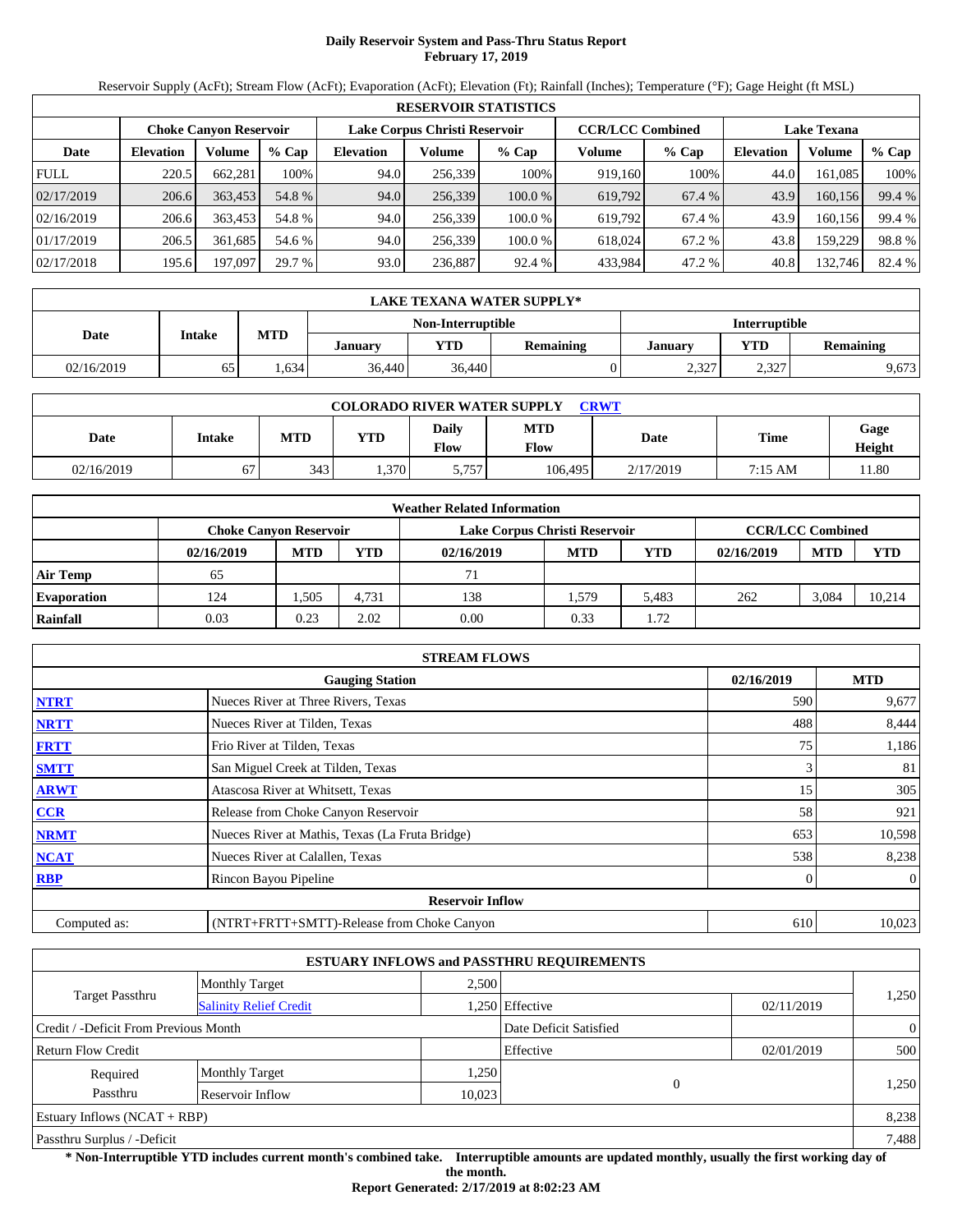## **Daily Reservoir System and Pass-Thru Status Report February 18, 2019**

Reservoir Supply (AcFt); Stream Flow (AcFt); Evaporation (AcFt); Elevation (Ft); Rainfall (Inches); Temperature (°F); Gage Height (ft MSL)

|             | <b>RESERVOIR STATISTICS</b>                                                                                     |         |         |                  |         |         |         |         |                  |         |        |  |  |
|-------------|-----------------------------------------------------------------------------------------------------------------|---------|---------|------------------|---------|---------|---------|---------|------------------|---------|--------|--|--|
|             | Lake Corpus Christi Reservoir<br><b>CCR/LCC Combined</b><br><b>Lake Texana</b><br><b>Choke Canvon Reservoir</b> |         |         |                  |         |         |         |         |                  |         |        |  |  |
| Date        | <b>Elevation</b>                                                                                                | Volume  | $%$ Cap | <b>Elevation</b> | Volume  | $%$ Cap | Volume  | $%$ Cap | <b>Elevation</b> | Volume  | % Cap  |  |  |
| <b>FULL</b> | 220.5                                                                                                           | 662,281 | 100%    | 94.0             | 256,339 | 100%    | 919,160 | 100%    | 44.0             | 161,085 | 100%   |  |  |
| 02/18/2019  | 206.6                                                                                                           | 363,453 | 54.8 %  | 94.0             | 256,339 | 100.0%  | 619,792 | 67.4 %  | 43.9             | 160,156 | 99.4 % |  |  |
| 02/17/2019  | 206.6                                                                                                           | 363.453 | 54.8 %  | 94.0             | 256.339 | 100.0 % | 619,792 | 67.4 %  | 43.9             | 160,156 | 99.4 % |  |  |
| 01/18/2019  | 206.6                                                                                                           | 363,453 | 54.8 %  | 94.0             | 256,339 | 100.0 % | 619,792 | 67.4 %  | 43.8             | 159,229 | 98.8%  |  |  |
| 02/18/2018  | 195.6                                                                                                           | 197,097 | 29.7 %  | 93.0             | 236,887 | 92.4 %  | 433,984 | 47.2 %  | 40.8             | 132,746 | 82.4 % |  |  |

|            | LAKE TEXANA WATER SUPPLY* |            |         |                   |                  |                      |            |                  |  |  |  |  |
|------------|---------------------------|------------|---------|-------------------|------------------|----------------------|------------|------------------|--|--|--|--|
|            |                           |            |         | Non-Interruptible |                  | <b>Interruptible</b> |            |                  |  |  |  |  |
| Date       | Intake                    | <b>MTD</b> | Januarv | <b>YTD</b>        | <b>Remaining</b> | Januarv              | <b>VTD</b> | <b>Remaining</b> |  |  |  |  |
| 02/17/2019 | 64                        | .698       | 36,440  | 36,440            |                  | 2,327                | 2,327      | 9,673            |  |  |  |  |

| <b>COLORADO RIVER WATER SUPPLY</b><br><b>CRWT</b> |        |            |      |               |                    |           |           |                       |  |  |  |
|---------------------------------------------------|--------|------------|------|---------------|--------------------|-----------|-----------|-----------------------|--|--|--|
| Date                                              | Intake | <b>MTD</b> | YTD  | Daily<br>Flow | <b>MTD</b><br>Flow | Date      | Time      | Gage<br><b>Height</b> |  |  |  |
| 02/17/2019                                        | 67     | 411        | .438 | 4,685         | 11.180             | 2/18/2019 | $6:15$ AM | 11.17                 |  |  |  |

|                    | <b>Weather Related Information</b> |            |       |                               |            |       |            |                         |            |  |  |  |
|--------------------|------------------------------------|------------|-------|-------------------------------|------------|-------|------------|-------------------------|------------|--|--|--|
|                    | <b>Choke Canyon Reservoir</b>      |            |       | Lake Corpus Christi Reservoir |            |       |            | <b>CCR/LCC Combined</b> |            |  |  |  |
|                    | 02/17/2019                         | <b>MTD</b> | YTD   | 02/17/2019                    | <b>MTD</b> | YTD   | 02/17/2019 | <b>MTD</b>              | <b>YTD</b> |  |  |  |
| <b>Air Temp</b>    | 74                                 |            |       | 73                            |            |       |            |                         |            |  |  |  |
| <b>Evaporation</b> | 258                                | 1.763      | 4.989 | 184                           | 1.763      | 5.667 | 442        | 3.526                   | 10.656     |  |  |  |
| Rainfall           | 0.00                               | 0.23       | 2.02  | 0.00                          | 0.33       | 1.72  |            |                         |            |  |  |  |

|              | <b>STREAM FLOWS</b>                             |            |            |
|--------------|-------------------------------------------------|------------|------------|
|              | <b>Gauging Station</b>                          | 02/17/2019 | <b>MTD</b> |
| <b>NTRT</b>  | Nueces River at Three Rivers, Texas             | 584        | 10,260     |
| <b>NRTT</b>  | Nueces River at Tilden, Texas                   | 492        | 8,936      |
| <b>FRTT</b>  | Frio River at Tilden, Texas                     | 69         | 1,256      |
| <b>SMTT</b>  | San Miguel Creek at Tilden, Texas               | 3          | 84         |
| <b>ARWT</b>  | Atascosa River at Whitsett, Texas               | 15         | 319        |
| <b>CCR</b>   | Release from Choke Canyon Reservoir             | 58         | 979        |
| <b>NRMT</b>  | Nueces River at Mathis, Texas (La Fruta Bridge) | 748        | 11,346     |
| <b>NCAT</b>  | Nueces River at Calallen, Texas                 | 542        | 8,780      |
| <b>RBP</b>   | Rincon Bayou Pipeline                           | 0          | $\theta$   |
|              | <b>Reservoir Inflow</b>                         |            |            |
| Computed as: | (NTRT+FRTT+SMTT)-Release from Choke Canyon      | 598        | 10,621     |

|                                       |                               |        | <b>ESTUARY INFLOWS and PASSTHRU REQUIREMENTS</b> |            |                |
|---------------------------------------|-------------------------------|--------|--------------------------------------------------|------------|----------------|
|                                       | <b>Monthly Target</b>         | 2.500  |                                                  |            |                |
| Target Passthru                       | <b>Salinity Relief Credit</b> |        | 1,250 Effective                                  | 02/11/2019 | 1,250          |
| Credit / -Deficit From Previous Month |                               |        | Date Deficit Satisfied                           |            | $\overline{0}$ |
| <b>Return Flow Credit</b>             |                               |        | Effective                                        | 02/01/2019 | 500            |
| Required                              | <b>Monthly Target</b>         | 1,250  |                                                  |            |                |
| Passthru                              | Reservoir Inflow              | 10,621 | 0                                                |            | 1,250          |
| Estuary Inflows $(NCAT + RBP)$        |                               |        |                                                  |            | 8,780          |
| Passthru Surplus / -Deficit           |                               |        |                                                  |            | 8,030          |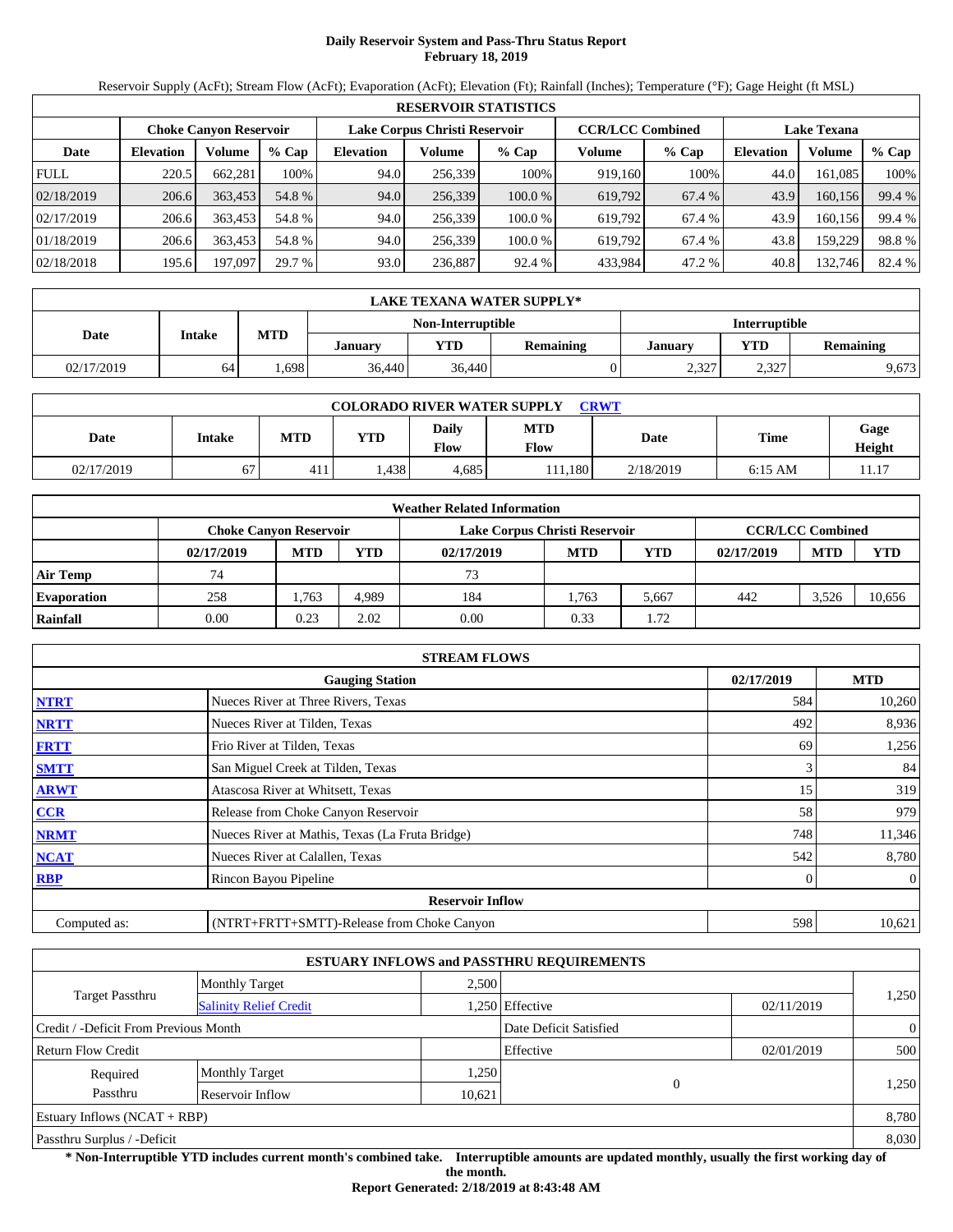## **Daily Reservoir System and Pass-Thru Status Report February 19, 2019**

Reservoir Supply (AcFt); Stream Flow (AcFt); Evaporation (AcFt); Elevation (Ft); Rainfall (Inches); Temperature (°F); Gage Height (ft MSL)

|             | <b>RESERVOIR STATISTICS</b>                                                               |         |         |                  |         |         |         |                    |                  |         |        |  |  |
|-------------|-------------------------------------------------------------------------------------------|---------|---------|------------------|---------|---------|---------|--------------------|------------------|---------|--------|--|--|
|             | <b>CCR/LCC Combined</b><br>Lake Corpus Christi Reservoir<br><b>Choke Canyon Reservoir</b> |         |         |                  |         |         |         | <b>Lake Texana</b> |                  |         |        |  |  |
| Date        | <b>Elevation</b>                                                                          | Volume  | $%$ Cap | <b>Elevation</b> | Volume  | $%$ Cap | Volume  | $%$ Cap            | <b>Elevation</b> | Volume  | % Cap  |  |  |
| <b>FULL</b> | 220.5                                                                                     | 662.281 | 100%    | 94.0             | 256,339 | 100%    | 919,160 | 100%               | 44.0             | 161.085 | 100%   |  |  |
| 02/19/2019  | 206.6                                                                                     | 363,453 | 54.8 %  | 94.0             | 256,339 | 100.0%  | 619,792 | 67.4 %             | 43.9             | 160,156 | 99.4 % |  |  |
| 02/18/2019  | 206.6                                                                                     | 363,453 | 54.8 %  | 94.0             | 256.339 | 100.0 % | 619.792 | 67.4 %             | 43.9             | 160.156 | 99.4 % |  |  |
| 01/19/2019  | 206.6                                                                                     | 363,453 | 54.8 %  | 94.0             | 256.339 | 100.0 % | 619.792 | 67.4 %             | 43.8             | 159.229 | 98.8%  |  |  |
| 02/19/2018  | 195.5                                                                                     | 195,863 | 29.5 %  | 93.0             | 236,887 | 92.4 %  | 432,750 | 47.1 %             | 40.8             | 132,746 | 82.4 % |  |  |

|            | LAKE TEXANA WATER SUPPLY* |            |         |                   |                  |                      |            |                  |  |  |  |  |
|------------|---------------------------|------------|---------|-------------------|------------------|----------------------|------------|------------------|--|--|--|--|
|            |                           |            |         | Non-Interruptible |                  | <b>Interruptible</b> |            |                  |  |  |  |  |
| Date       | Intake                    | <b>MTD</b> | January | <b>YTD</b>        | <b>Remaining</b> | January              | <b>YTD</b> | <b>Remaining</b> |  |  |  |  |
| 02/18/2019 | 64                        | .762       | 36,440  | 36,440            |                  | 2,327                | 2,327      | 9,673            |  |  |  |  |

| <b>COLORADO RIVER WATER SUPPLY</b><br>CRWT |               |            |            |               |                    |           |         |                |  |  |  |
|--------------------------------------------|---------------|------------|------------|---------------|--------------------|-----------|---------|----------------|--|--|--|
| Date                                       | <b>Intake</b> | <b>MTD</b> | <b>YTD</b> | Daily<br>Flow | <b>MTD</b><br>Flow | Date      | Time    | Gage<br>Height |  |  |  |
| 02/18/2019                                 | 67            | 478        | .505       | 4,109         | 115.289            | 2/19/2019 | 7:15 AM | 10.78          |  |  |  |

|                    | <b>Weather Related Information</b> |            |            |                               |            |       |            |                         |            |  |  |  |
|--------------------|------------------------------------|------------|------------|-------------------------------|------------|-------|------------|-------------------------|------------|--|--|--|
|                    | <b>Choke Canyon Reservoir</b>      |            |            | Lake Corpus Christi Reservoir |            |       |            | <b>CCR/LCC Combined</b> |            |  |  |  |
|                    | 02/18/2019                         | <b>MTD</b> | <b>YTD</b> | 02/18/2019                    | <b>MTD</b> | YTD   | 02/18/2019 | <b>MTD</b>              | <b>YTD</b> |  |  |  |
| <b>Air Temp</b>    | 66                                 |            |            | 65                            |            |       |            |                         |            |  |  |  |
| <b>Evaporation</b> | 206                                | .969       | 5.195      | 265                           | 2.028      | 5.932 | 471        | 3.997                   | 11.127     |  |  |  |
| Rainfall           | 0.02                               | 0.25       | 2.04       | 0.00                          | 0.33       | 1.72  |            |                         |            |  |  |  |

|              | <b>STREAM FLOWS</b>                             |            |              |
|--------------|-------------------------------------------------|------------|--------------|
|              | <b>Gauging Station</b>                          | 02/18/2019 | <b>MTD</b>   |
| <b>NTRT</b>  | Nueces River at Three Rivers, Texas             | 582        | 10,842       |
| <b>NRTT</b>  | Nueces River at Tilden, Texas                   | 492        | 9,429        |
| <b>FRTT</b>  | Frio River at Tilden, Texas                     | 70         | 1,325        |
| <b>SMTT</b>  | San Miguel Creek at Tilden, Texas               | 3          | 86           |
| <b>ARWT</b>  | Atascosa River at Whitsett, Texas               | 14         | 333          |
| CCR          | Release from Choke Canyon Reservoir             | 58         | 1,036        |
| <b>NRMT</b>  | Nueces River at Mathis, Texas (La Fruta Bridge) | 562        | 11,908       |
| <b>NCAT</b>  | Nueces River at Calallen, Texas                 | 629        | 9,409        |
| <b>RBP</b>   | Rincon Bayou Pipeline                           |            | $\mathbf{0}$ |
|              | <b>Reservoir Inflow</b>                         |            |              |
| Computed as: | (NTRT+FRTT+SMTT)-Release from Choke Canyon      | 596        | 11,217       |

|                                       |                               |        | <b>ESTUARY INFLOWS and PASSTHRU REQUIREMENTS</b> |            |                |
|---------------------------------------|-------------------------------|--------|--------------------------------------------------|------------|----------------|
|                                       | <b>Monthly Target</b>         | 2.500  |                                                  |            |                |
| Target Passthru                       | <b>Salinity Relief Credit</b> |        | 1,250 Effective                                  | 02/11/2019 | 1,250          |
| Credit / -Deficit From Previous Month |                               |        | Date Deficit Satisfied                           |            | $\overline{0}$ |
| <b>Return Flow Credit</b>             |                               |        | Effective                                        | 02/01/2019 | 500            |
| Required                              | <b>Monthly Target</b>         | 1,250  |                                                  |            |                |
| Passthru                              | Reservoir Inflow              | 11,217 | 0                                                |            | 1,250          |
| Estuary Inflows $(NCAT + RBP)$        |                               |        |                                                  |            | 9,409          |
| Passthru Surplus / -Deficit           |                               |        |                                                  |            | 8,659          |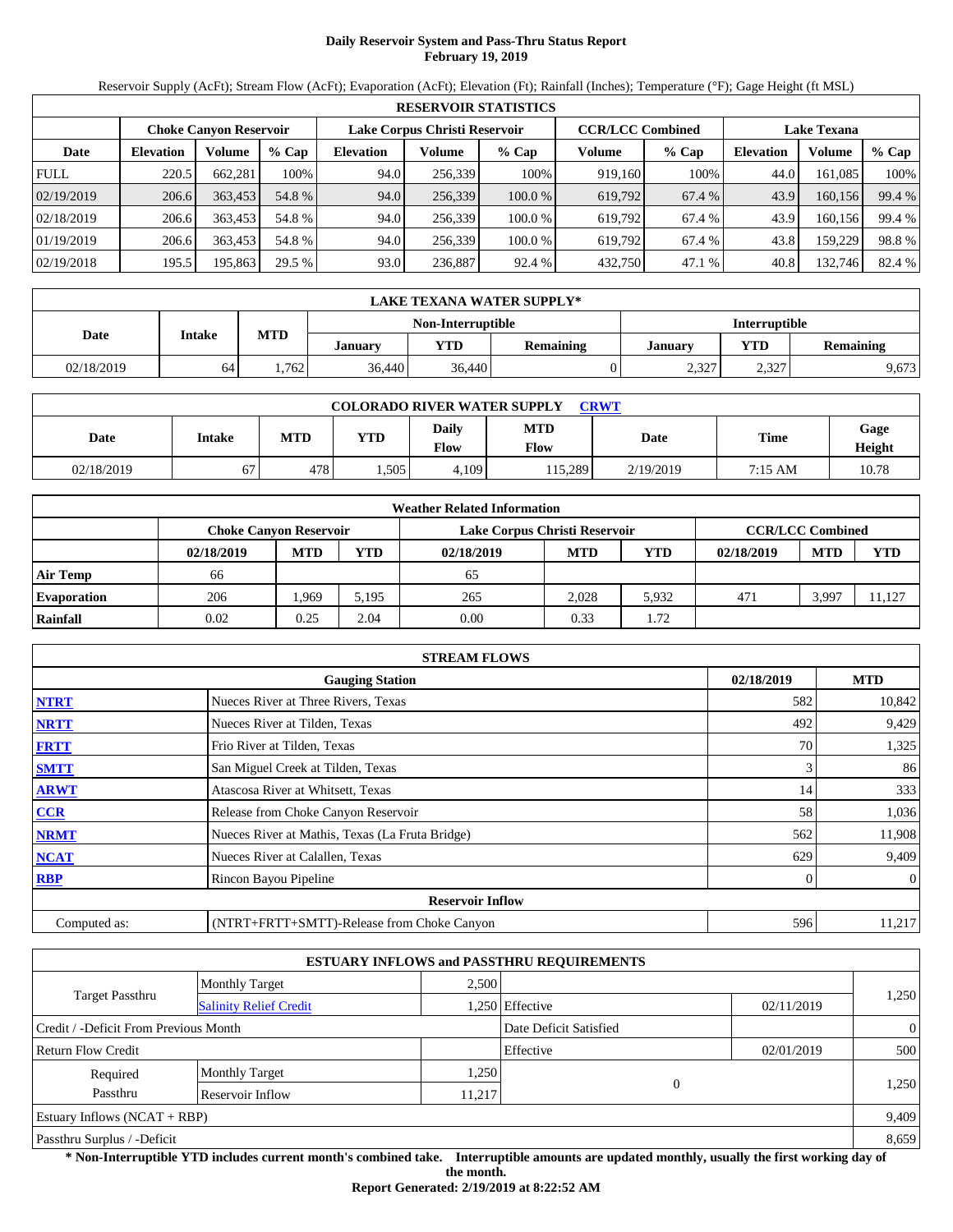## **Daily Reservoir System and Pass-Thru Status Report February 20, 2019**

Reservoir Supply (AcFt); Stream Flow (AcFt); Evaporation (AcFt); Elevation (Ft); Rainfall (Inches); Temperature (°F); Gage Height (ft MSL)

|             | <b>RESERVOIR STATISTICS</b>   |         |         |                  |         |                               |         |        |                    |         |        |  |  |
|-------------|-------------------------------|---------|---------|------------------|---------|-------------------------------|---------|--------|--------------------|---------|--------|--|--|
|             | <b>Choke Canyon Reservoir</b> |         |         |                  |         | Lake Corpus Christi Reservoir |         |        | <b>Lake Texana</b> |         |        |  |  |
| Date        | <b>Elevation</b>              | Volume  | $%$ Cap | <b>Elevation</b> | Volume  | $%$ Cap                       | Volume  | % Cap  | <b>Elevation</b>   | Volume  | % Cap  |  |  |
| <b>FULL</b> | 220.5                         | 662,281 | 100%    | 94.0             | 256.339 | 100%                          | 919,160 | 100%   | 44.0               | 161,085 | 100%   |  |  |
| 02/20/2019  | 206.5                         | 361.685 | 54.6 %  | 94.0             | 256,339 | 100.0 %                       | 618,024 | 67.2 % | 43.8               | 159,229 | 98.8%  |  |  |
| 02/19/2019  | 206.6                         | 363,453 | 54.8 %  | 94.0             | 256.339 | 100.0 %                       | 619.792 | 67.4 % | 43.9               | 160.156 | 99.4 % |  |  |
| 01/20/2019  | 206.6                         | 363.453 | 54.8 %  | 94.0             | 256.339 | 100.0 %                       | 619.792 | 67.4 % | 43.8               | 159,229 | 98.8%  |  |  |
| 02/20/2018  | 195.5                         | 195,863 | 29.5 %  | 92.9             | 234,975 | 91.7 %                        | 430,838 | 46.9%  | 40.8               | 132,887 | 82.5 % |  |  |

|            | LAKE TEXANA WATER SUPPLY* |            |         |                   |                  |         |                      |                  |  |  |  |  |
|------------|---------------------------|------------|---------|-------------------|------------------|---------|----------------------|------------------|--|--|--|--|
|            |                           |            |         | Non-Interruptible |                  |         | <b>Interruptible</b> |                  |  |  |  |  |
| Date       | Intake                    | <b>MTD</b> | Januarv | <b>YTD</b>        | <b>Remaining</b> | Januarv | <b>YTD</b>           | <b>Remaining</b> |  |  |  |  |
| 02/19/2019 | 64                        | .826       | 36.440  | 36,440            |                  | 2,327   | 2,327                | 9,673            |  |  |  |  |

| <b>COLORADO RIVER WATER SUPPLY</b><br><b>CRWT</b> |        |            |            |               |                    |           |           |                |  |  |  |
|---------------------------------------------------|--------|------------|------------|---------------|--------------------|-----------|-----------|----------------|--|--|--|
| Date                                              | Intake | <b>MTD</b> | <b>YTD</b> | Daily<br>Flow | <b>MTD</b><br>Flow | Date      | Time      | Gage<br>Height |  |  |  |
| 02/19/2019                                        | 68     | 546        | 1,573      | 3,752         | 19.040             | 2/20/2019 | $6:15$ AM | 10.68          |  |  |  |

|                    | <b>Weather Related Information</b> |            |            |                               |            |            |            |                         |            |  |  |  |
|--------------------|------------------------------------|------------|------------|-------------------------------|------------|------------|------------|-------------------------|------------|--|--|--|
|                    | <b>Choke Canvon Reservoir</b>      |            |            | Lake Corpus Christi Reservoir |            |            |            | <b>CCR/LCC Combined</b> |            |  |  |  |
|                    | 02/19/2019                         | <b>MTD</b> | <b>YTD</b> | 02/19/2019                    | <b>MTD</b> | <b>YTD</b> | 02/19/2019 | <b>MTD</b>              | <b>YTD</b> |  |  |  |
| <b>Air Temp</b>    | 47                                 |            |            | 50                            |            |            |            |                         |            |  |  |  |
| <b>Evaporation</b> | 21                                 | .990       | 5.216      | 115                           | 2.143      | 6.047      | 136        | 4.133                   | 11.263     |  |  |  |
| Rainfall           | 0.06                               | 0.31       | 2.10       | 0.00                          | 0.33       | 1.72       |            |                         |            |  |  |  |

|              | <b>STREAM FLOWS</b>                             |            |                |
|--------------|-------------------------------------------------|------------|----------------|
|              | <b>Gauging Station</b>                          | 02/19/2019 | <b>MTD</b>     |
| <b>NTRT</b>  | Nueces River at Three Rivers, Texas             | 582        | 11,424         |
| <b>NRTT</b>  | Nueces River at Tilden, Texas                   | 490        | 9,919          |
| <b>FRTT</b>  | Frio River at Tilden, Texas                     | 74         | 1,400          |
| <b>SMTT</b>  | San Miguel Creek at Tilden, Texas               |            | 88             |
| <b>ARWT</b>  | Atascosa River at Whitsett, Texas               | 13         | 347            |
| <b>CCR</b>   | Release from Choke Canyon Reservoir             | 58         | 1,094          |
| <b>NRMT</b>  | Nueces River at Mathis, Texas (La Fruta Bridge) | 393        | 12,301         |
| <b>NCAT</b>  | Nueces River at Calallen, Texas                 | 506        | 9,915          |
| <b>RBP</b>   | Rincon Bayou Pipeline                           | 0          | $\overline{0}$ |
|              | <b>Reservoir Inflow</b>                         |            |                |
| Computed as: | (NTRT+FRTT+SMTT)-Release from Choke Canyon      | 601        | 11,818         |

|                                       |                               |        | <b>ESTUARY INFLOWS and PASSTHRU REQUIREMENTS</b> |            |                |
|---------------------------------------|-------------------------------|--------|--------------------------------------------------|------------|----------------|
|                                       | <b>Monthly Target</b>         | 2.500  |                                                  |            |                |
| Target Passthru                       | <b>Salinity Relief Credit</b> |        | 1,250 Effective                                  | 02/11/2019 | 1,250          |
| Credit / -Deficit From Previous Month |                               |        | Date Deficit Satisfied                           |            | $\overline{0}$ |
| <b>Return Flow Credit</b>             |                               |        | Effective                                        | 02/01/2019 | 500            |
| Required                              | <b>Monthly Target</b>         | 1,250  |                                                  |            |                |
| Passthru                              | Reservoir Inflow              | 11,818 | 0                                                |            | 1,250          |
| Estuary Inflows $(NCAT + RBP)$        |                               |        |                                                  |            | 9,915          |
| Passthru Surplus / -Deficit           |                               |        |                                                  |            | 9,165          |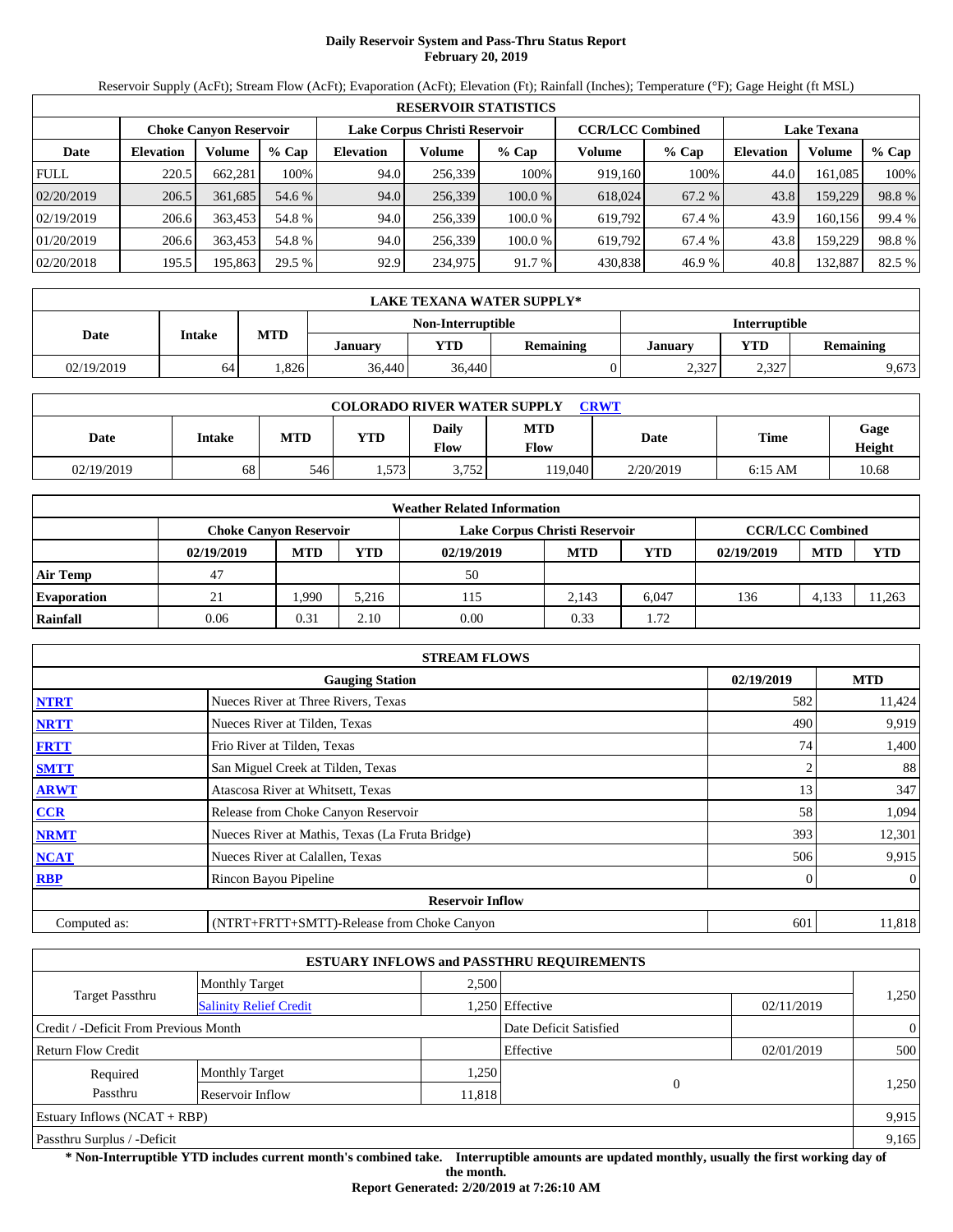# **Daily Reservoir System and Pass-Thru Status Report February 21, 2019**

Reservoir Supply (AcFt); Stream Flow (AcFt); Evaporation (AcFt); Elevation (Ft); Rainfall (Inches); Temperature (°F); Gage Height (ft MSL)

|             | <b>RESERVOIR STATISTICS</b>   |         |         |                  |                               |         |         |                         |                    |         |        |  |
|-------------|-------------------------------|---------|---------|------------------|-------------------------------|---------|---------|-------------------------|--------------------|---------|--------|--|
|             | <b>Choke Canyon Reservoir</b> |         |         |                  | Lake Corpus Christi Reservoir |         |         | <b>CCR/LCC Combined</b> | <b>Lake Texana</b> |         |        |  |
| Date        | <b>Elevation</b>              | Volume  | $%$ Cap | <b>Elevation</b> | Volume                        | $%$ Cap | Volume  | $%$ Cap                 | <b>Elevation</b>   | Volume  | % Cap  |  |
| <b>FULL</b> | 220.5                         | 662.281 | 100%    | 94.0             | 256,339                       | 100%    | 919.160 | 100%                    | 44.0               | 161.085 | 100%   |  |
| 02/21/2019  | 206.6                         | 363,453 | 54.8 %  | 94.0             | 256,339                       | 100.0%  | 619,792 | 67.4 %                  | 43.7               | 158,306 | 98.3%  |  |
| 02/20/2019  | 206.5                         | 361.685 | 54.6 %  | 94.0             | 256.339                       | 100.0 % | 618.024 | 67.2 %                  | 43.8               | 159.229 | 98.8%  |  |
| 01/21/2019  | 206.5                         | 361.685 | 54.6 %  | 94.0             | 256,339                       | 100.0 % | 618,024 | 67.2 %                  | 43.8               | 159.229 | 98.8%  |  |
| 02/21/2018  | 195.5                         | 195,863 | 29.5 %  | 93.0             | 236,887                       | 92.4 %  | 432,750 | 47.1 %                  | 40.8               | 132,887 | 82.5 % |  |

|            | LAKE TEXANA WATER SUPPLY* |            |         |                   |                  |                      |            |                  |  |  |  |
|------------|---------------------------|------------|---------|-------------------|------------------|----------------------|------------|------------------|--|--|--|
|            | Intake                    |            |         | Non-Interruptible |                  | <b>Interruptible</b> |            |                  |  |  |  |
| Date       |                           | <b>MTD</b> | January | YTD               | <b>Remaining</b> | Januarv              | <b>YTD</b> | <b>Remaining</b> |  |  |  |
| 02/20/2019 | 63                        | .890       | 36,440  | 36,440            |                  | 2,327                | 2,327      | 9,673            |  |  |  |

| <b>COLORADO RIVER WATER SUPPLY</b><br><b>CRWT</b> |        |            |            |               |                    |           |           |                |  |  |
|---------------------------------------------------|--------|------------|------------|---------------|--------------------|-----------|-----------|----------------|--|--|
| Date                                              | Intake | <b>MTD</b> | <b>YTD</b> | Daily<br>Flow | <b>MTD</b><br>Flow | Date      | Time      | Gage<br>Height |  |  |
| 02/20/2019                                        | 68     | 614        | .641       | 3,573         | 122,613            | 2/21/2019 | $6:15$ AM | 10.62          |  |  |

|                    |                               |            |       | <b>Weather Related Information</b> |            |       |            |                         |            |
|--------------------|-------------------------------|------------|-------|------------------------------------|------------|-------|------------|-------------------------|------------|
|                    | <b>Choke Canvon Reservoir</b> |            |       | Lake Corpus Christi Reservoir      |            |       |            | <b>CCR/LCC Combined</b> |            |
|                    | 02/20/2019                    | <b>MTD</b> | YTD   | 02/20/2019                         | <b>MTD</b> | YTD   | 02/20/2019 | <b>MTD</b>              | <b>YTD</b> |
| <b>Air Temp</b>    | 66                            |            |       | 67                                 |            |       |            |                         |            |
| <b>Evaporation</b> | 155                           | 2.145      | 5.371 | 184                                | 2.327      | 6.231 | 339        | 4,472                   | 11.602     |
| Rainfall           | 0.00                          | 0.31       | 2.10  | 0.00                               | 0.33       | 1.72  |            |                         |            |

|              | <b>STREAM FLOWS</b>                             |            |                |
|--------------|-------------------------------------------------|------------|----------------|
|              | <b>Gauging Station</b>                          | 02/20/2019 | <b>MTD</b>     |
| <b>NTRT</b>  | Nueces River at Three Rivers, Texas             | 580        | 12,003         |
| <b>NRTT</b>  | Nueces River at Tilden, Texas                   | 476        | 10,395         |
| <b>FRTT</b>  | Frio River at Tilden, Texas                     |            | 1,478<br>78    |
| <b>SMTT</b>  | San Miguel Creek at Tilden, Texas               |            | 91             |
| <b>ARWT</b>  | Atascosa River at Whitsett, Texas               |            | 360<br>13      |
| <b>CCR</b>   | Release from Choke Canyon Reservoir             |            | 58<br>1,151    |
| <b>NRMT</b>  | Nueces River at Mathis, Texas (La Fruta Bridge) | 514        | 12,815         |
| <b>NCAT</b>  | Nueces River at Calallen, Texas                 | 375        | 10,290         |
| <b>RBP</b>   | Rincon Bayou Pipeline                           |            | $\overline{0}$ |
|              | <b>Reservoir Inflow</b>                         |            |                |
| Computed as: | (NTRT+FRTT+SMTT)-Release from Choke Canyon      | 603        | 12,421         |

|                                       |                               |        | <b>ESTUARY INFLOWS and PASSTHRU REQUIREMENTS</b> |            |                |
|---------------------------------------|-------------------------------|--------|--------------------------------------------------|------------|----------------|
|                                       | <b>Monthly Target</b>         | 2.500  |                                                  |            |                |
| Target Passthru                       | <b>Salinity Relief Credit</b> |        | .250 Effective                                   | 02/11/2019 | 1,250          |
| Credit / -Deficit From Previous Month |                               |        | Date Deficit Satisfied                           |            | $\overline{0}$ |
| <b>Return Flow Credit</b>             |                               |        | Effective                                        | 02/01/2019 | 500            |
| Required                              | <b>Monthly Target</b>         | 1,250  |                                                  |            |                |
| Passthru                              | Reservoir Inflow              | 12,421 | $\Omega$                                         |            | 1,250          |
| Estuary Inflows $(NCAT + RBP)$        |                               |        |                                                  |            | 10,290         |
| Passthru Surplus / -Deficit           |                               |        |                                                  |            | 9,540          |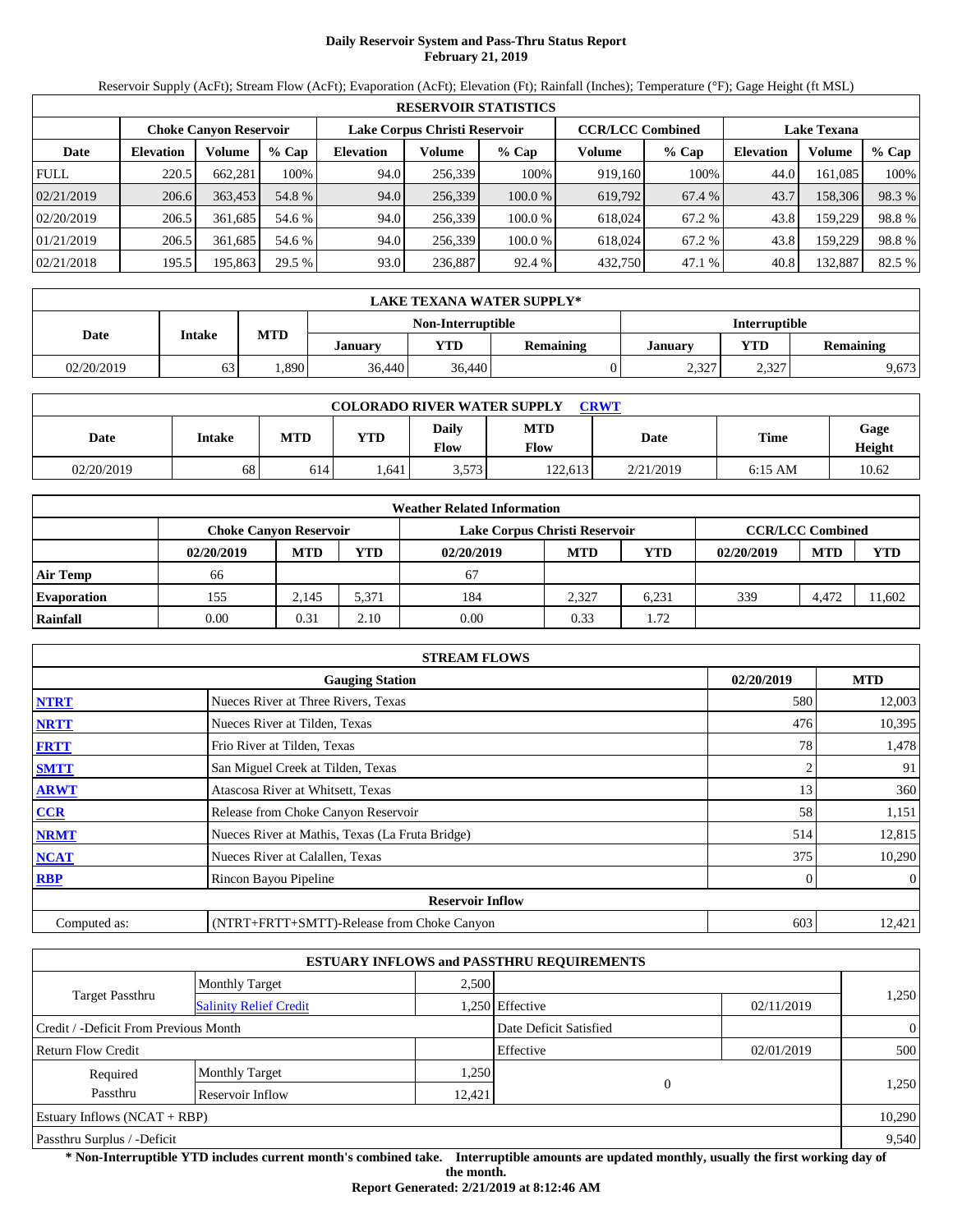## **Daily Reservoir System and Pass-Thru Status Report February 22, 2019**

Reservoir Supply (AcFt); Stream Flow (AcFt); Evaporation (AcFt); Elevation (Ft); Rainfall (Inches); Temperature (°F); Gage Height (ft MSL)

|             |                               |         |         |                  |                               | <b>RESERVOIR STATISTICS</b> |         |                         |                    |         |        |
|-------------|-------------------------------|---------|---------|------------------|-------------------------------|-----------------------------|---------|-------------------------|--------------------|---------|--------|
|             | <b>Choke Canyon Reservoir</b> |         |         |                  | Lake Corpus Christi Reservoir |                             |         | <b>CCR/LCC Combined</b> | <b>Lake Texana</b> |         |        |
| Date        | <b>Elevation</b>              | Volume  | $%$ Cap | <b>Elevation</b> | Volume                        | $%$ Cap                     | Volume  | $%$ Cap                 | <b>Elevation</b>   | Volume  | % Cap  |
| <b>FULL</b> | 220.5                         | 662.281 | 100%    | 94.0             | 256.339                       | 100%                        | 919.160 | 100%                    | 44.0               | 161.085 | 100%   |
| 02/22/2019  | 206.6                         | 363.453 | 54.8 %  | 94.0             | 256,339                       | 100.0%                      | 619,792 | 67.4 %                  | 43.7               | 158,306 | 98.3 % |
| 02/21/2019  | 206.6                         | 363,453 | 54.8 %  | 94.0             | 256.339                       | 100.0 %                     | 619.792 | 67.4 %                  | 43.7               | 158,306 | 98.3%  |
| 01/22/2019  | 206.6                         | 363.453 | 54.8 %  | 94.0             | 256.339                       | 100.0 %                     | 619.792 | 67.4 %                  | 43.8               | 159.229 | 98.8%  |
| 02/22/2018  | 195.5                         | 195,863 | 29.5 %  | 93.1             | 238,806                       | 93.2 %                      | 434,669 | 47.3 %                  | 40.8               | 132,887 | 82.5 % |

|            | LAKE TEXANA WATER SUPPLY* |            |         |                   |                  |                      |            |                  |  |  |  |
|------------|---------------------------|------------|---------|-------------------|------------------|----------------------|------------|------------------|--|--|--|
|            | Intake                    |            |         | Non-Interruptible |                  | <b>Interruptible</b> |            |                  |  |  |  |
| Date       |                           | <b>MTD</b> | January | YTD               | <b>Remaining</b> | Januarv              | <b>YTD</b> | <b>Remaining</b> |  |  |  |
| 02/21/2019 | 63                        | .953       | 36,440  | 36,440            |                  | 2,327                | 2,327      | 9,673            |  |  |  |

| <b>COLORADO RIVER WATER SUPPLY</b><br><b>CRWT</b> |        |            |            |               |                    |           |         |                |  |  |  |
|---------------------------------------------------|--------|------------|------------|---------------|--------------------|-----------|---------|----------------|--|--|--|
| Date                                              | Intake | <b>MTD</b> | <b>YTD</b> | Daily<br>Flow | <b>MTD</b><br>Flow | Date      | Time    | Gage<br>Height |  |  |  |
| 02/21/2019                                        | 68     | 682        | .709       | 3,494         | 126.107            | 2/22/2019 | 7:15 AM | 10.53          |  |  |  |

|                    |                               |            |            | <b>Weather Related Information</b> |            |            |            |                         |            |
|--------------------|-------------------------------|------------|------------|------------------------------------|------------|------------|------------|-------------------------|------------|
|                    | <b>Choke Canvon Reservoir</b> |            |            | Lake Corpus Christi Reservoir      |            |            |            | <b>CCR/LCC Combined</b> |            |
|                    | 02/21/2019                    | <b>MTD</b> | <b>YTD</b> | 02/21/2019                         | <b>MTD</b> | <b>YTD</b> | 02/21/2019 | <b>MTD</b>              | <b>YTD</b> |
| <b>Air Temp</b>    | 60                            |            |            | 62                                 |            |            |            |                         |            |
| <b>Evaporation</b> | 52                            | 2.197      | 5.423      | 35                                 | 2.362      | 6.266      | 87         | 4,559                   | 11,689     |
| Rainfall           | 0.00                          | 0.31       | 2.10       | 0.02                               | 0.35       | 1.74       |            |                         |            |

|              | <b>STREAM FLOWS</b>                             |            |                |
|--------------|-------------------------------------------------|------------|----------------|
|              | <b>Gauging Station</b>                          | 02/21/2019 | <b>MTD</b>     |
| <b>NTRT</b>  | Nueces River at Three Rivers, Texas             | 568        | 12,571         |
| <b>NRTT</b>  | Nueces River at Tilden, Texas                   | 468        | 10,864         |
| <b>FRTT</b>  | Frio River at Tilden, Texas                     | 79         | 1,557          |
| <b>SMTT</b>  | San Miguel Creek at Tilden, Texas               |            | 93             |
| <b>ARWT</b>  | Atascosa River at Whitsett, Texas               | 14         | 374            |
| <b>CCR</b>   | Release from Choke Canyon Reservoir             | 58         | 1,209          |
| <b>NRMT</b>  | Nueces River at Mathis, Texas (La Fruta Bridge) | 248        | 13,063         |
| <b>NCAT</b>  | Nueces River at Calallen, Texas                 | 421        | 10,711         |
| <b>RBP</b>   | Rincon Bayou Pipeline                           | 0          | $\overline{0}$ |
|              | <b>Reservoir Inflow</b>                         |            |                |
| Computed as: | (NTRT+FRTT+SMTT)-Release from Choke Canyon      | 591        | 13,012         |

|                                       |                               |        | <b>ESTUARY INFLOWS and PASSTHRU REQUIREMENTS</b> |            |                |  |
|---------------------------------------|-------------------------------|--------|--------------------------------------------------|------------|----------------|--|
|                                       | <b>Monthly Target</b>         | 2.500  |                                                  |            |                |  |
| Target Passthru                       | <b>Salinity Relief Credit</b> |        | .250 Effective                                   | 02/11/2019 | 1,250          |  |
| Credit / -Deficit From Previous Month |                               |        | Date Deficit Satisfied                           |            | $\overline{0}$ |  |
| <b>Return Flow Credit</b>             |                               |        | Effective                                        | 02/01/2019 | 500            |  |
| Required                              | <b>Monthly Target</b>         | 1,250  |                                                  |            |                |  |
| Passthru                              | Reservoir Inflow              | 13,012 | $\Omega$                                         |            | 1,250          |  |
| Estuary Inflows $(NCAT + RBP)$        |                               |        |                                                  |            | 10,711         |  |
| Passthru Surplus / -Deficit           |                               |        |                                                  |            | 9,961          |  |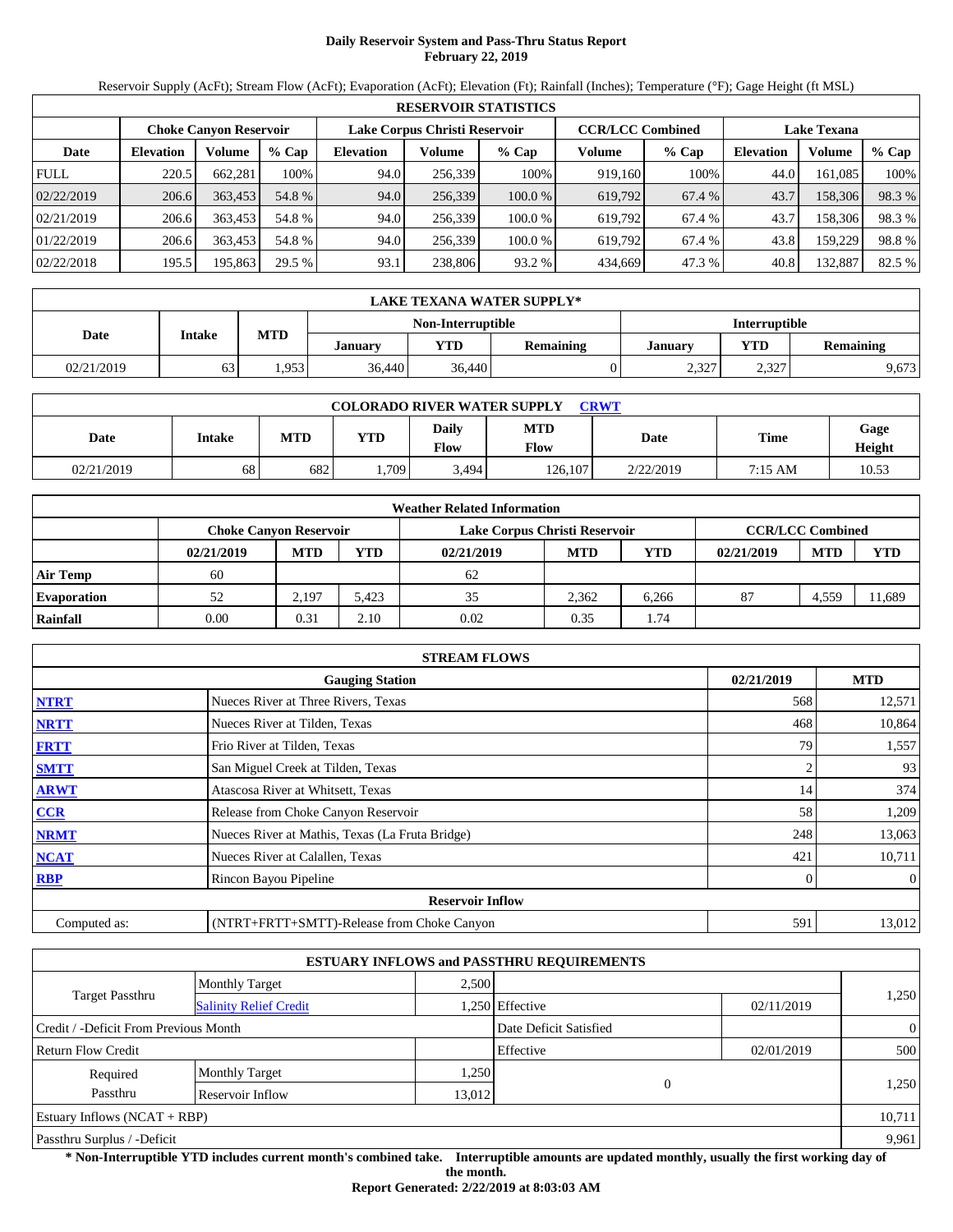## **Daily Reservoir System and Pass-Thru Status Report February 23, 2019**

Reservoir Supply (AcFt); Stream Flow (AcFt); Evaporation (AcFt); Elevation (Ft); Rainfall (Inches); Temperature (°F); Gage Height (ft MSL)

|             | <b>RESERVOIR STATISTICS</b>                                                               |         |         |                  |         |         |         |         |                  |                    |        |  |  |
|-------------|-------------------------------------------------------------------------------------------|---------|---------|------------------|---------|---------|---------|---------|------------------|--------------------|--------|--|--|
|             | <b>CCR/LCC Combined</b><br>Lake Corpus Christi Reservoir<br><b>Choke Canyon Reservoir</b> |         |         |                  |         |         |         |         |                  | <b>Lake Texana</b> |        |  |  |
| Date        | <b>Elevation</b>                                                                          | Volume  | $%$ Cap | <b>Elevation</b> | Volume  | $%$ Cap | Volume  | $%$ Cap | <b>Elevation</b> | Volume             | % Cap  |  |  |
| <b>FULL</b> | 220.5                                                                                     | 662.281 | 100%    | 94.0             | 256,339 | 100%    | 919,160 | 100%    | 44.0             | 161.085            | 100%   |  |  |
| 02/23/2019  | 206.6                                                                                     | 363,453 | 54.8 %  | 94.0             | 256,339 | 100.0%  | 619,792 | 67.4 %  | 43.7             | 158,306            | 98.3%  |  |  |
| 02/22/2019  | 206.6                                                                                     | 363,453 | 54.8 %  | 94.0             | 256.339 | 100.0 % | 619.792 | 67.4 %  | 43.7             | 158,306            | 98.3%  |  |  |
| 01/23/2019  | 206.6                                                                                     | 363,453 | 54.8 %  | 94.0             | 256.339 | 100.0 % | 619.792 | 67.4 %  | 43.8             | 159.229            | 98.8%  |  |  |
| 02/23/2018  | 195.6                                                                                     | 197,097 | 29.7 %  | 93.0             | 236,887 | 92.4 %  | 433,984 | 47.2 %  | 40.8             | 132,746            | 82.4 % |  |  |

|            | LAKE TEXANA WATER SUPPLY* |            |         |                   |                  |                      |                  |       |  |  |  |  |
|------------|---------------------------|------------|---------|-------------------|------------------|----------------------|------------------|-------|--|--|--|--|
|            |                           |            |         | Non-Interruptible |                  | <b>Interruptible</b> |                  |       |  |  |  |  |
| Date       | Intake                    | <b>MTD</b> | Januarv | <b>YTD</b>        | <b>Remaining</b> | January              | <b>Remaining</b> |       |  |  |  |  |
| 02/22/2019 | 63                        | 2.016      | 36,440  | 36,440            |                  | 2,327                | 2,327            | 9,673 |  |  |  |  |

| <b>COLORADO RIVER WATER SUPPLY</b><br><b>CRWT</b> |        |            |            |               |                    |           |         |                |  |  |  |
|---------------------------------------------------|--------|------------|------------|---------------|--------------------|-----------|---------|----------------|--|--|--|
| Date                                              | Intake | <b>MTD</b> | <b>YTD</b> | Daily<br>Flow | <b>MTD</b><br>Flow | Date      | Time    | Gage<br>Height |  |  |  |
| 02/22/2019                                        | 68     | 750        | 1.776      | 3.414         | 129.521            | 2/23/2019 | 7:15 AM | 10.50          |  |  |  |

|                    | <b>Weather Related Information</b> |                                                                                           |            |            |            |       |            |            |            |  |  |  |
|--------------------|------------------------------------|-------------------------------------------------------------------------------------------|------------|------------|------------|-------|------------|------------|------------|--|--|--|
|                    |                                    | <b>CCR/LCC Combined</b><br>Lake Corpus Christi Reservoir<br><b>Choke Canyon Reservoir</b> |            |            |            |       |            |            |            |  |  |  |
|                    | 02/22/2019                         | <b>MTD</b>                                                                                | <b>YTD</b> | 02/22/2019 | <b>MTD</b> | YTD   | 02/22/2019 | <b>MTD</b> | <b>YTD</b> |  |  |  |
| <b>Air Temp</b>    | 67                                 |                                                                                           |            | 69         |            |       |            |            |            |  |  |  |
| <b>Evaporation</b> | 10                                 | 2.207                                                                                     | 5.433      | 23         | 2.385      | 6.289 | 33         | 4.592      | 11.722     |  |  |  |
| Rainfall           | 0.03                               | 0.34                                                                                      | 2.13       | 0.02       | 0.37       | 1.76  |            |            |            |  |  |  |

|              | <b>STREAM FLOWS</b>                             |            |                |
|--------------|-------------------------------------------------|------------|----------------|
|              | <b>Gauging Station</b>                          | 02/22/2019 | <b>MTD</b>     |
| <b>NTRT</b>  | Nueces River at Three Rivers, Texas             | 560        | 13,131         |
| <b>NRTT</b>  | Nueces River at Tilden, Texas                   | 463        | 11,326         |
| <b>FRTT</b>  | Frio River at Tilden, Texas                     | 76         | 1,633          |
| <b>SMTT</b>  | San Miguel Creek at Tilden, Texas               |            | 95             |
| <b>ARWT</b>  | Atascosa River at Whitsett, Texas               | 14         | 387            |
| <b>CCR</b>   | Release from Choke Canyon Reservoir             | 58         | 1,266          |
| <b>NRMT</b>  | Nueces River at Mathis, Texas (La Fruta Bridge) | 226        | 13,290         |
| <b>NCAT</b>  | Nueces River at Calallen, Texas                 | 234        | 10,945         |
| <b>RBP</b>   | Rincon Bayou Pipeline                           | 0          | $\overline{0}$ |
|              | <b>Reservoir Inflow</b>                         |            |                |
| Computed as: | (NTRT+FRTT+SMTT)-Release from Choke Canyon      | 581        | 13,593         |

|                                       |                               |        | <b>ESTUARY INFLOWS and PASSTHRU REQUIREMENTS</b> |            |                |
|---------------------------------------|-------------------------------|--------|--------------------------------------------------|------------|----------------|
|                                       | <b>Monthly Target</b>         | 2,500  |                                                  |            |                |
| Target Passthru                       | <b>Salinity Relief Credit</b> |        | .250 Effective                                   | 02/11/2019 | 1,250          |
| Credit / -Deficit From Previous Month |                               |        | Date Deficit Satisfied                           |            | $\overline{0}$ |
| <b>Return Flow Credit</b>             |                               |        | Effective                                        | 02/01/2019 | 500            |
| Required                              | <b>Monthly Target</b>         | 1,250  |                                                  |            |                |
| Passthru                              | Reservoir Inflow              | 13,593 | $\Omega$                                         |            | 1,250          |
| <b>Estuary Inflows (NCAT + RBP)</b>   |                               |        |                                                  |            | 10,945         |
| Passthru Surplus / -Deficit           |                               |        |                                                  |            | 10,195         |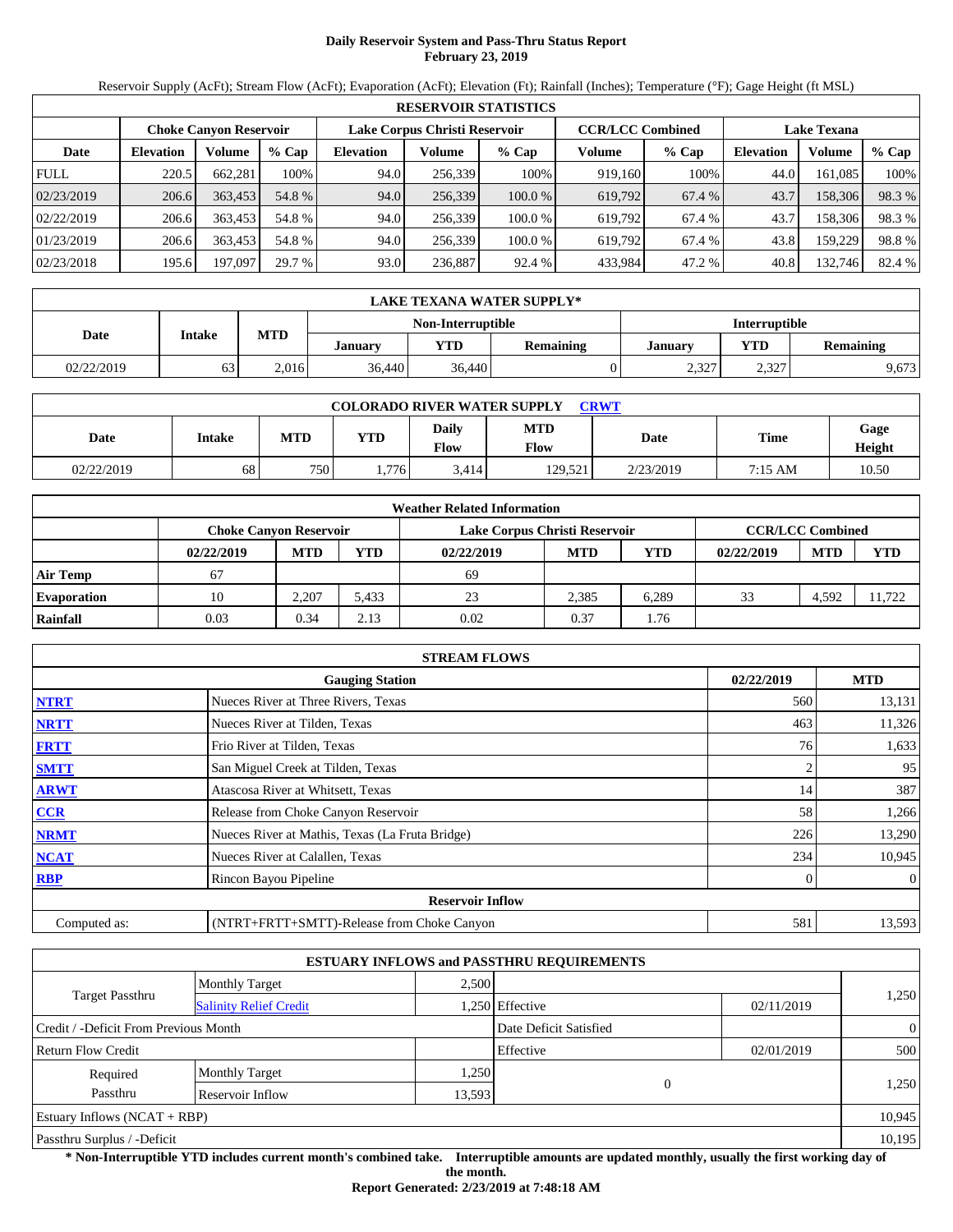## **Daily Reservoir System and Pass-Thru Status Report February 24, 2019**

Reservoir Supply (AcFt); Stream Flow (AcFt); Evaporation (AcFt); Elevation (Ft); Rainfall (Inches); Temperature (°F); Gage Height (ft MSL)

|             | <b>RESERVOIR STATISTICS</b> |                               |         |                  |                                                          |        |         |         |                    |         |        |  |  |
|-------------|-----------------------------|-------------------------------|---------|------------------|----------------------------------------------------------|--------|---------|---------|--------------------|---------|--------|--|--|
|             |                             | <b>Choke Canvon Reservoir</b> |         |                  | Lake Corpus Christi Reservoir<br><b>CCR/LCC Combined</b> |        |         |         | <b>Lake Texana</b> |         |        |  |  |
| Date        | <b>Elevation</b>            | Volume                        | $%$ Cap | <b>Elevation</b> | Volume                                                   | % Cap  | Volume  | $%$ Cap | <b>Elevation</b>   | Volume  | % Cap  |  |  |
| <b>FULL</b> | 220.5                       | 662,281                       | 100%    | 94.0             | 256.339                                                  | 100%   | 919.160 | 100%    | 44.0               | 161.085 | 100%   |  |  |
| 02/24/2019  | 206.6                       | 363,453                       | 54.8 %  | 94.0             | 256,339                                                  | 100.0% | 619,792 | 67.4 %  | 43.7               | 158,306 | 98.3 % |  |  |
| 02/23/2019  | 206.6                       | 363,453                       | 54.8 %  | 94.0             | 256.339                                                  | 100.0% | 619.792 | 67.4 %  | 43.7               | 158,306 | 98.3%  |  |  |
| 01/24/2019  | 206.6                       | 363.453                       | 54.8%   | 94.0             | 256.339                                                  | 100.0% | 619.792 | 67.4 %  | 43.8               | 159.229 | 98.8%  |  |  |
| 02/24/2018  | 195.5                       | 195,863                       | 29.5 %  | 93.0             | 236,887                                                  | 92.4 % | 432,750 | 47.1 %  | 40.8               | 132,746 | 82.4 % |  |  |

|            | LAKE TEXANA WATER SUPPLY* |            |         |                   |                  |                      |                  |       |  |  |  |  |
|------------|---------------------------|------------|---------|-------------------|------------------|----------------------|------------------|-------|--|--|--|--|
|            |                           |            |         | Non-Interruptible |                  | <b>Interruptible</b> |                  |       |  |  |  |  |
| Date       | Intake                    | <b>MTD</b> | January | YTD               | <b>Remaining</b> | Januarv              | <b>Remaining</b> |       |  |  |  |  |
| 02/23/2019 | 63                        | 2.079      | 36,440  | 36,440            |                  | 2,327                | 2,327            | 9,673 |  |  |  |  |

| <b>COLORADO RIVER WATER SUPPLY</b><br><b>CRWT</b> |        |            |            |               |                    |           |         |                |  |  |  |
|---------------------------------------------------|--------|------------|------------|---------------|--------------------|-----------|---------|----------------|--|--|--|
| Date                                              | Intake | <b>MTD</b> | <b>YTD</b> | Daily<br>Flow | <b>MTD</b><br>Flow | Date      | Time    | Gage<br>Height |  |  |  |
| 02/23/2019                                        | 68     | 817        | .844       | 3,494         | 133.015'           | 2/24/2019 | 7:15 AM | 10.77          |  |  |  |

|                    | <b>Weather Related Information</b> |                                                                                           |            |            |            |       |            |            |            |  |  |  |
|--------------------|------------------------------------|-------------------------------------------------------------------------------------------|------------|------------|------------|-------|------------|------------|------------|--|--|--|
|                    |                                    | <b>CCR/LCC Combined</b><br>Lake Corpus Christi Reservoir<br><b>Choke Canyon Reservoir</b> |            |            |            |       |            |            |            |  |  |  |
|                    | 02/23/2019                         | <b>MTD</b>                                                                                | <b>YTD</b> | 02/23/2019 | <b>MTD</b> | YTD   | 02/23/2019 | <b>MTD</b> | <b>YTD</b> |  |  |  |
| <b>Air Temp</b>    | 73                                 |                                                                                           |            | 72         |            |       |            |            |            |  |  |  |
| <b>Evaporation</b> | 237                                | 2.444                                                                                     | 5.670      | 230        | 2.615      | 6.519 | 467        | 5.059      | 12.189     |  |  |  |
| Rainfall           | 0.00                               | 0.34                                                                                      | 2.13       | 0.00       | 0.37       | 1.76  |            |            |            |  |  |  |

|              | <b>STREAM FLOWS</b>                             |     |                |  |  |  |  |  |  |
|--------------|-------------------------------------------------|-----|----------------|--|--|--|--|--|--|
|              | 02/23/2019<br><b>Gauging Station</b>            |     |                |  |  |  |  |  |  |
| <b>NTRT</b>  | Nueces River at Three Rivers, Texas             | 554 | 13,685         |  |  |  |  |  |  |
| <b>NRTT</b>  | Nueces River at Tilden, Texas                   | 457 | 11,783         |  |  |  |  |  |  |
| <b>FRTT</b>  | Frio River at Tilden, Texas                     | 76  | 1,709          |  |  |  |  |  |  |
| <b>SMTT</b>  | San Miguel Creek at Tilden, Texas               | 3   | 98             |  |  |  |  |  |  |
| <b>ARWT</b>  | Atascosa River at Whitsett, Texas               | 14  | 401            |  |  |  |  |  |  |
| <b>CCR</b>   | Release from Choke Canyon Reservoir             | 58  | 1,324          |  |  |  |  |  |  |
| <b>NRMT</b>  | Nueces River at Mathis, Texas (La Fruta Bridge) | 256 | 13,546         |  |  |  |  |  |  |
| <b>NCAT</b>  | Nueces River at Calallen, Texas                 | 185 | 11,131         |  |  |  |  |  |  |
| <b>RBP</b>   | Rincon Bayou Pipeline                           | 0   | $\overline{0}$ |  |  |  |  |  |  |
|              | <b>Reservoir Inflow</b>                         |     |                |  |  |  |  |  |  |
| Computed as: | (NTRT+FRTT+SMTT)-Release from Choke Canyon      | 574 | 14,167         |  |  |  |  |  |  |

|                                                  |                       |        | <b>ESTUARY INFLOWS and PASSTHRU REQUIREMENTS</b> |            |                |
|--------------------------------------------------|-----------------------|--------|--------------------------------------------------|------------|----------------|
|                                                  | <b>Monthly Target</b> | 2,500  |                                                  |            |                |
| Target Passthru<br><b>Salinity Relief Credit</b> |                       |        | .250 Effective                                   | 02/11/2019 | 1,250          |
| Credit / -Deficit From Previous Month            |                       |        | Date Deficit Satisfied                           |            | $\overline{0}$ |
| <b>Return Flow Credit</b>                        |                       |        | Effective                                        | 02/01/2019 | 500            |
| Required                                         | <b>Monthly Target</b> | 1,250  |                                                  |            |                |
| Passthru                                         | Reservoir Inflow      | 14,167 | $\Omega$                                         |            | 1,250          |
| Estuary Inflows $(NCAT + RBP)$                   |                       |        |                                                  |            | 11,131         |
| Passthru Surplus / -Deficit                      |                       |        |                                                  |            | 10,381         |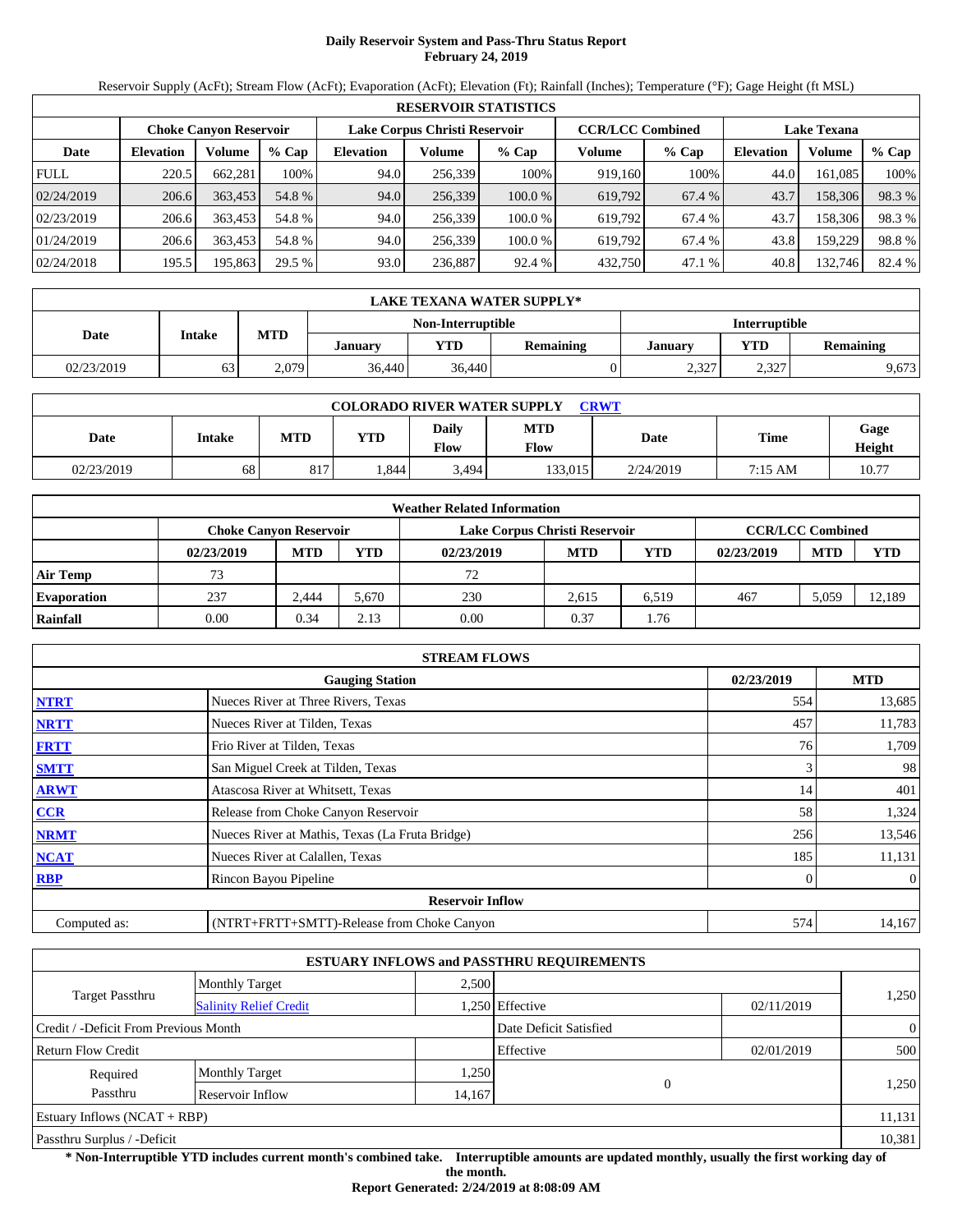### **Daily Reservoir System and Pass-Thru Status Report February 25, 2019**

Reservoir Supply (AcFt); Stream Flow (AcFt); Evaporation (AcFt); Elevation (Ft); Rainfall (Inches); Temperature (°F); Gage Height (ft MSL)

|             | <b>RESERVOIR STATISTICS</b> |                               |         |                  |                               |         |                         |         |                    |         |        |  |  |
|-------------|-----------------------------|-------------------------------|---------|------------------|-------------------------------|---------|-------------------------|---------|--------------------|---------|--------|--|--|
|             |                             | <b>Choke Canyon Reservoir</b> |         |                  | Lake Corpus Christi Reservoir |         | <b>CCR/LCC Combined</b> |         | <b>Lake Texana</b> |         |        |  |  |
| Date        | <b>Elevation</b>            | Volume                        | $%$ Cap | <b>Elevation</b> | Volume                        | $%$ Cap | Volume                  | $%$ Cap | <b>Elevation</b>   | Volume  | % Cap  |  |  |
| <b>FULL</b> | 220.5                       | 662.281                       | 100%    | 94.0             | 256.339                       | 100%    | 919.160                 | 100%    | 44.0               | 161.085 | 100%   |  |  |
| 02/25/2019  | 206.6                       | 363.453                       | 54.8 %  | 94.0             | 256,339                       | 100.0%  | 619,792                 | 67.4 %  | 43.7               | 158,306 | 98.3 % |  |  |
| 02/24/2019  | 206.6                       | 363,453                       | 54.8 %  | 94.0             | 256.339                       | 100.0 % | 619.792                 | 67.4 %  | 43.7               | 158,306 | 98.3%  |  |  |
| 01/25/2019  | 206.6                       | 363.453                       | 54.8 %  | 94.0             | 256.339                       | 100.0 % | 619.792                 | 67.4 %  | 43.8               | 159.229 | 98.8%  |  |  |
| 02/25/2018  | 195.6                       | 197,097                       | 29.7 %  | 93.0             | 236,887                       | 92.4 %  | 433,984                 | 47.2 %  | 40.8               | 132,746 | 82.4 % |  |  |

|            | LAKE TEXANA WATER SUPPLY* |            |         |                   |                  |                      |       |       |  |  |  |  |
|------------|---------------------------|------------|---------|-------------------|------------------|----------------------|-------|-------|--|--|--|--|
|            |                           |            |         | Non-Interruptible |                  | <b>Interruptible</b> |       |       |  |  |  |  |
| Date       | Intake                    | <b>MTD</b> | January | <b>YTD</b>        | <b>Remaining</b> | <b>Remaining</b>     |       |       |  |  |  |  |
| 02/24/2019 | 63                        | 2.142      | 36,440  | 36,440            |                  | 2,327                | 2,327 | 9,673 |  |  |  |  |

| <b>COLORADO RIVER WATER SUPPLY</b><br><b>CRWT</b> |        |            |            |                      |                    |           |           |                |  |  |  |
|---------------------------------------------------|--------|------------|------------|----------------------|--------------------|-----------|-----------|----------------|--|--|--|
| Date                                              | Intake | <b>MTD</b> | <b>YTD</b> | <b>Daily</b><br>Flow | <b>MTD</b><br>Flow | Date      | Time      | Gage<br>Height |  |  |  |
| 02/24/2019                                        | 68     | 885        | .912       | 3,871                | 136,886            | 2/25/2019 | $6:15$ AM | 10.99          |  |  |  |

|                    | <b>Weather Related Information</b> |            |       |                               |            |            |                         |            |            |  |  |
|--------------------|------------------------------------|------------|-------|-------------------------------|------------|------------|-------------------------|------------|------------|--|--|
|                    | <b>Choke Canyon Reservoir</b>      |            |       | Lake Corpus Christi Reservoir |            |            | <b>CCR/LCC Combined</b> |            |            |  |  |
|                    | 02/24/2019                         | <b>MTD</b> | YTD   | 02/24/2019                    | <b>MTD</b> | <b>YTD</b> | 02/24/2019              | <b>MTD</b> | <b>YTD</b> |  |  |
| <b>Air Temp</b>    | 68                                 |            |       | 69                            |            |            |                         |            |            |  |  |
| <b>Evaporation</b> | 217                                | 2,661      | 5,887 | 46                            | 2,661      | 6.565      | 263                     | 5.322      | 12.452     |  |  |
| Rainfall           | 0.00                               | 0.34       | 2.13  | 0.00                          | 0.37       | 1.76       |                         |            |            |  |  |

|              | <b>STREAM FLOWS</b>                             |     |                |  |  |  |  |  |
|--------------|-------------------------------------------------|-----|----------------|--|--|--|--|--|
|              | <b>Gauging Station</b>                          |     |                |  |  |  |  |  |
| <b>NTRT</b>  | Nueces River at Three Rivers, Texas             | 544 | 14,228         |  |  |  |  |  |
| <b>NRTT</b>  | Nueces River at Tilden, Texas                   | 449 | 12,232         |  |  |  |  |  |
| <b>FRTT</b>  | Frio River at Tilden, Texas                     | 80  | 1,789          |  |  |  |  |  |
| <b>SMTT</b>  | San Miguel Creek at Tilden, Texas               |     | 100            |  |  |  |  |  |
| <b>ARWT</b>  | Atascosa River at Whitsett, Texas               | 13  | 415            |  |  |  |  |  |
| <b>CCR</b>   | Release from Choke Canyon Reservoir             | 58  | 1,382          |  |  |  |  |  |
| <b>NRMT</b>  | Nueces River at Mathis, Texas (La Fruta Bridge) | 208 | 13,754         |  |  |  |  |  |
| <b>NCAT</b>  | Nueces River at Calallen, Texas                 | 169 | 11,299         |  |  |  |  |  |
| <b>RBP</b>   | Rincon Bayou Pipeline                           | 0   | $\overline{0}$ |  |  |  |  |  |
|              | <b>Reservoir Inflow</b>                         |     |                |  |  |  |  |  |
| Computed as: | (NTRT+FRTT+SMTT)-Release from Choke Canyon      | 569 | 14,736         |  |  |  |  |  |

|                                       |                               |        | <b>ESTUARY INFLOWS and PASSTHRU REQUIREMENTS</b> |            |                |
|---------------------------------------|-------------------------------|--------|--------------------------------------------------|------------|----------------|
|                                       | <b>Monthly Target</b>         | 2,500  |                                                  |            |                |
| Target Passthru                       | <b>Salinity Relief Credit</b> |        | 1,250 Effective                                  | 02/11/2019 | 1,250          |
| Credit / -Deficit From Previous Month |                               |        | Date Deficit Satisfied                           |            | $\overline{0}$ |
| <b>Return Flow Credit</b>             |                               |        | Effective                                        | 02/01/2019 | 500            |
| Required                              | <b>Monthly Target</b>         | 1,250  |                                                  |            |                |
| Passthru                              | Reservoir Inflow              | 14,736 | $\Omega$                                         |            | 1,250          |
| Estuary Inflows $(NCAT + RBP)$        |                               |        |                                                  |            | 11,299         |
| Passthru Surplus / -Deficit           |                               |        |                                                  |            | 10,549         |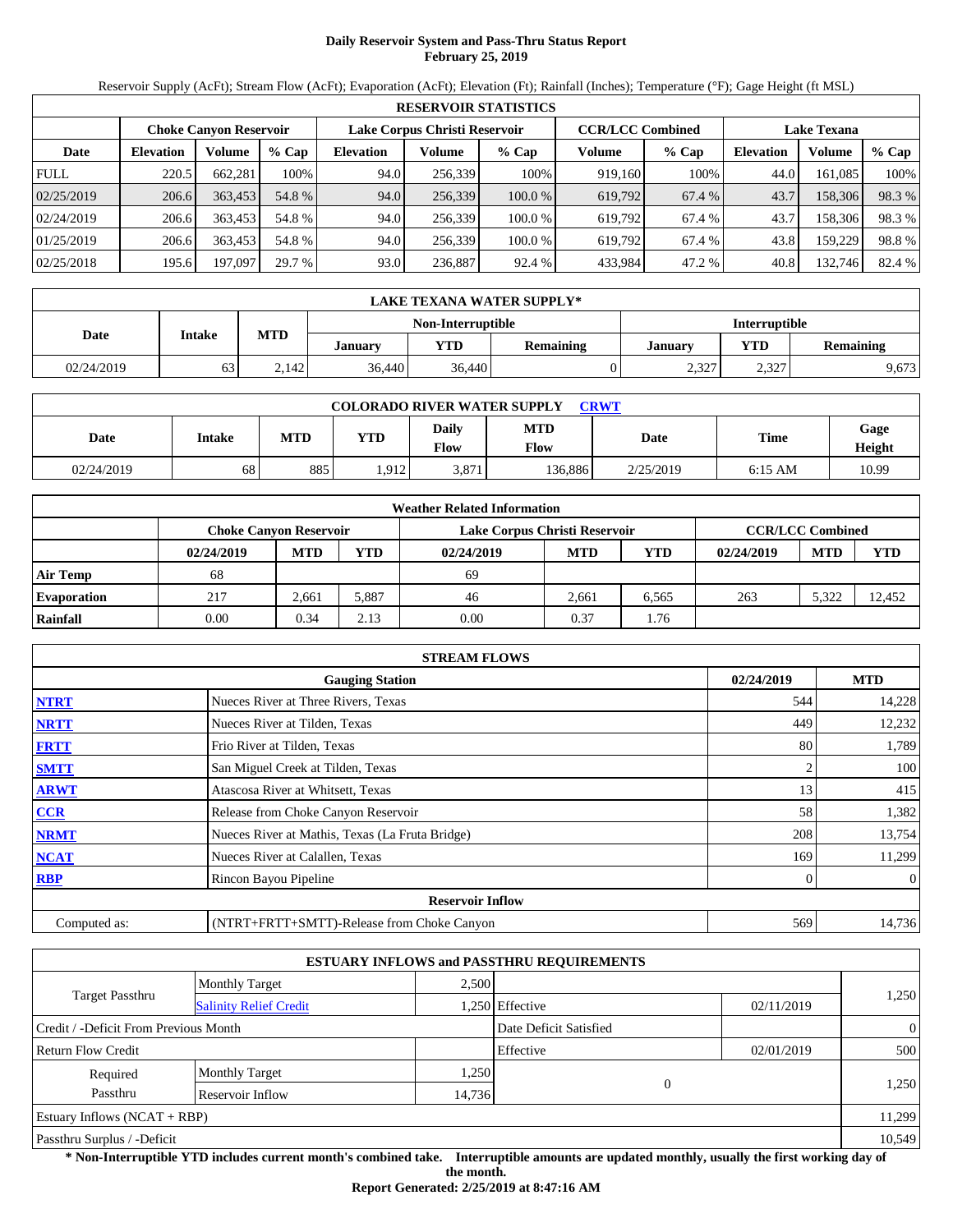## **Daily Reservoir System and Pass-Thru Status Report February 26, 2019**

Reservoir Supply (AcFt); Stream Flow (AcFt); Evaporation (AcFt); Elevation (Ft); Rainfall (Inches); Temperature (°F); Gage Height (ft MSL)

|             | <b>RESERVOIR STATISTICS</b> |                               |         |                  |                               |         |                         |         |                    |         |        |  |  |
|-------------|-----------------------------|-------------------------------|---------|------------------|-------------------------------|---------|-------------------------|---------|--------------------|---------|--------|--|--|
|             |                             | <b>Choke Canyon Reservoir</b> |         |                  | Lake Corpus Christi Reservoir |         | <b>CCR/LCC Combined</b> |         | <b>Lake Texana</b> |         |        |  |  |
| Date        | <b>Elevation</b>            | Volume                        | $%$ Cap | <b>Elevation</b> | Volume                        | $%$ Cap | Volume                  | $%$ Cap | <b>Elevation</b>   | Volume  | % Cap  |  |  |
| <b>FULL</b> | 220.5                       | 662.281                       | 100%    | 94.0             | 256,339                       | 100%    | 919,160                 | 100%    | 44.0               | 161.085 | 100%   |  |  |
| 02/26/2019  | 206.5                       | 361.685                       | 54.6 %  | 94.0             | 256,339                       | 100.0%  | 618,024                 | 67.2 %  | 43.6               | 157,385 | 97.7 % |  |  |
| 02/25/2019  | 206.6                       | 363,453                       | 54.8 %  | 94.0             | 256.339                       | 100.0 % | 619.792                 | 67.4 %  | 43.7               | 158,306 | 98.3%  |  |  |
| 01/26/2019  | 206.6                       | 363,453                       | 54.8 %  | 94.0             | 256.339                       | 100.0 % | 619.792                 | 67.4 %  | 43.8               | 159.229 | 98.8%  |  |  |
| 02/26/2018  | 195.5                       | 195,863                       | 29.5 %  | 93.1             | 238,806                       | 93.2 %  | 434,669                 | 47.3 %  | 40.8               | 132,746 | 82.4 % |  |  |

|            | LAKE TEXANA WATER SUPPLY*                     |       |        |                   |         |                      |                  |       |  |  |  |  |
|------------|-----------------------------------------------|-------|--------|-------------------|---------|----------------------|------------------|-------|--|--|--|--|
|            |                                               |       |        | Non-Interruptible |         | <b>Interruptible</b> |                  |       |  |  |  |  |
| Date       | <b>MTD</b><br>Intake<br><b>YTD</b><br>January |       |        | <b>Remaining</b>  | Januarv | <b>YTD</b>           | <b>Remaining</b> |       |  |  |  |  |
| 02/25/2019 | 64                                            | 2.206 | 36,440 | 36,440            |         | 2,327                | 2,327            | 9,673 |  |  |  |  |

| <b>COLORADO RIVER WATER SUPPLY</b><br><b>CRWT</b> |        |            |            |                      |                    |           |         |                |  |  |  |
|---------------------------------------------------|--------|------------|------------|----------------------|--------------------|-----------|---------|----------------|--|--|--|
| Date                                              | Intake | <b>MTD</b> | <b>YTD</b> | <b>Daily</b><br>Flow | <b>MTD</b><br>Flow | Date      | Time    | Gage<br>Height |  |  |  |
| 02/25/2019                                        | 67     | 952        | 1,979      | 3,930                | 140,816            | 2/26/2019 | 7:15 AM | 10.91          |  |  |  |

|                    |                               |            |       | <b>Weather Related Information</b> |                         |            |            |            |            |
|--------------------|-------------------------------|------------|-------|------------------------------------|-------------------------|------------|------------|------------|------------|
|                    | <b>Choke Canyon Reservoir</b> |            |       | Lake Corpus Christi Reservoir      | <b>CCR/LCC Combined</b> |            |            |            |            |
|                    | 02/25/2019                    | <b>MTD</b> | YTD   | 02/25/2019                         | <b>MTD</b>              | <b>YTD</b> | 02/25/2019 | <b>MTD</b> | <b>YTD</b> |
| <b>Air Temp</b>    | 70                            |            |       | 69                                 |                         |            |            |            |            |
| <b>Evaporation</b> | 134                           | 2.795      | 6.021 | 288                                | 2.949                   | 6,853      | 422        | 5.744      | 12,874     |
| Rainfall           | 0.03                          | 0.37       | 2.16  | 0.09                               | 0.46                    | 1.85       |            |            |            |

|              | <b>STREAM FLOWS</b>                             |     |                |  |  |  |  |  |
|--------------|-------------------------------------------------|-----|----------------|--|--|--|--|--|
|              | <b>Gauging Station</b>                          |     |                |  |  |  |  |  |
| <b>NTRT</b>  | Nueces River at Three Rivers, Texas             | 534 | 14,762         |  |  |  |  |  |
| <b>NRTT</b>  | Nueces River at Tilden, Texas                   | 435 | 12,666         |  |  |  |  |  |
| <b>FRTT</b>  | Frio River at Tilden, Texas                     | 77  | 1,866          |  |  |  |  |  |
| <b>SMTT</b>  | San Miguel Creek at Tilden, Texas               |     | 102            |  |  |  |  |  |
| <b>ARWT</b>  | Atascosa River at Whitsett, Texas               | 13  | 428            |  |  |  |  |  |
| <b>CCR</b>   | Release from Choke Canyon Reservoir             | 58  | 1,439          |  |  |  |  |  |
| <b>NRMT</b>  | Nueces River at Mathis, Texas (La Fruta Bridge) | 200 | 13,955         |  |  |  |  |  |
| <b>NCAT</b>  | Nueces River at Calallen, Texas                 | 141 | 11,440         |  |  |  |  |  |
| <b>RBP</b>   | Rincon Bayou Pipeline                           | 0   | $\overline{0}$ |  |  |  |  |  |
|              | <b>Reservoir Inflow</b>                         |     |                |  |  |  |  |  |
| Computed as: | (NTRT+FRTT+SMTT)-Release from Choke Canyon      | 556 | 15,292         |  |  |  |  |  |

|                                       |                               |        | <b>ESTUARY INFLOWS and PASSTHRU REQUIREMENTS</b> |            |                |
|---------------------------------------|-------------------------------|--------|--------------------------------------------------|------------|----------------|
|                                       | <b>Monthly Target</b>         | 2,500  |                                                  |            |                |
| Target Passthru                       | <b>Salinity Relief Credit</b> |        | 1,250 Effective<br>02/11/2019                    |            | 1,250          |
| Credit / -Deficit From Previous Month |                               |        | Date Deficit Satisfied                           |            | $\overline{0}$ |
| <b>Return Flow Credit</b>             |                               |        | Effective                                        | 02/01/2019 | 500            |
| Required                              | <b>Monthly Target</b>         | 1,250  |                                                  |            |                |
| Passthru                              | Reservoir Inflow              | 15,292 | $\Omega$                                         |            | 1,250          |
| Estuary Inflows $(NCAT + RBP)$        |                               |        |                                                  |            | 11,440         |
| Passthru Surplus / -Deficit           |                               |        |                                                  |            | 10,690         |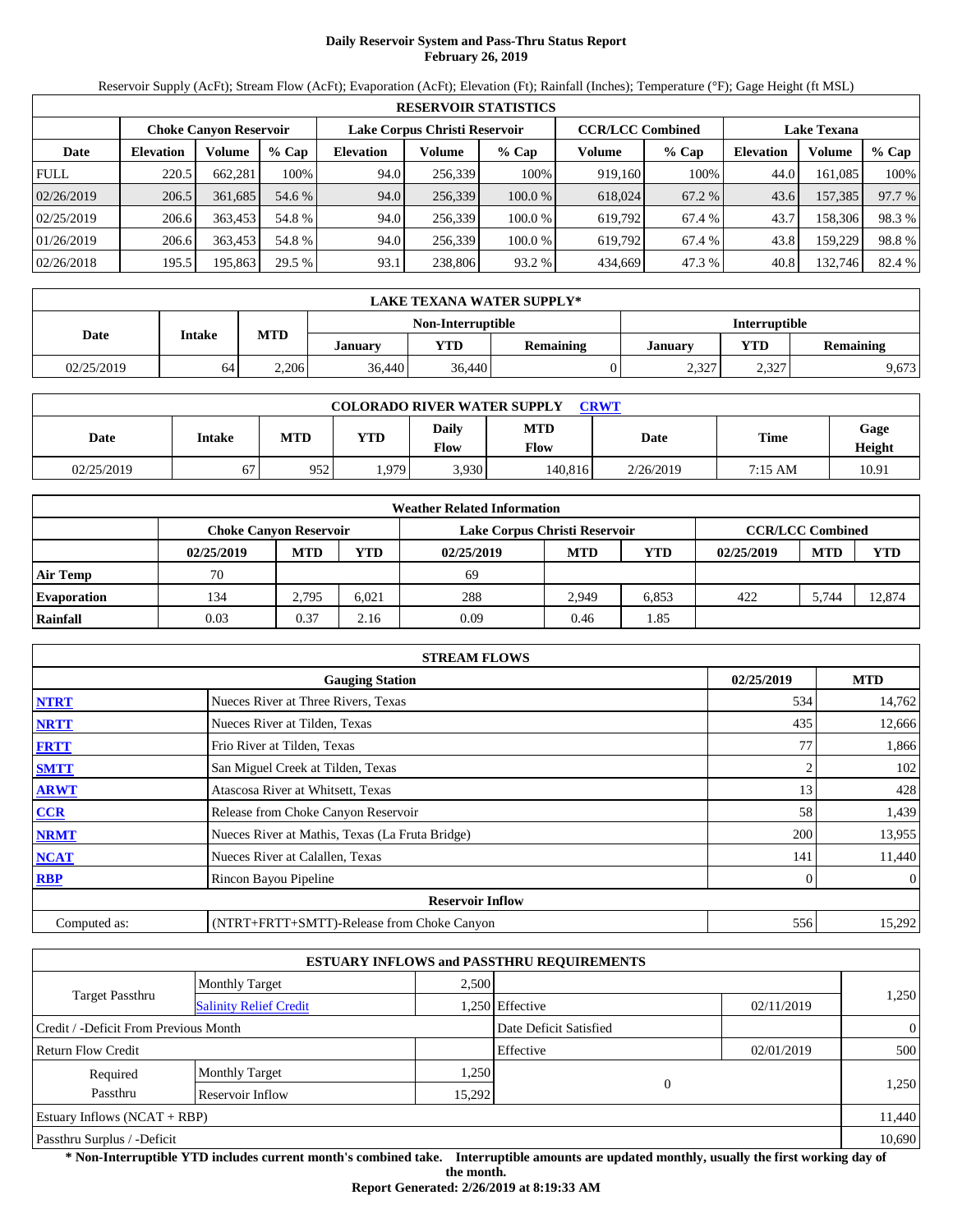## **Daily Reservoir System and Pass-Thru Status Report February 27, 2019**

Reservoir Supply (AcFt); Stream Flow (AcFt); Evaporation (AcFt); Elevation (Ft); Rainfall (Inches); Temperature (°F); Gage Height (ft MSL)

|             | <b>RESERVOIR STATISTICS</b> |                               |         |                               |         |         |                         |         |                    |         |        |  |  |
|-------------|-----------------------------|-------------------------------|---------|-------------------------------|---------|---------|-------------------------|---------|--------------------|---------|--------|--|--|
|             |                             | <b>Choke Canyon Reservoir</b> |         | Lake Corpus Christi Reservoir |         |         | <b>CCR/LCC Combined</b> |         | <b>Lake Texana</b> |         |        |  |  |
| Date        | <b>Elevation</b>            | Volume                        | $%$ Cap | <b>Elevation</b>              | Volume  | $%$ Cap | Volume                  | $%$ Cap | <b>Elevation</b>   | Volume  | % Cap  |  |  |
| <b>FULL</b> | 220.5                       | 662,281                       | 100%    | 94.0                          | 256.339 | 100%    | 919,160                 | 100%    | 44.0               | 161.085 | 100%   |  |  |
| 02/27/2019  | 206.6                       | 363,453                       | 54.8 %  | 94.0                          | 256,339 | 100.0 % | 619,792                 | 67.4 %  | 43.8               | 159,229 | 98.8%  |  |  |
| 02/26/2019  | 206.5                       | 361.685                       | 54.6 %  | 94.0                          | 256.339 | 100.0 % | 618,024                 | 67.2 %  | 43.6               | 157.385 | 97.7 % |  |  |
| 01/27/2019  | 206.5                       | 361.685                       | 54.6 %  | 94.0                          | 256.339 | 100.0 % | 618,024                 | 67.2 %  | 43.8               | 159,229 | 98.8%  |  |  |
| 02/27/2018  | 195.5                       | 195,863                       | 29.5 %  | 93.0                          | 236,887 | 92.4 %  | 432,750                 | 47.1%   | 40.9               | 133,588 | 82.9 % |  |  |

|            | LAKE TEXANA WATER SUPPLY* |            |         |                   |                  |                      |                                |       |  |  |  |  |
|------------|---------------------------|------------|---------|-------------------|------------------|----------------------|--------------------------------|-------|--|--|--|--|
|            |                           |            |         | Non-Interruptible |                  | <b>Interruptible</b> |                                |       |  |  |  |  |
| Date       | Intake                    | <b>MTD</b> | January | YTD               | <b>Remaining</b> | Januarv              | <b>YTD</b><br><b>Remaining</b> |       |  |  |  |  |
| 02/26/2019 | 63                        | 2,269      | 36,440  | 36,440            |                  | 2,327                | 2,327                          | 9,673 |  |  |  |  |

| <b>COLORADO RIVER WATER SUPPLY</b><br><b>CRWT</b> |        |            |       |               |                    |           |             |                       |  |  |  |
|---------------------------------------------------|--------|------------|-------|---------------|--------------------|-----------|-------------|-----------------------|--|--|--|
| Date                                              | Intake | <b>MTD</b> | YTD   | Daily<br>Flow | <b>MTD</b><br>Flow | Date      | <b>Time</b> | Gage<br><b>Height</b> |  |  |  |
| 02/26/2019                                        | 68     | .020       | 2.047 | 4.605         | 145.421            | 2/27/2019 | 7:15 AM     | 13.03                 |  |  |  |

|                    | <b>Weather Related Information</b> |            |            |                               |            |                         |            |            |            |  |  |  |
|--------------------|------------------------------------|------------|------------|-------------------------------|------------|-------------------------|------------|------------|------------|--|--|--|
|                    | <b>Choke Canvon Reservoir</b>      |            |            | Lake Corpus Christi Reservoir |            | <b>CCR/LCC Combined</b> |            |            |            |  |  |  |
|                    | 02/26/2019                         | <b>MTD</b> | <b>YTD</b> | 02/26/2019                    | <b>MTD</b> | <b>YTD</b>              | 02/26/2019 | <b>MTD</b> | <b>YTD</b> |  |  |  |
| <b>Air Temp</b>    | 66                                 |            |            | 67                            |            |                         |            |            |            |  |  |  |
| <b>Evaporation</b> | 41                                 | 2.836      | 6.062      | 46                            | 2.995      | 6.899                   | 87         | 5,831      | 12.961     |  |  |  |
| Rainfall           | 0.02                               | 0.39       | 2.18       | 0.05                          | 0.51       | . 90                    |            |            |            |  |  |  |

|              | <b>STREAM FLOWS</b>                             |            |                |
|--------------|-------------------------------------------------|------------|----------------|
|              | <b>Gauging Station</b>                          | 02/26/2019 | <b>MTD</b>     |
| <b>NTRT</b>  | Nueces River at Three Rivers, Texas             | 522        | 15,285         |
| <b>NRTT</b>  | Nueces River at Tilden, Texas                   | 423        | 13,089         |
| <b>FRTT</b>  | Frio River at Tilden, Texas                     | 72         | 1,938          |
| <b>SMTT</b>  | San Miguel Creek at Tilden, Texas               |            | 104            |
| <b>ARWT</b>  | Atascosa River at Whitsett, Texas               | 13         | 441            |
| <b>CCR</b>   | Release from Choke Canyon Reservoir             | 58         | 1,497          |
| <b>NRMT</b>  | Nueces River at Mathis, Texas (La Fruta Bridge) | 202        | 14,157         |
| <b>NCAT</b>  | Nueces River at Calallen, Texas                 | 162        | 11,602         |
| <b>RBP</b>   | Rincon Bayou Pipeline                           | 0          | $\overline{0}$ |
|              | <b>Reservoir Inflow</b>                         |            |                |
| Computed as: | (NTRT+FRTT+SMTT)-Release from Choke Canyon      | 538        | 15,830         |

|                                                  |                       |        | <b>ESTUARY INFLOWS and PASSTHRU REQUIREMENTS</b> |            |                |
|--------------------------------------------------|-----------------------|--------|--------------------------------------------------|------------|----------------|
|                                                  | <b>Monthly Target</b> | 2,500  |                                                  |            |                |
| Target Passthru<br><b>Salinity Relief Credit</b> |                       |        | 1,250 Effective                                  | 02/11/2019 | 1,250          |
| Credit / -Deficit From Previous Month            |                       |        | Date Deficit Satisfied                           |            | $\overline{0}$ |
| <b>Return Flow Credit</b>                        |                       |        | Effective                                        | 02/01/2019 | 500            |
| Required                                         | <b>Monthly Target</b> | 1,250  |                                                  |            |                |
| Passthru                                         | Reservoir Inflow      | 15,830 | $\Omega$                                         |            | 1,250          |
| Estuary Inflows $(NCAT + RBP)$                   |                       |        |                                                  |            | 11,602         |
| Passthru Surplus / -Deficit                      |                       |        |                                                  |            | 10,852         |